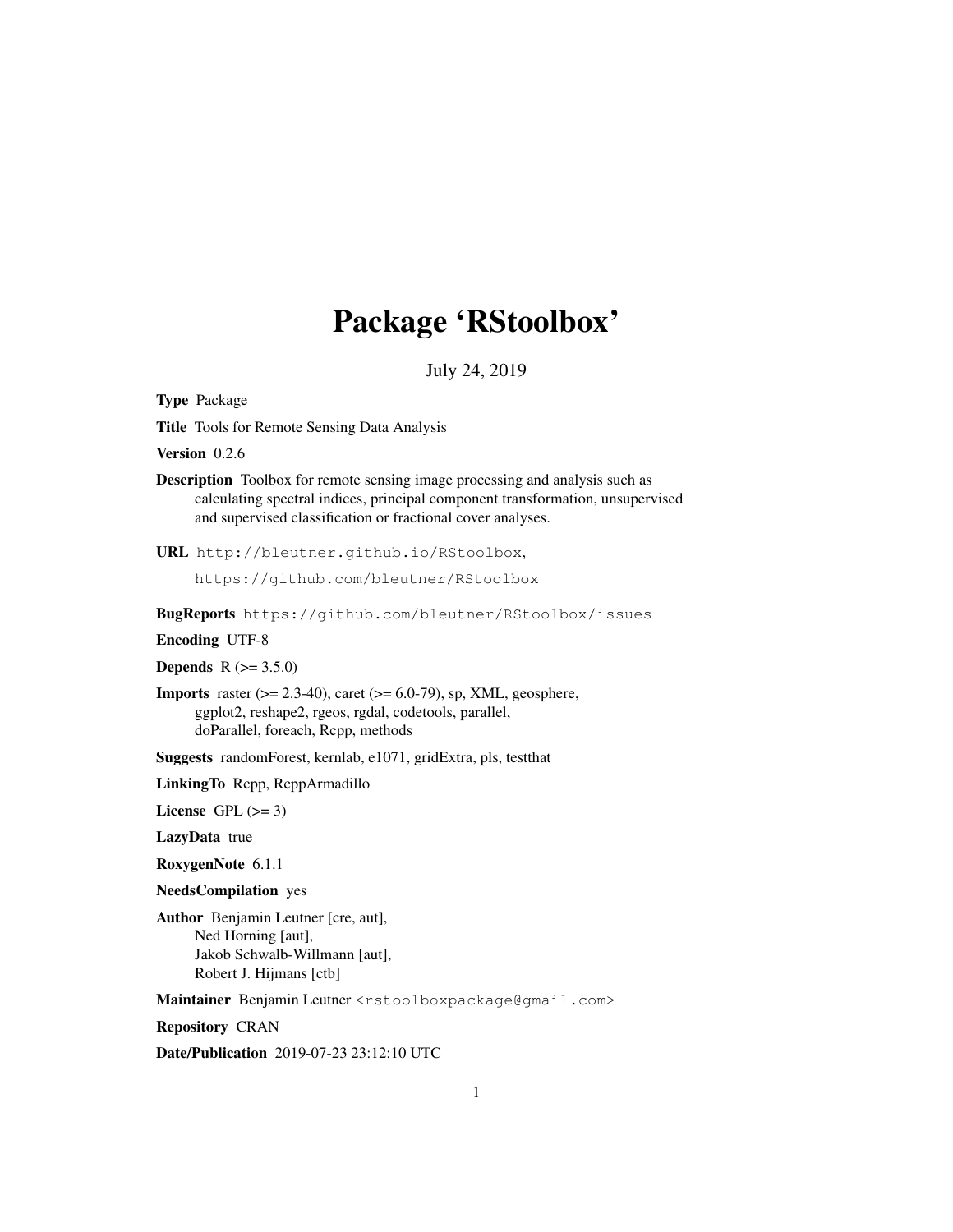# R topics documented:

|                 | $\overline{2}$ |
|-----------------|----------------|
|                 | 3              |
|                 | 5              |
|                 | $\overline{7}$ |
|                 | 9              |
|                 | 9              |
|                 | 11             |
|                 | 12             |
|                 | 14             |
|                 | 15             |
|                 | 18             |
| ggR             | 19             |
|                 | 21             |
|                 | 24             |
|                 | 25             |
|                 | 27             |
|                 | 27             |
|                 | 29             |
|                 | 29             |
|                 | 30             |
|                 | 32             |
|                 | 33             |
|                 | 34             |
|                 | 35             |
|                 | 37             |
|                 | 38             |
|                 | 39             |
|                 | 40             |
|                 | 41             |
|                 | 42             |
|                 | 43             |
|                 | 44             |
|                 | 45             |
|                 | 45             |
| sam             | 46             |
|                 | 48             |
| spectralIndices | 49             |
|                 | 52             |
|                 | 53             |
|                 | 54             |
|                 | 56             |
|                 | 58             |
|                 | 59             |
|                 | 60             |
|                 | 62             |
|                 |                |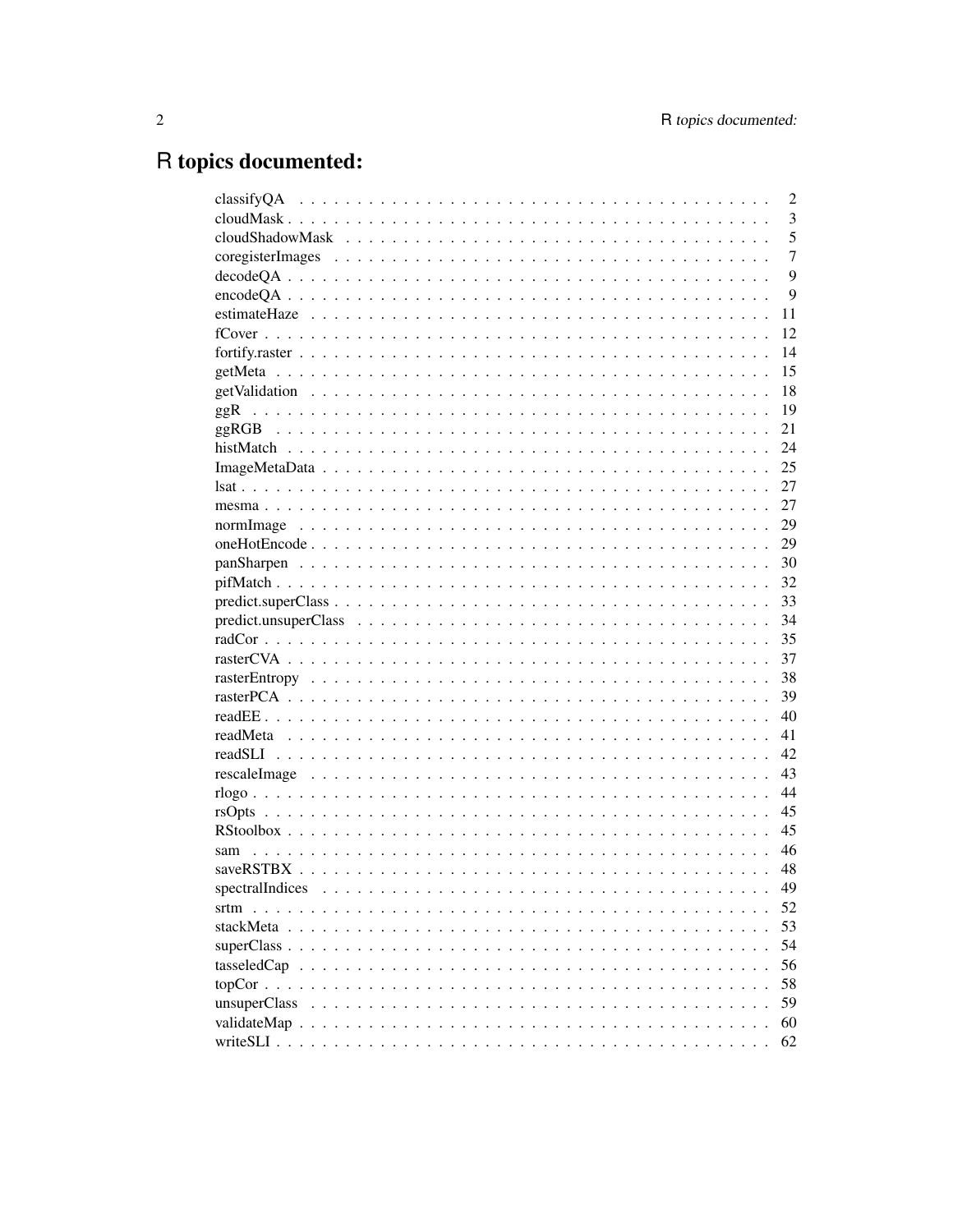extracts five classes from QA band: background, cloud, cirrus, snow and water.

## Usage

```
classifyQA(img, type = c("background", "cloud", "cirrus", "snow",
  "water"), confLayers = FALSE, sensor = "OLI",
 legacy = "collection1", \ldots)
```
# Arguments

| imq        | RasterLayer. Landsat 8 OLI QA band.                                                                                                                                                                                                                                   |
|------------|-----------------------------------------------------------------------------------------------------------------------------------------------------------------------------------------------------------------------------------------------------------------------|
| type       | Character. Classes which should be returned. One or more of c("background",<br>"cloud", "cirrus", "snow", "water").                                                                                                                                                   |
| confLayers | Logical. Return one layer per class classified by confidence levels, <i>i.e.</i> cloud: low,<br>cloud: med, cloud: high.                                                                                                                                              |
| sensor     | Sensor to encode. Options: c("OLI", "TIRS", "ETM+", "TM", "MSS").                                                                                                                                                                                                     |
| legacy     | Encoding systematic Options: c ("collection1", "pre_collection").<br>Default is "collection1" for the Landsat Collection 1 8-bit quality designations.<br>Use "pre_collection" for imagery downloaded before the Collection 1 quality<br>designations were introduced |
|            | further arguments passed to writeRaster                                                                                                                                                                                                                               |

# Details

By default each class is queried for \*high\* confidence. See encodeQA for details. To return the different confidence levels per condition use confLayers=TRUE. This approach corresponds to the way LandsatLook Quality Images are produced by the USGS.

# Value

Returns a RasterLayer with maximal five classes:

| class      | value |
|------------|-------|
| background | Н.    |
| cloud      | 2L    |
| cirrus     | 3L    |
| snow       | 4L    |
| water      | 5I.   |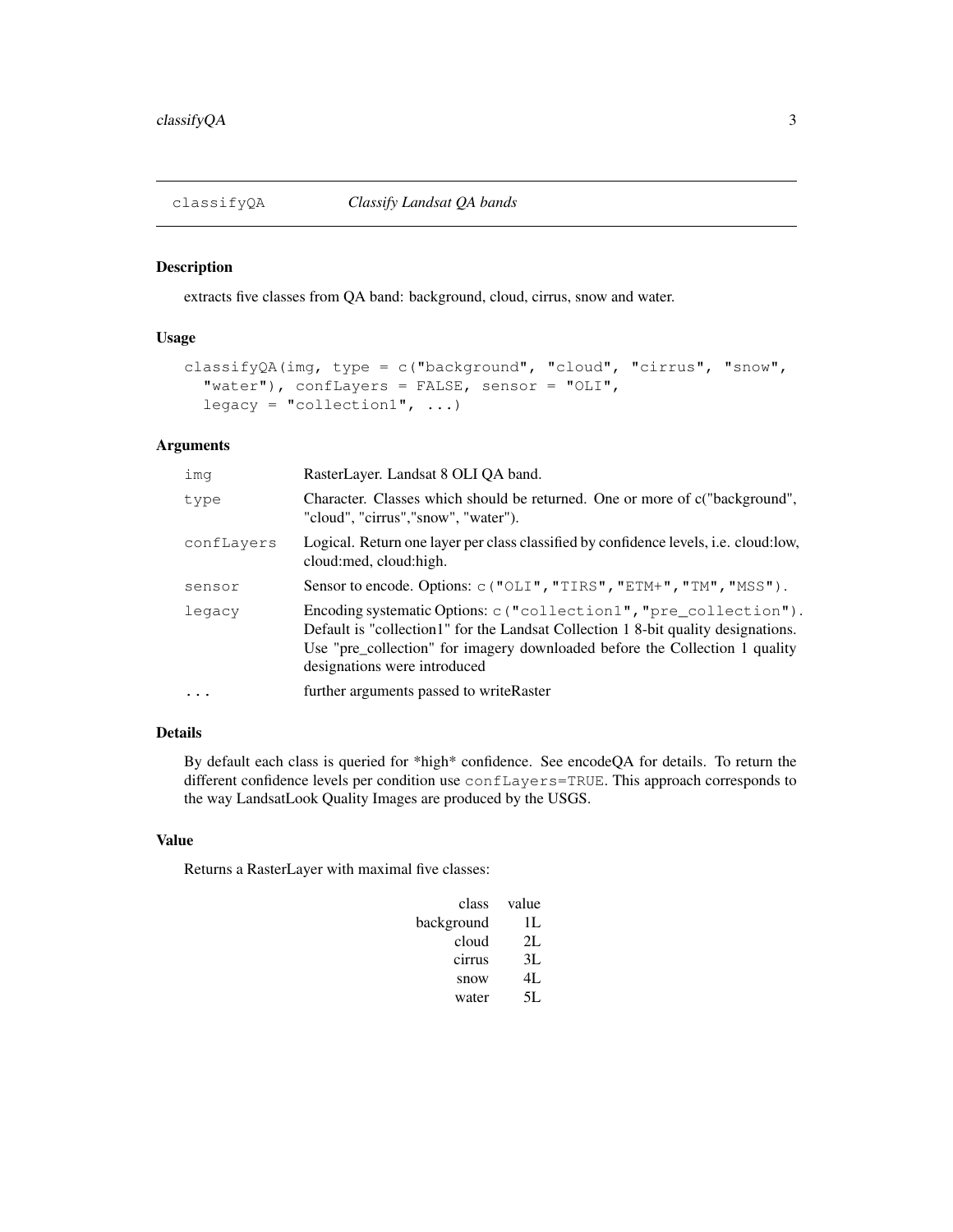Values outside of these classes are returned as NA. If confLayers = TRUE then a RasterStack with one layer per condition (except 'background') is returned, whereby each layer contains the confidence level of the condition.

| Confidence | value |
|------------|-------|
| low        | Н.    |
| med        | 2L    |
| high       | 3Ι.   |

## See Also

encodeQA decodeQA

## Examples

```
library(raster)
qa <- raster(ncol = 100, nrow=100, val = sample(1:2^14, 10000))
## QA classes
qacs <- classifyQA(img = qa)
## Confidence levels
qacs_conf <- classifyQA(img = qa, confLayers = TRUE)
```
cloudMask *Simple Cloud Detection*

#### Description

Developed for use with Landsat data cloudMask relies on the distinctive difference between the blue (or any other short-wave band) and thermal band for semi-automated creation of a cloud mask. Since it relies on thermal information it doesn't work well for sensors without thermal bands.

#### Usage

```
cloudMask(x, threshold = 0.8, blue = "B1_sre", tir = "B6_sre",
  buffer = NULL, plot = FALSE, verbose)
```

| $\mathsf{x}$ | RasterBrick or RasterStack with reflectance and brightness temperature OR the<br>mask of a previous run of cloudMask with returnDiffLayer=TRUE.                                                    |
|--------------|----------------------------------------------------------------------------------------------------------------------------------------------------------------------------------------------------|
| threshold    | Numeric. cloud detection threshold. If not provided it will be guessed. Ev-<br>erything *below* this threshold will be considered a cloud pixel (unless it is<br>removed by filtering afterwards). |
| blue         | Character or integer. Bandname or number for the blue band                                                                                                                                         |
| tir          | Character or integer. Bandname or number for the thermal band                                                                                                                                      |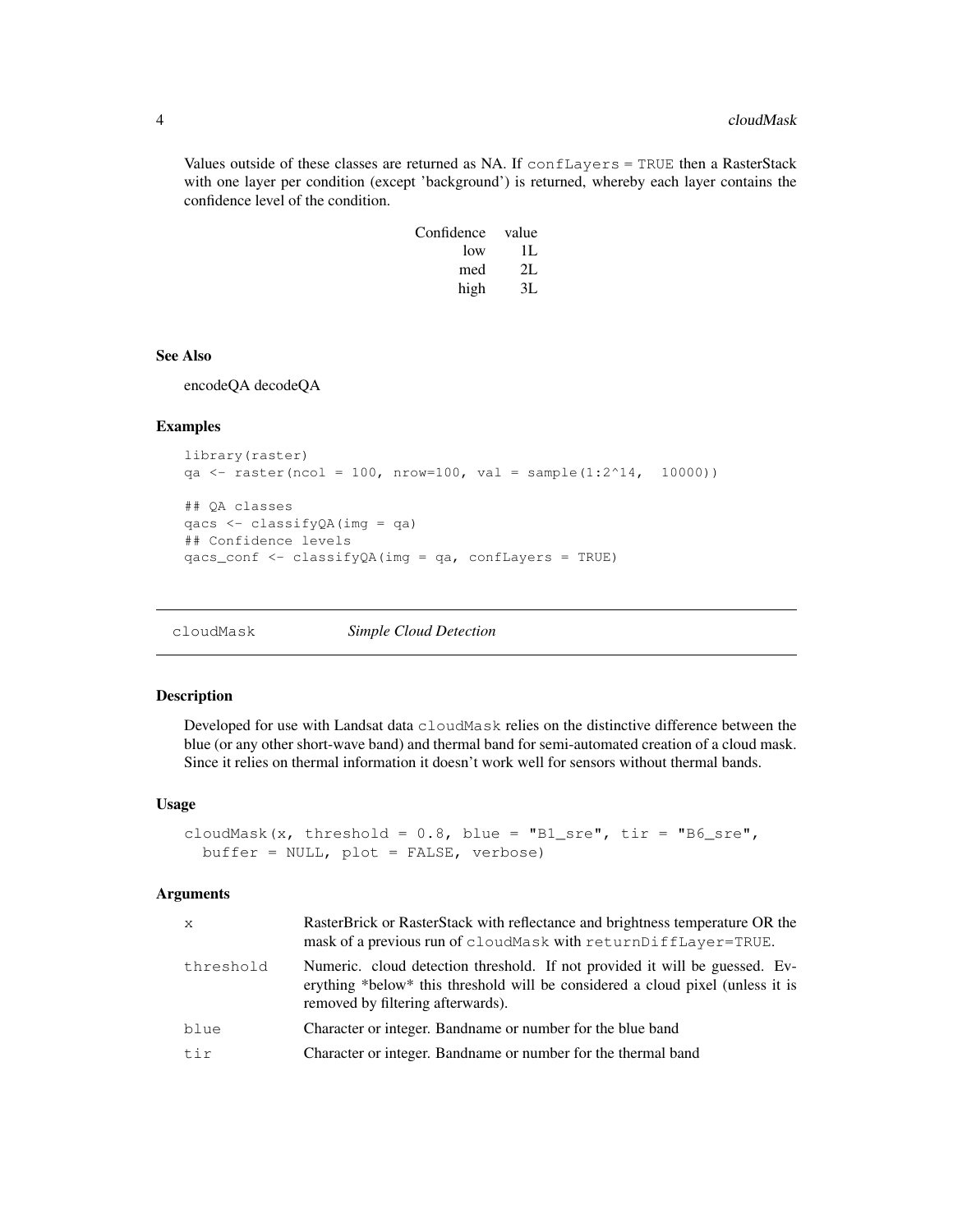#### cloudMask 5

| buffer  | Integer. Number of pixels to use as a buffer that will be added to the identified<br>cloud centers.             |
|---------|-----------------------------------------------------------------------------------------------------------------|
| plot    | Logical. Plots of the cloud mask for all sub-steps (sanitizing etc.) Helpful to<br>find proper parametrization. |
| verbose | Logical. Print messages or suppress.                                                                            |

## Value

Returns a RasterStack with two layers: CMASK contains the binary cloud mask ( $1 =$  cloud, NA = not-cloud) and NDTCI contains the cloud index.

#### Note

Typically clouds are cold in the thermal region and have high reflectance in short wavelengths (blue). By calculating a normalized difference index between the two bands and thresholding a rough cloud mask can be obtained. Before calculating the spectral cloud index (let's call it Normalized Difference Thermal Cloud Index (NDTCI)) the thermal band will be matched to the same value range as the blue band. Therefore, it doesn't matter whether you provide DN, radiance or brightness temperature.

This approach to cloud masking is very simplistic. And aims only at rough removal of potentially clouded areas. Nevertheless, it is able to provide satisfactory results. More sophisticated approaches, including cloud cast shadow detection can be found elsewhere, e.g. fmask<sup>1</sup>.

It can make sense to find a suitable threshold on a cropped version of the scene. Also make sure you make use of the returnDiffLayer argument to save yourself one processing step. Buffering should be seen as final polishing, i.e. as long as the pure cloud centers are not detected properly, you might want to turn it off. since it takes some time to calculate. Once your mask detects obvious cloud pixels properly re-enable buffering for fine tuning if desired. Finally, once a suitable threshold is established re-run cloudMask on the whole scene with this threshold and go get a coffee.

## See Also

cloudShadowMask

## Examples

```
library(raster)
library(ggplot2)
## Import Landsat example subset
data(lsat)
## We have two tiny clouds in the east
ggRGB(lsat, stretch = "lin")
## Calculate cloud index
cldmsk \langle - \text{cloudMask}(\text{lsat}, \text{blue} = 1, \text{tir} = 6) \rangleggR(cldmsk, 2, geom_raster = TRUE)
```
## Define threshold (re-use the previously calculated index)

<sup>1</sup>http://code.google.com/p/fmask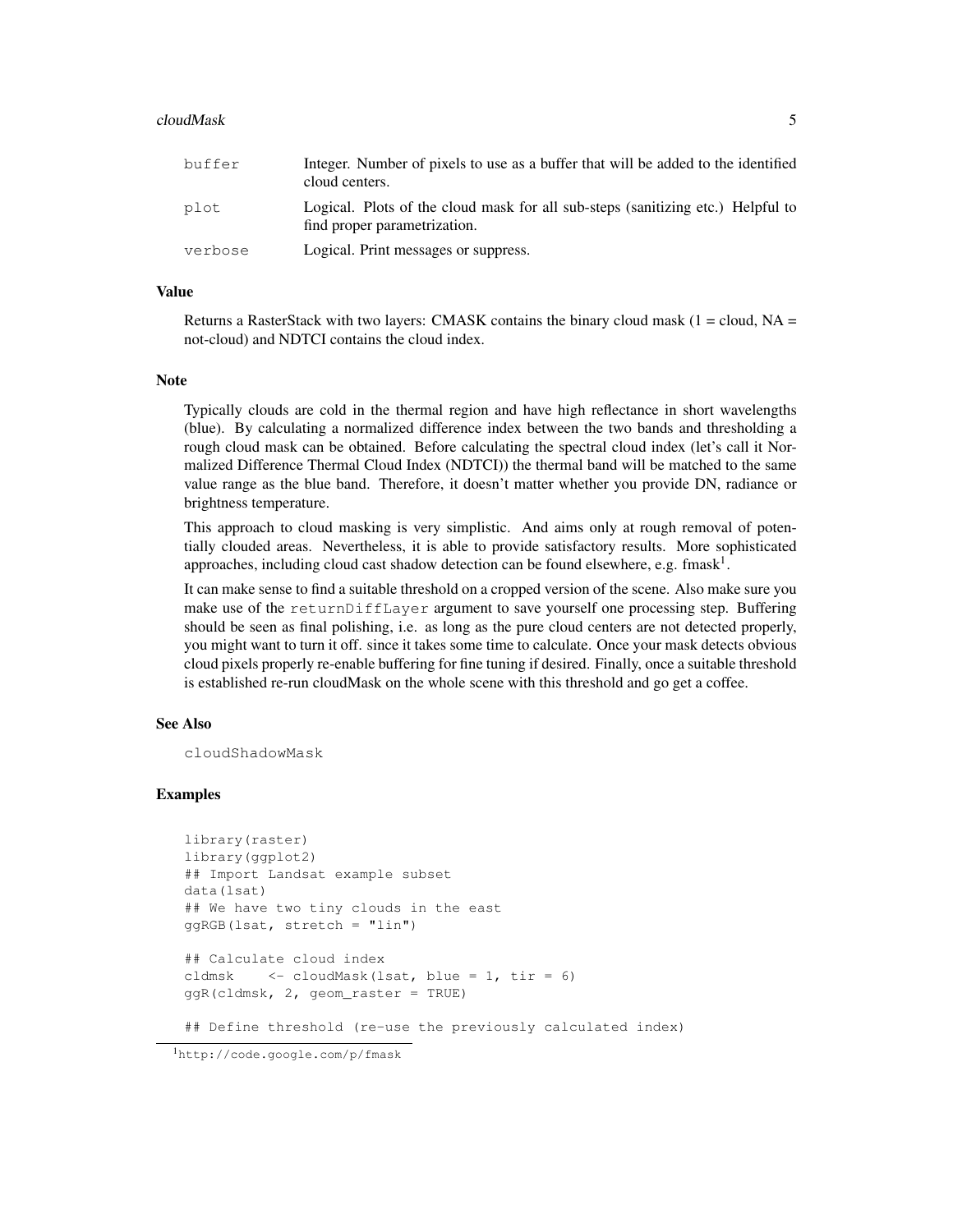```
## Everything above the threshold is masked
## In addition we apply a region-growing around the core cloud pixels
cldmsk_final <- cloudMask(cldmsk, threshold = 0.1, buffer = 5)
## Plot cloudmask
qqRGB(lsat, stretch = "lin") +ggR(cldmsk_final[[1]], ggLayer = TRUE, forceCat = TRUE, geom_raster = TRUE) +
  scale_fill_manual(values = "red", na.value = NA)
#' ## Estimate cloud shadow displacement
## Interactively (click on cloud pixels and the corresponding shadow pixels)
## Not run: shadow <- cloudShadowMask(lsat, cldmsk_final, nc = 2)
## Non-interactively. Pre-defined shadow displacement estimate (shiftEstimate)
shadow \leq cloudShadowMask(lsat, cldmsk_final, shiftEstimate = c(-16,-6))
## Plot
csmask <- raster::merge(cldmsk_final[[1]], shadow)
ggRGB(lsat, stretch = "lin") +
       ggR(csmask, ggLayer = TRUE, forceCat = TRUE, geom_raster = TRUE) +
        scale_fill_manual(values = c("blue", "yellow"),
        labels = c("shadow", "cloud"); na.value = NA)
```
cloudShadowMask *Cloud Shadow Masking for Flat Terrain*

# Description

Intended for interactive use, cloudShadowMask will ask the user to select a few corresponding cloud/cloudShadow pixels which will be used to estimate coordinates for a linear cloudmask shift.

#### Usage

```
cloudShadowMask(img, cm, nc = 5, shiftEstimate = NULL,
  preciseShift = NULL, quantile = 0.2, returnShift = FALSE)
```

| ima           | Raster <sup>*</sup> object containing the scene                                                                                                                                  |  |
|---------------|----------------------------------------------------------------------------------------------------------------------------------------------------------------------------------|--|
| cm            | Raster* object. Cloud mask (typically the result of cloud Mask)                                                                                                                  |  |
| nc            | Integer. Number of control points. A few points (default) are fine because the<br>final shift is estimated by coregister Images.                                                 |  |
| shiftEstimate |                                                                                                                                                                                  |  |
|               | NULL or numeric vector of length two $(x,y)$ . Estimated displacement of shad-<br>ows in map units. If NULL, the user will be asked to select control points inter-<br>actively. |  |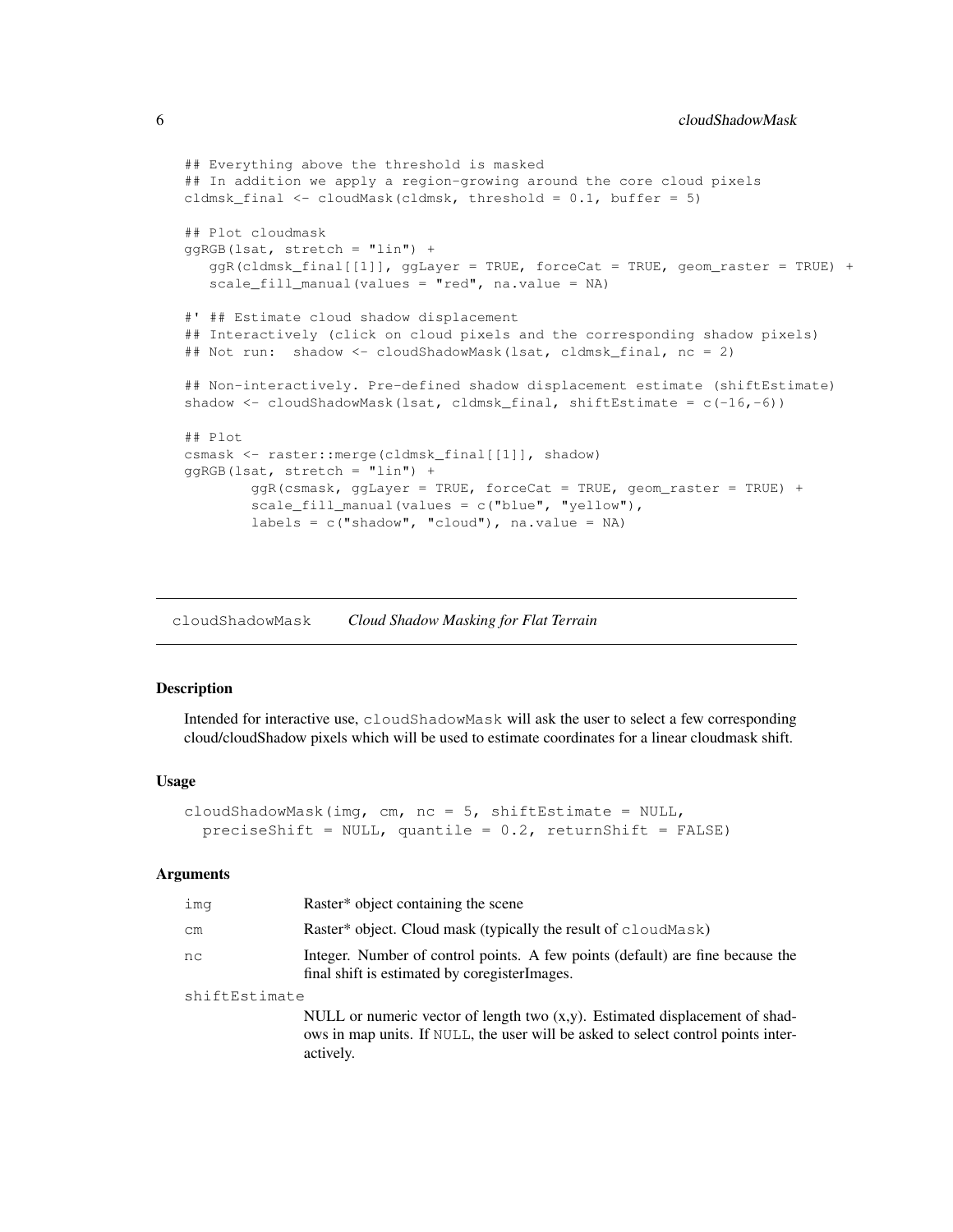|             | precises hift NULL or numeric vector of length two $(x,y)$ . Use this if cloud/cloud-shadow<br>displacement is already known, e.g. from a previous run of cloudShadowMask.                  |
|-------------|---------------------------------------------------------------------------------------------------------------------------------------------------------------------------------------------|
| quantile    | Numeric (between 0 and 1). Quantile threshold used for image co-registration.<br>By default the 20% quantile of the total intensity (sum) of the image is used as<br>potential shadow mask. |
| returnShift | Logical. Return a numeric vector containing the shift parameters. Useful if you<br>estimate parameters on a subset of the image.                                                            |

#### Details

This is a very simplistic approach to cloud shadow masking (simple shift of the cloud mask). It is not image based and accuracy will suffer from clouds at different altitudes. However, just as cloudMask this is a quick and easy to use tool for Landsat data if you're just working on a few scenes and don't have fMask or CDR data at hand. Although for some test scenes it does perform surprisingly well.

## Value

Returns a RasterLayer with the cloud shadow mask  $(0 =$  shadow, NA = not-shadow).

#### See Also

cloudMask

```
library(raster)
library(ggplot2)
## Import Landsat example subset
data(lsat)
## We have two tiny clouds in the east
ggRGB(lsat, stretch = "lin")
## Calculate cloud index
cldmsk <- cloudMask(lsat, blue = 1, tir = 6)
ggR(cldmsk, 2, geom_raster = TRUE)
## Define threshold (re-use the previously calculated index)
## Everything above the threshold is masked
## In addition we apply a region-growing around the core cloud pixels
cldmsk_final <- cloudMask(cldmsk, threshold = 0.1, buffer = 5)
## Plot cloudmask
ggRGB(lsat, stretch = "lin") +
  ggR(cldmsk_final[[1]], ggLayer = TRUE, forceCat = TRUE, geom_raster = TRUE) +
  scale_fill_manual(values = "red", na.value = NA)
#' ## Estimate cloud shadow displacement
## Interactively (click on cloud pixels and the corresponding shadow pixels)
## Not run: shadow <- cloudShadowMask(lsat, cldmsk_final, nc = 2)
```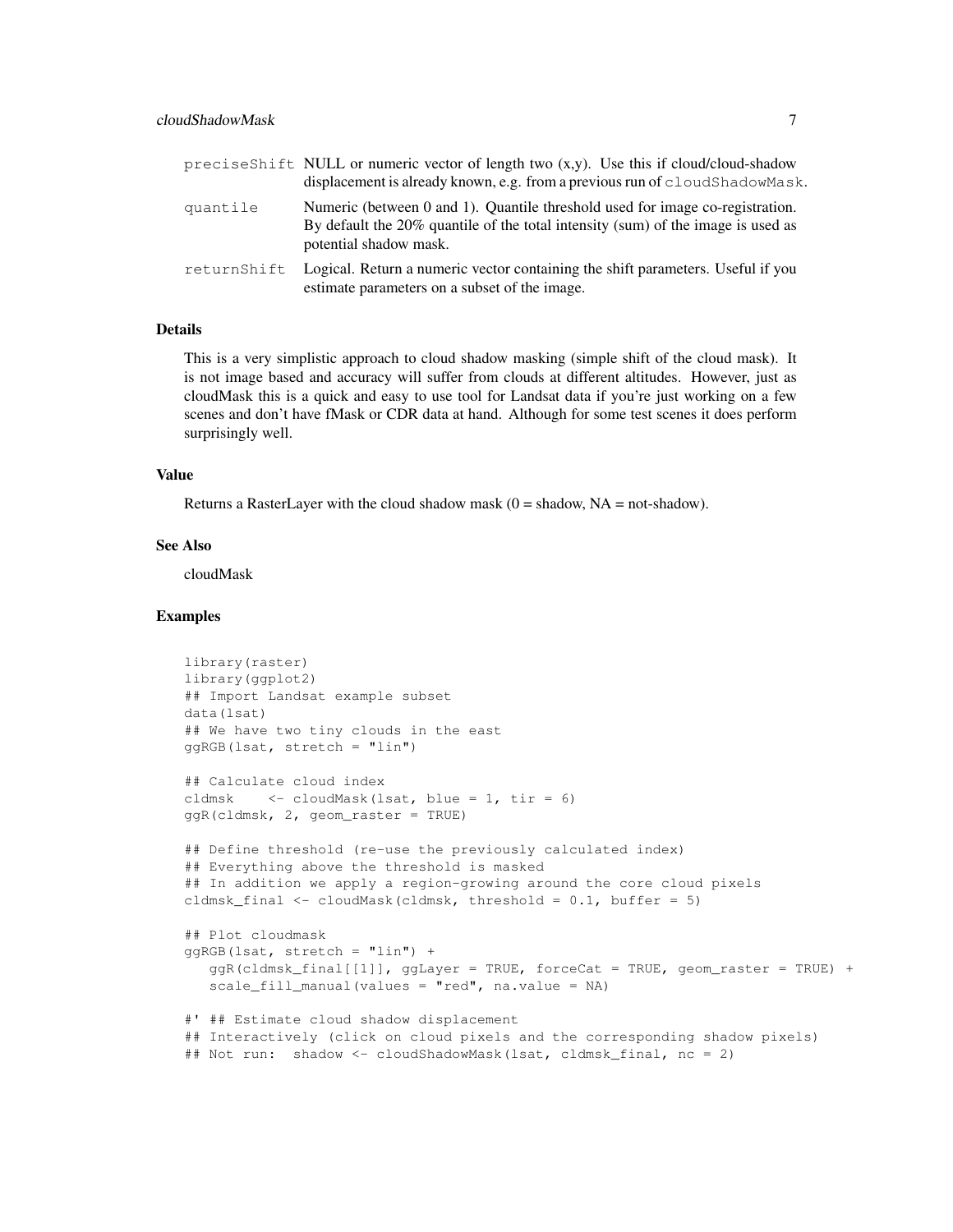```
## Non-interactively. Pre-defined shadow displacement estimate (shiftEstimate)
shadow <- cloudShadowMask(lsat, cldmsk_final, shiftEstimate = c(-16,-6))
## Plot
csmask <- raster::merge(cldmsk_final[[1]], shadow)
ggRGB(lsat, stretch = "lin") +
        ggR(csmask, ggLayer = TRUE, forceCat = TRUE, geom_raster = TRUE) +
        scale_fill_manual(values = c("blue", "yellow"),
        labels = c("shadow", "cloud"), na.value = NA)
```
coregisterImages *Image to Image Co-Registration based on Mutual Information*

## Description

Shifts a slave image to match the reference image (master). Match is based on maximum mutual information.

## Usage

```
coregisterImages(slave, master, shift = 3, shiftInc = 1,
  nSamples = 1e+05, reportStats = FALSE, verbose, nBins = 100, ...)
```

| slave       | Raster* object. Slave image to shift to master. Slave and master must have equal<br>numbers of bands.                                                                                                                                                                                                                           |
|-------------|---------------------------------------------------------------------------------------------------------------------------------------------------------------------------------------------------------------------------------------------------------------------------------------------------------------------------------|
| master      | Raster* object. Reference image. Slave and master must have equal numbers of<br>bands.                                                                                                                                                                                                                                          |
| shift       | Numeric or matrix. If numeric, then shift is the maximal absolute radius (in pix-<br>els of slave resolution) which slave is shifted (seq $(-\text{shift}, \text{shift}, \text{by}=\text{shiftInc})$ ).<br>If shift is a matrix it must have two columns (x shift and y shift), then only these<br>shift values will be tested. |
| shiftInc    | Numeric. Shift increment (in pixels, but not restricted to integer). Ignored if<br>shift is a matrix.                                                                                                                                                                                                                           |
| nSamples    | Integer. Number of samples to calculate mutual information.                                                                                                                                                                                                                                                                     |
| reportStats | Logical. If FALSE it will return only the shifted images. Otherwise it will return<br>the shifted image in a list containing stats such as mutual information per shift<br>and joint histograms.                                                                                                                                |
| verbose     | Logical. Print status messages. Overrides global RStoolbox.verbose option.                                                                                                                                                                                                                                                      |
| nBins       | Integer. Number of bins to calculate joint histogram.                                                                                                                                                                                                                                                                           |
| $\cdots$    | further arguments passed to writeRaster.                                                                                                                                                                                                                                                                                        |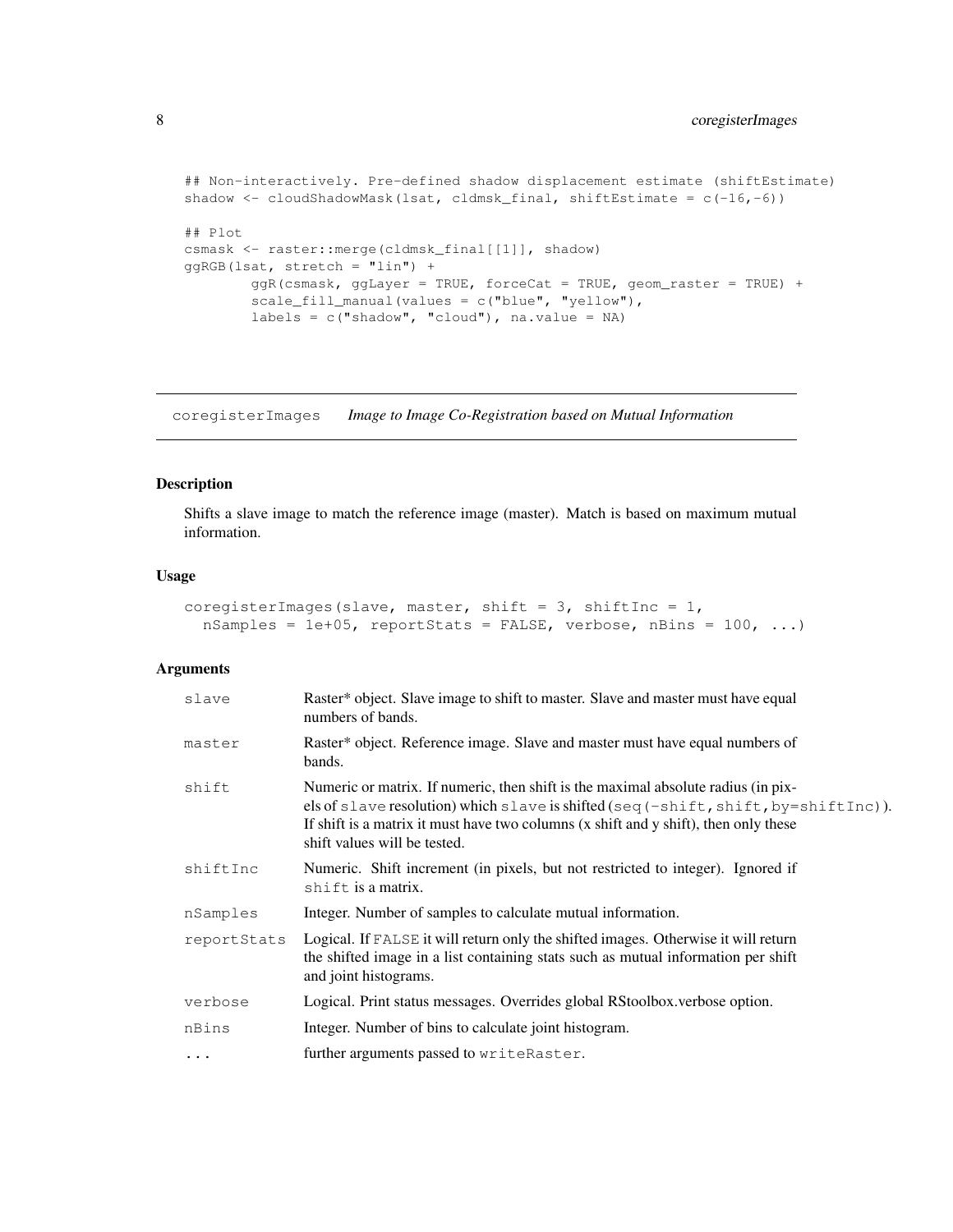# coregisterImages 9

#### Details

Currently only a simple linear  $x - y$  shift is considered and tested. No higher order shifts (e.g. rotation, non-linear transformation) are performed. This means that your imagery should already be properly geometrically corrected.

Mutual information<sup>2</sup> is a similarity metric originating from information theory. Roughly speaking, the higher the mutual information of two data-sets, the higher is their shared information content, i.e. their similarity. When two images are exactly co-registered their mutual information is maximal. By trying different image shifts, we aim to find the best overlap which maximises the mutual information.

#### Value

reportStats=FALSE returns a Raster\* object (x-y shifted slave image). reportStats=TRUE returns a list containing a data.frame with mutual information per shift (\$MI), the shift of maximum MI (\$bestShift), the joint histograms per shift in a list (\$jointHist) and the shifted image (\$coregImg).

```
library(raster)
library(ggplot2)
library(reshape2)
data(rlogo)
reference <- rlogo
## Shift reference 2 pixels to the right and 3 up
missreg <- shift(reference, 2, 3)
## Compare shift
p \leftarrow ggR(reference, sat = 1, alpha = .5)
p + ggR(missreg, sat = 1, hue = .5, alpha = 0.5, ggLayer=TRUE)## Coregister images (and report statistics)
coreg <- coregisterImages(missreg, master = reference,
                         nSamples = 500, reportStats = TRUE)
## Plot mutual information per shift
ggplot(coreg$MI) + geom_raster(aes(x,y,fill=mi))
## Plot joint histograms per shift (x/y shift in facet labels)
df <- melt(coreg$jointHist)
df$L1 <- factor(df$L1, levels = names(coreg$jointHist))
df[df$value == 0, "value"] <- NA ## don't display p = 0ggplot(df) + geom\_raster(aes(x = Var2, y = Var1, fill = value)) + facet\_wrap(-L1) +scale_fill_gradientn(name = "p", colours = heat.colors(10), na.value = NA)
## Compare correction
ggR(reference, sat = 1, alpha = .5) +qqR(coreg$coregImg, sat = 1, hue = .5, alpha = 0.5, qqLayer=TRUE)
```
<sup>2</sup>https://en.wikipedia.org/wiki/Mutual\_information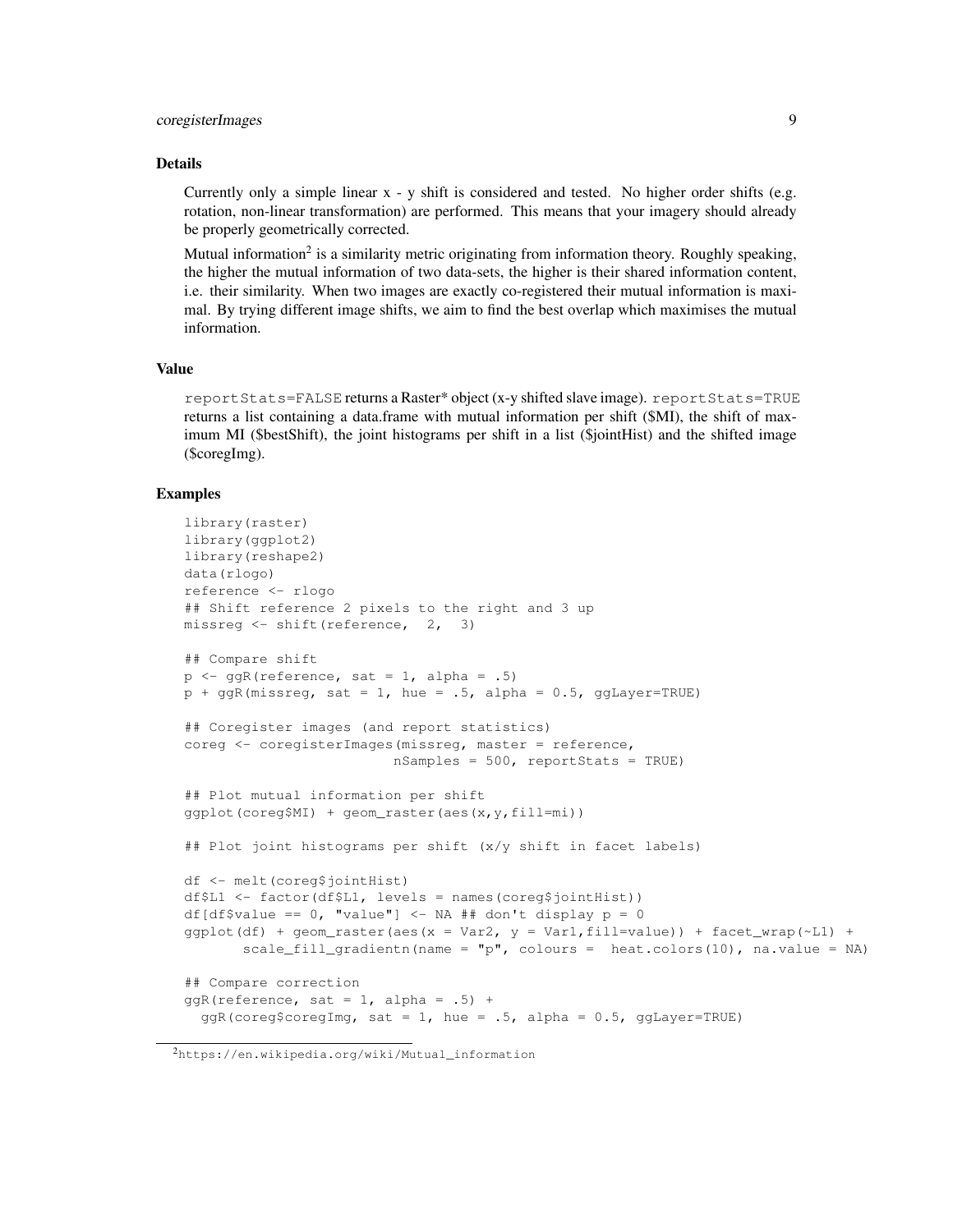Intended for use with Landsat 16-bit QA bands. Decodes pixel quality flags from integer to bitwords.

#### Usage

decodeQA(x)

#### **Arguments**

x Integer (16bit)

#### See Also

encodeQA

### Examples

decodeQA(53248)

#### encodeQA *Encode QA Conditions to Integers*

# **Description**

Intended for use with Landsat 16-bit QA bands. Converts pixel quality flags from human readable to integer, which can then be used to subset a QA image. Please be aware of the default settings which differ for different parameters. Depending on, which sensor and legacy is selected, some quality parameters are not used, since the sequences of available bitwise quality designations differ per sensor and collection.

## Usage

```
encodeQA(fill = "no", terrainOcclusion = "no", radSaturation = "na",
  cloudMask = "all", cloud = "all", cloudShadow = "all",
  snow = "all", cirrus = "all", droppedPixel = "no", water = "all",
  droppedFrame = "no", sensor = "OLI", legacy = "collection1")
```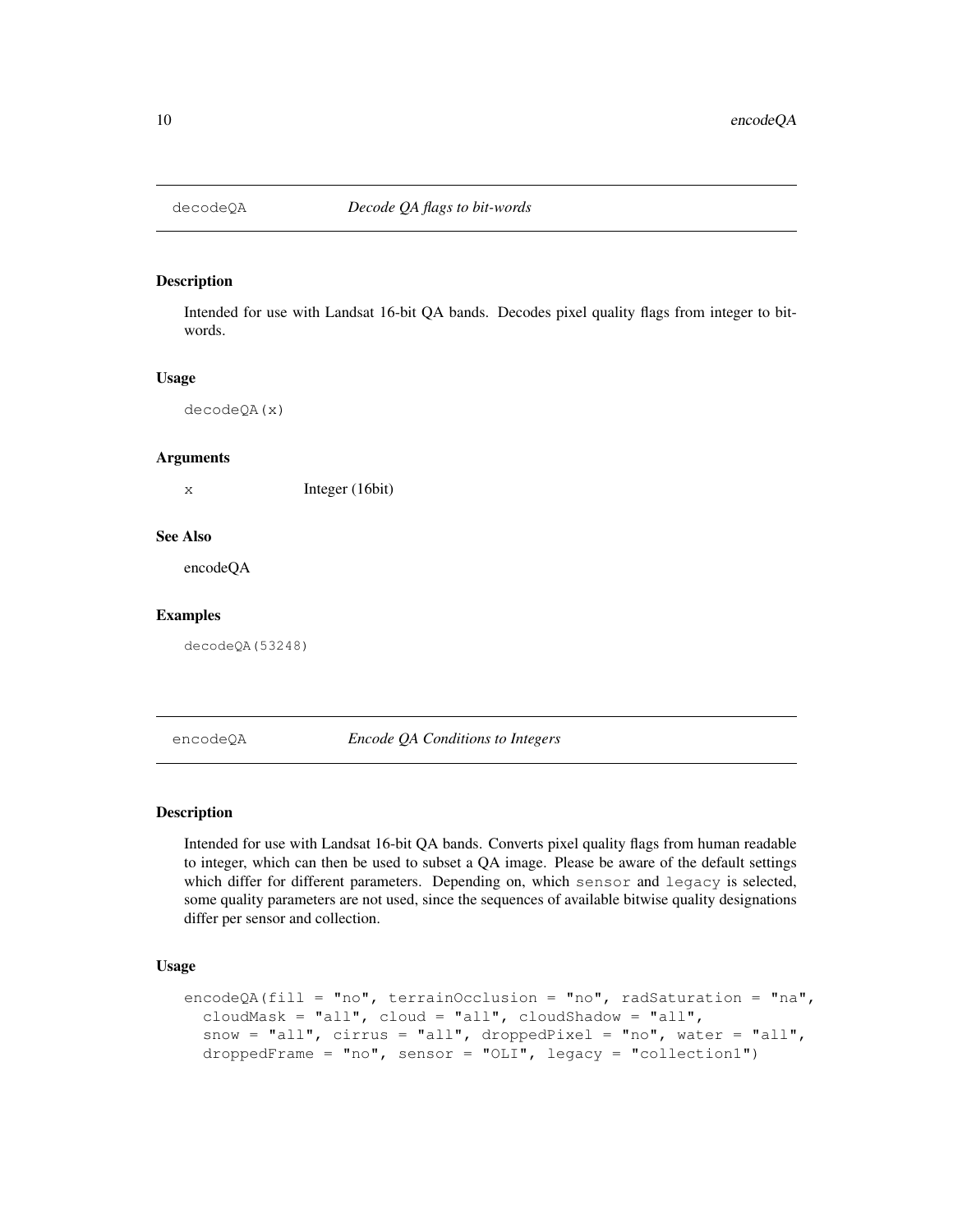# encodeQA 11

# Arguments

| Designated fill. Options: c ("yes", "no", "all").                                                                                                                                                                                                                     |
|-----------------------------------------------------------------------------------------------------------------------------------------------------------------------------------------------------------------------------------------------------------------------|
| terrainOcclusion                                                                                                                                                                                                                                                      |
| Terrain induced occlusion. Options: c ("yes", "no", "all").                                                                                                                                                                                                           |
| radSaturation                                                                                                                                                                                                                                                         |
| Number of bands that contain radiometric saturation. Options: c ("na", "low", "med", "high", "a!<br>for no bands, 1-2 bands, 3-4 bands, 5 or more bands contain saturation.                                                                                           |
| Cloud mask. Options: c ("yes", "no", "all").                                                                                                                                                                                                                          |
| Cloud confidence. Options: c("na", "low", "med", "high", "all").                                                                                                                                                                                                      |
| Cloud shadow confidence. Options: c("yes", "no", "all").                                                                                                                                                                                                              |
| Snow/ice confidence. Options: $c("na", "low", "med", "high", "all");$ .                                                                                                                                                                                               |
| Cirrus confidence. Options: c("na", "low", "med", "high", "all").                                                                                                                                                                                                     |
| droppedPixel Dropped pixel. Options: c("yes", "no", "all").                                                                                                                                                                                                           |
| Water confidence. Options: $c("na", "low", "med", "high", "all");$ .                                                                                                                                                                                                  |
| droppedFrame Dropped frame. Options: $c("yes", "no", "all");$ .                                                                                                                                                                                                       |
| Sensor to encode. Options: c("OLI", "TIRS", "ETM+", "TM", "MSS").                                                                                                                                                                                                     |
| Encoding systematic Options: c ("collection1", "pre_collection").<br>Default is "collection1" for the Landsat Collection 1 8-bit quality designations.<br>Use "pre_collection" for imagery downloaded before the Collection 1 quality<br>designations were introduced |
|                                                                                                                                                                                                                                                                       |

# Value

Returns the Integer value for the QA values

## Note

Only currently populated bits are available as arguments.

# References

https://www.usgs.gov/land-resources/nli/landsat/landsat-collection-1-level-1-quali for Collection 1 quality designations (legacy = "collection1")

```
encodeQA(snow = "low", cirrus = c("med", "high"), cloud = "high")
```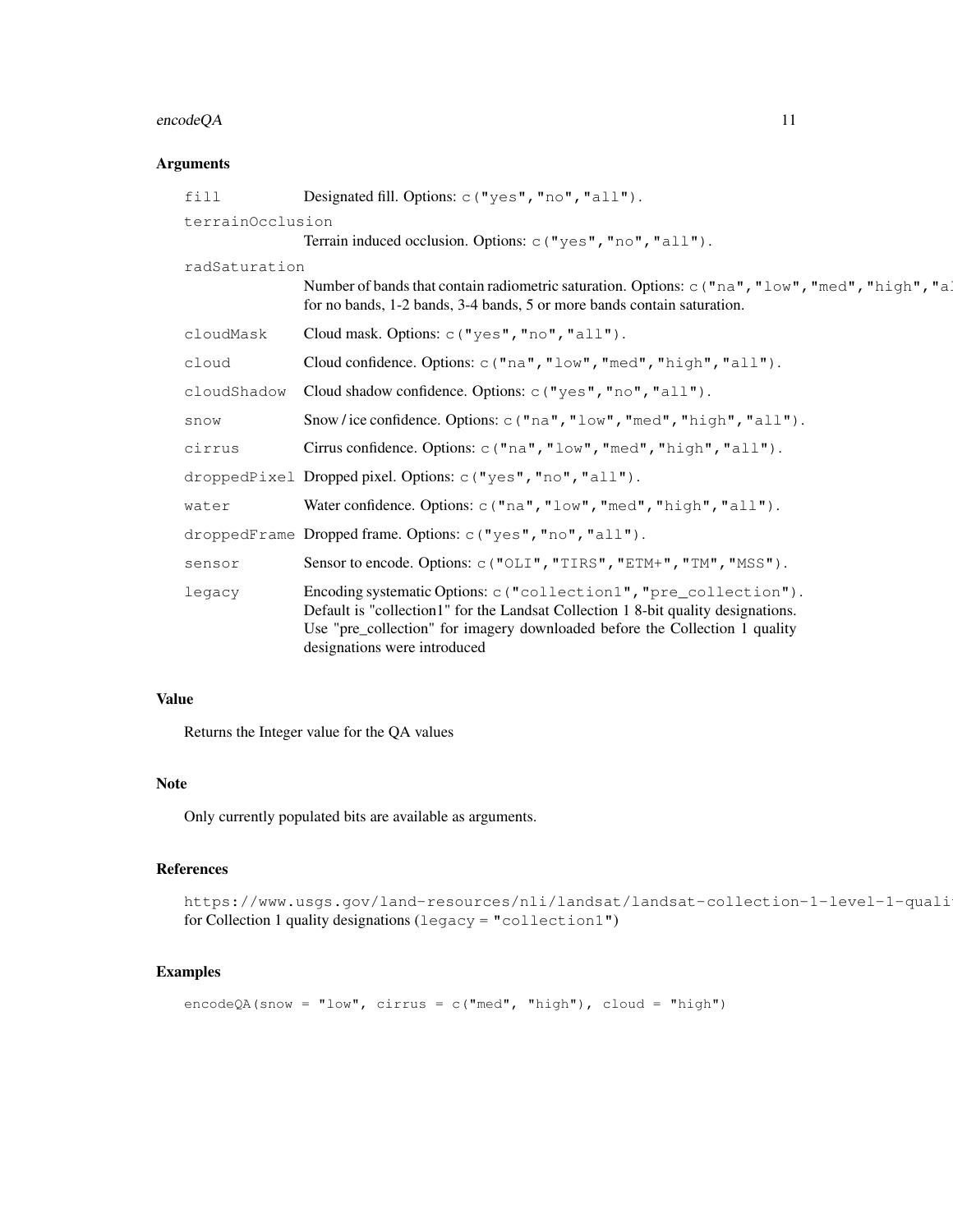estimates the digital number (DN) pixel value of \*dark\* objects for the visible wavelength range.

## Usage

```
estimateHaze(x, hazeBands, darkProp = 0.01, maxSlope = TRUE,
  plot = FALSE, returnTables = FALSE)
```
## Arguments

| X         | Raster* object or a previous result from estimateHaze with returnTables<br>$=$ TRUE from which to estimate haze                                                                         |
|-----------|-----------------------------------------------------------------------------------------------------------------------------------------------------------------------------------------|
| hazeBands | Integer or Character. Band number or bandname from which to estimate atmo-<br>spheric haze (optional if x contains only one layer)                                                      |
| darkProp  | Numeric. Proportion of pixels estimated to be dark.                                                                                                                                     |
| maxSlope  | Logical. Use darkProp only as an upper boundary and search for the DN of<br>maximum slope in the histogram below this value.                                                            |
| plot      | Logical. Option to display histograms and haze values                                                                                                                                   |
|           | return Tables Logical. Option to return the frequency table per layer. Only takes effect if x is<br>a Raster* object. If x is a result of estimate Haze tables will always be returned. |

## Details

It is assumed that any radiation originating from \*dark\* pixels is due to atmospheric haze and not the reflectance of the surface itself (the surface is dark, i.e. it has a reflectance close to zero). Hence, the haze values are estimates of path radiance, which can be subtracted in a dark object subtraction (DOS) procedure (see radCor)

Atmospheric haze affects almost exclusively the visible wavelength range. Therefore, typically, you'd only want to estimate haze in blue, green and red bands, occasionally also in the nir band.

#### Value

If returnTables is FALSE (default). Then a vector of length(hazeBands) containing the estimated haze DNs will be returned. If returnTables is TRUE a list with two components will be returned. The list element 'SHV' contains the haze values, while 'table' contains another list with the sampled frequency tables. The latter can be re-used to try different darkProp thresholds without having to sample the raster again.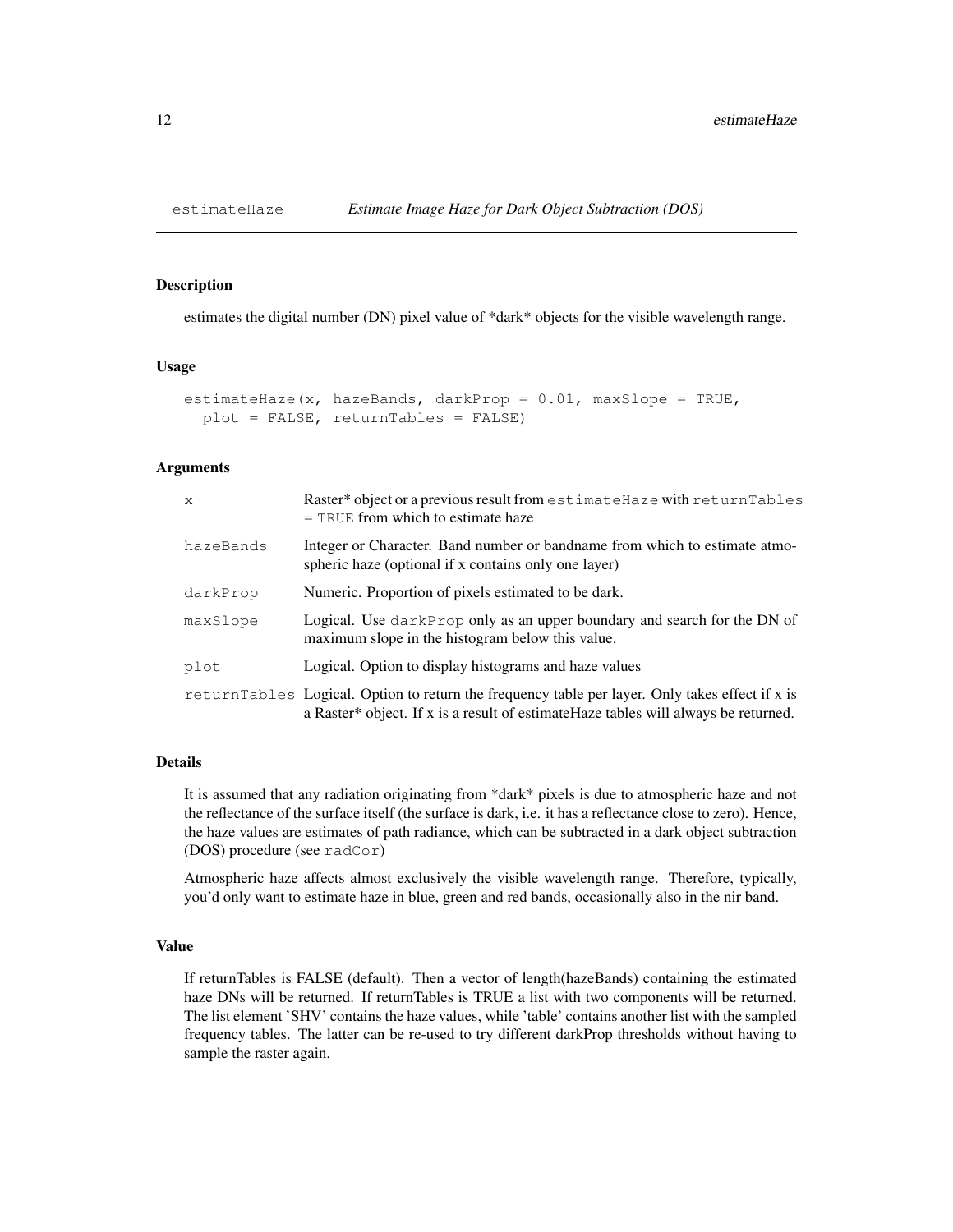#### $fCover$  13

# Examples

```
data(lsat)
## Estimate haze for blue, green and red band
haze \leq estimateHaze(lsat, hazeBands = 1:3, plot = TRUE)
haze
## Find threshold interactively
#### Return the frequency tables for re-use
#### avoids having to sample the Raster again and again
haze <- estimateHaze(lsat, hazeBands = 1:3, returnTables = TRUE)
## Use frequency table instead of lsat and fiddle with
haze <- estimateHaze(haze, hazeBands = 1:3, darkProp = .1, plot = TRUE)
haze$SHV
```
fCover *Fractional Cover Analysis*

#### Description

fCover takes a classified high resolution image, e.g. vegetation and non-vegetation based on Landsat and calculates cover fractions for pixels of a coarser resolution, e.g. MODIS.

#### Usage

```
fCover (classImage, predImage, nSamples = 1000, classes = 1,
 model = "rf", tuneLength = 3, method = "cv", maxNA = 0,
 clamp = TRUE, filename = NULL, verbose, ...)
```

| classImage | high resolution RasterLayer containing a landcover classification, e.g. as ob-<br>tained by superClass.                    |
|------------|----------------------------------------------------------------------------------------------------------------------------|
| predImage  | coarse resolution RasterLayer for which fractional cover will be estimated.                                                |
| nSamples   | Integer. Number of pixels to sample from predImage to train the regression<br>model                                        |
| classes    | Integer. Classes for which fractional cover should be estimated (one or more).                                             |
| model      | Character. Which model to fit for image regression. See train for options. De-<br>faults to randomForest ('rf')            |
| tuneLength | Integer. Number of levels for each tuning parameters that should be generated<br>by train. See Details and train.          |
| method     | Character. Resampling method for parameter tuning. Defaults to 10 fold cross-<br>validation. See trainControl for options. |
| maxNA      | Numeric. Maximal proportion of NAs allowed in training pixels.                                                             |
| clamp      | Logical. Enforce results to stay within [0,1] interval. Values <0 are reset to 0<br>and values $>1$ to 1.                  |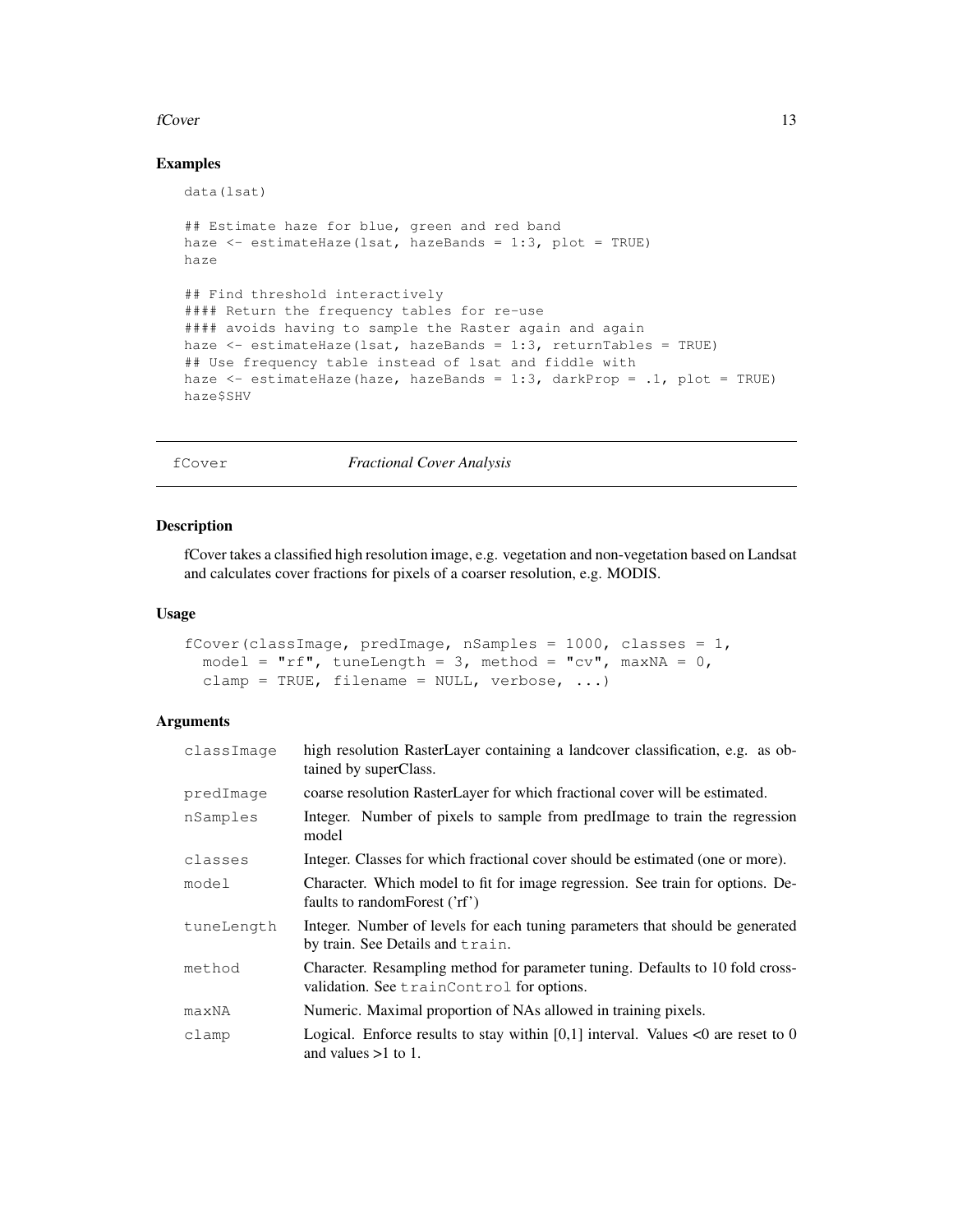| filename                | Character. Filename of the output raster file (optional).      |
|-------------------------|----------------------------------------------------------------|
| verbose                 | Logical. Print progress information.                           |
| $\cdot$ $\cdot$ $\cdot$ | further arguments to be passed to trainControl and writeRaster |

# Details

fCover gets the pixel values in a high resolution classified image that correspond to randomly selected moderate resolution pixels and then calculates the percent of the classified image pixels that represent your cover type of interest. In other words, if your high resolution image has a pixel size of 1m and your moderate resolution image has a pixel size of 30m the sampling process would take a block of 900 of the 1m resolution pixels that correspond to a single 30m pixel and calculate the percentage of the 1m pixels that are forest. For example, if there were 600 forest pixels and 300 non-forest pixels the value given for the output pixel would be 0.67 since 67

fCover relies on the train() function from the caret package which provides access to a huge number of classifiers. Please see the available options at train. The default classifier (randomForest) we chose has been shown to provide very good results in image regression and hence it is recomended you start with this one. If you choose a different classifier, make sure it can run in regression mode.

Many models require tuning of certain parameters. Again, this is handled by train from the caret package. With the tuneLength argument you can specify how many different values of each tuning parameter should be tested. The Random Forest algorithm for example can be tuned by varying the mtry parameter. Hence, by specifying tuneLength = 10, ten different levels of mtry will be tested in a cross-validation scheme and the best-performing value will be chosen for the final model.

If you register a parallel backend before, model fitting will run in parallel.

If the total no-data values for a block of high resolution pixels is greater than maxNA then it will not be included in the training data set since there is too much missing data to provide a reliable cover percentage. If the no-data proporton is less then maxNA the no-data pixels are removed from the total number of pixels when calculating the percent cover.

#### Value

Returns a list with two elements: models contains the fitted models evaluated in tenfold crossvalidation (caret train objects); fCover contains a RasterStack with a fractional cover layer for each requested class.

## See Also

superClass

```
library(raster)
library(caret)
## Create fake input images
data(rlogo)
lsat <- rlogo
agg.level <- 9
modis <- aggregate(lsat, agg.level)
```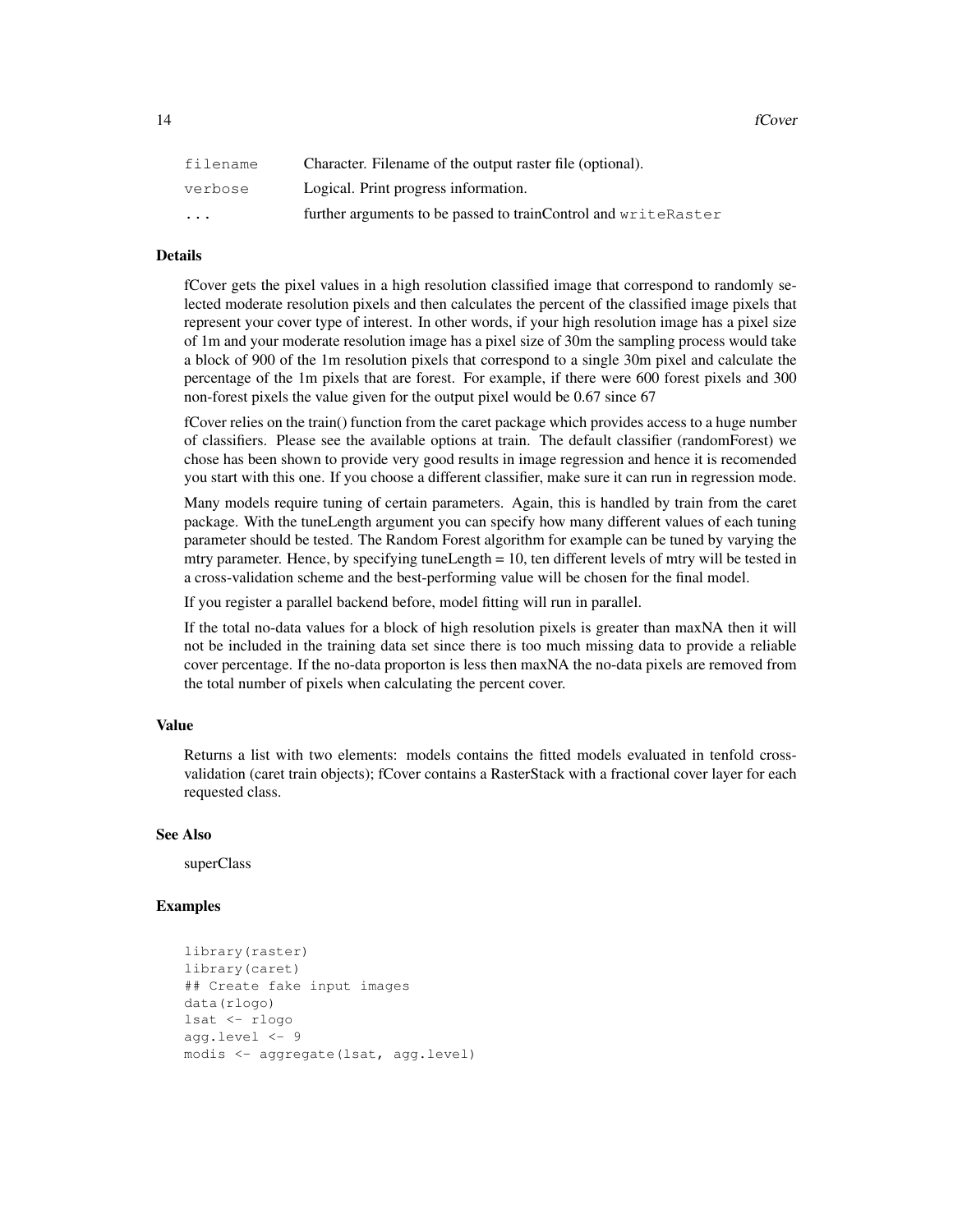```
## Perform classification
lc <- unsuperClass(lsat, nClass=2)
## Calculate the true cover, which is of course only possible in this example,
## because the fake corse resolution imagery is exactly res(lsat) *9trueCover <- aggregate(lc$map, agg.level, fun = function(x, ...){sum(x == 1, ...)/sum(!is.na
## Run with randomForest and support vector machine (radial basis kernel)
## Of course the SVM is handicapped in this example due to poor tuning (tuneLength)
par(mfrow=c(2,3))for(model in c("rf", "svmRadial")){
   fc <- fCover(
           classImage = lc$map,
           predImage = modis,
           classes=1,
           model=model,
           nSample = 50,
           number = 5,
           tuneLength=2
   )
   ## How close is it to the truth?
   compare.rf <- trueCover - fc$map
  plot(fc$map, main = paste("Fractional Cover: Class 1\nModel:", model))
  plot(compare.rf, main = "Diffence\n true vs. predicted")
  plot(trueCover[],fc$map[], xlim = c(0,1), ylim =c(0,1),
           xlab = "True Cover", ylab = "Predicted Cover" )
  abline(coef=c(0,1))
  rmse <- sqrt(cellStats(compare.rf^2, sum))/ncell(compare.rf)
  r2 <- cor(trueCover[], fc$map[], "complete.obs")
  text(0.9,0.1,paste0(paste(c("RMSE:","R2:"),
                           round(c(rmse, r2),3)),collapse="\n"), adj=1)
}
## Reset par
par(mfrow=c(1,1))
```

```
fortify.raster Fortify method for classes from the raster package.
```
Fortify method for classes from the raster package.

#### Usage

```
## S3 method for class 'RasterLayer'
fortify(x, maxpixels = 50000)
```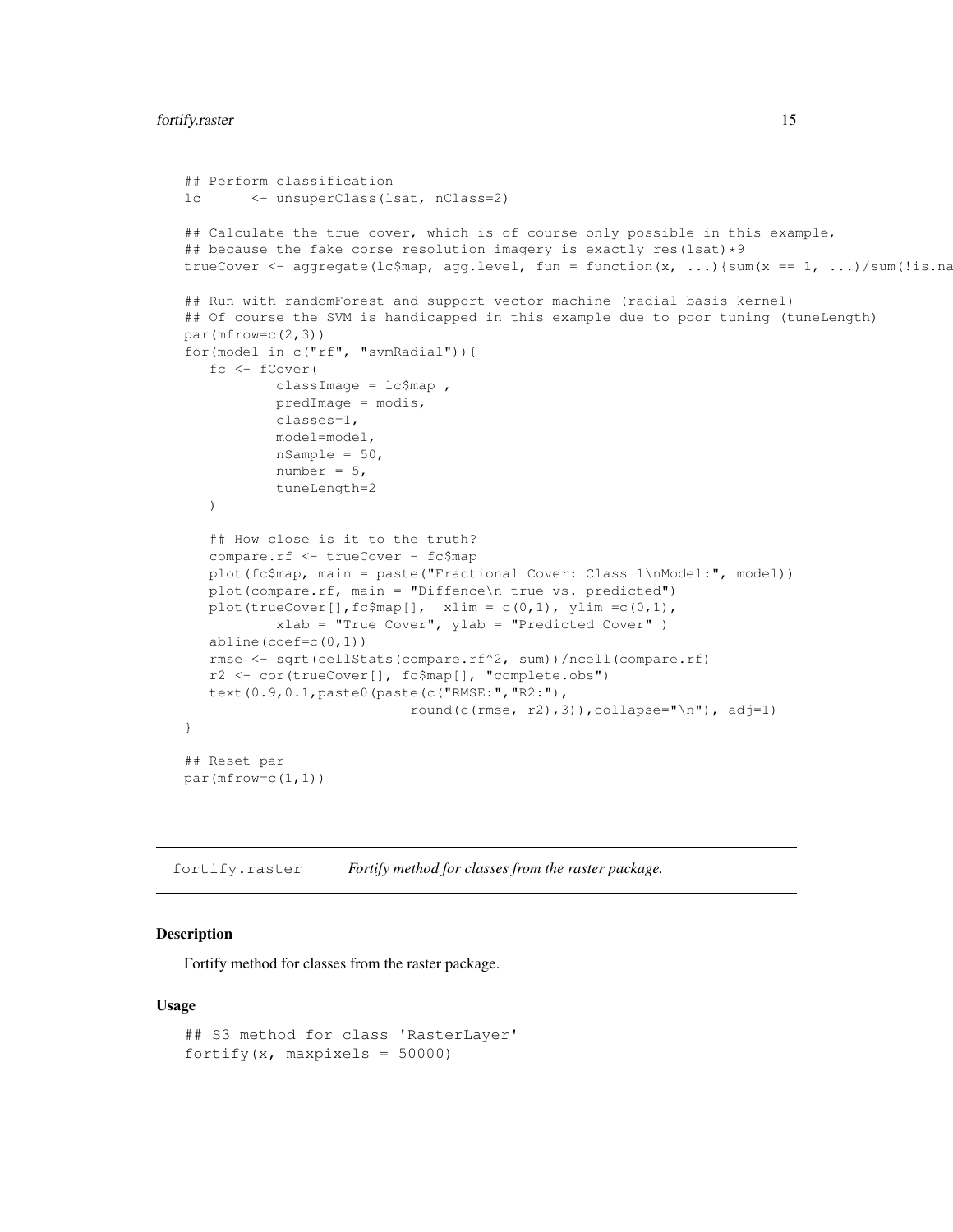```
## S3 method for class 'RasterBrick'
fortify(...)
## S3 method for class 'RasterStack'
fortify(...)
```
# Arguments

| X                       | Raster $\star$ object to convert into a data frame. |
|-------------------------|-----------------------------------------------------|
| maxpixels               | Integer. Maximum number of pixels to sample         |
| $\cdot$ $\cdot$ $\cdot$ | not used by this method                             |

#### Value

Returns a data.frame with coordinates (x,y) and corresponding raster values.

## Examples

```
library(ggplot2)
data(rlogo)
r_df <- fortify(rlogo)
head(r_df)
```
getMeta *Extract bandwise information from ImageMetaData*

# Description

This is an accessor function to quickly access information stored in ImageMetaData, e.g. scale factor per band. Intended for use with imagery which was imported using stackMeta. Will return parameters using the actual band order in img.

## Usage

```
getMeta(img, metaData, what)
```

| ima      | Raster <sup>*</sup> or character vector with band names.                                                          |
|----------|-------------------------------------------------------------------------------------------------------------------|
| metaData | ImageMetaData or path to meta data file.                                                                          |
| what.    | Character. Parameter to extract. Either data descriptors, or conversion parame-<br>ters (see Details for options) |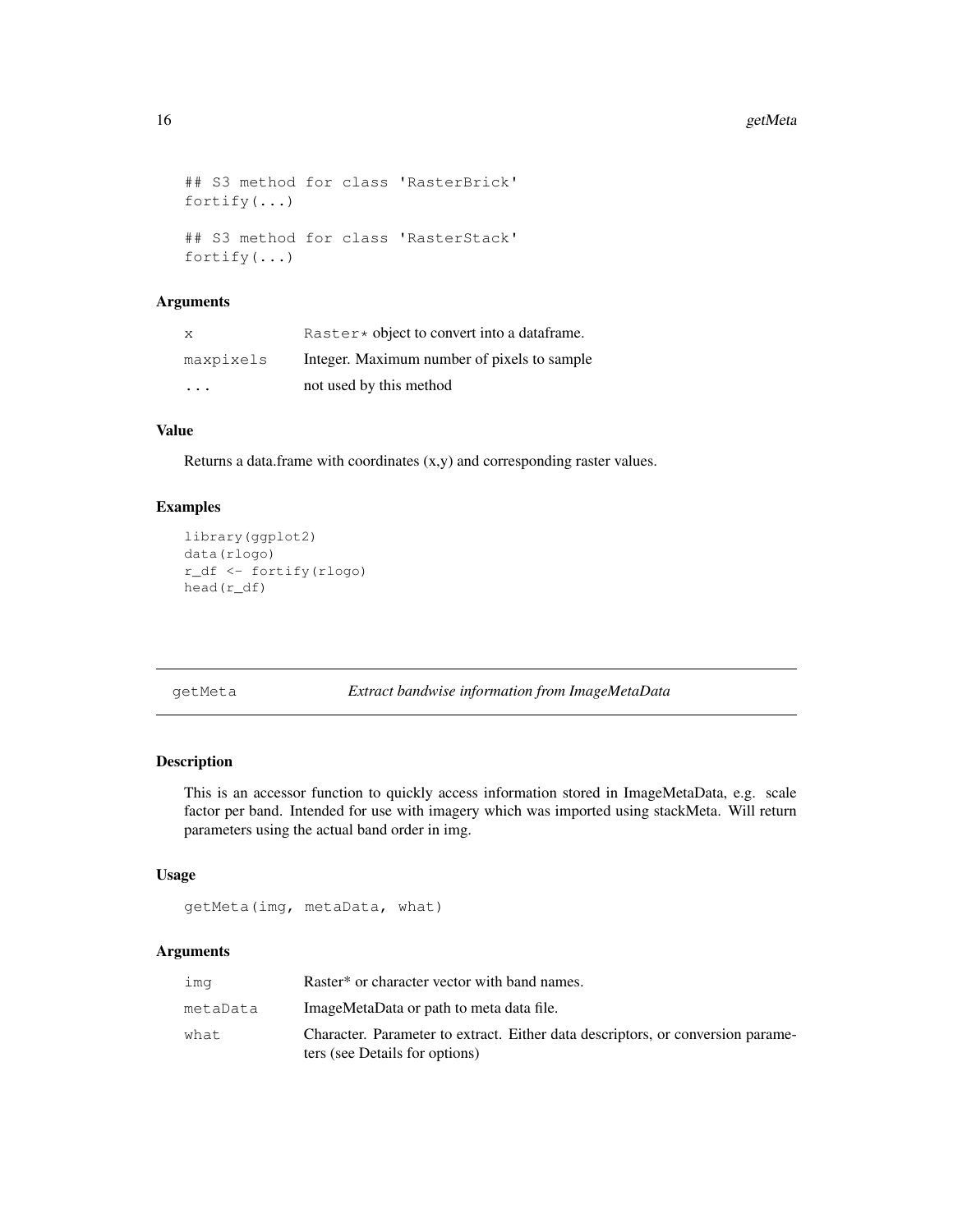#### getMeta and the set of the set of the set of the set of the set of the set of the set of the set of the set of the set of the set of the set of the set of the set of the set of the set of the set of the set of the set of t

# Details

Possible metadata parameters (what argument): Data descriptors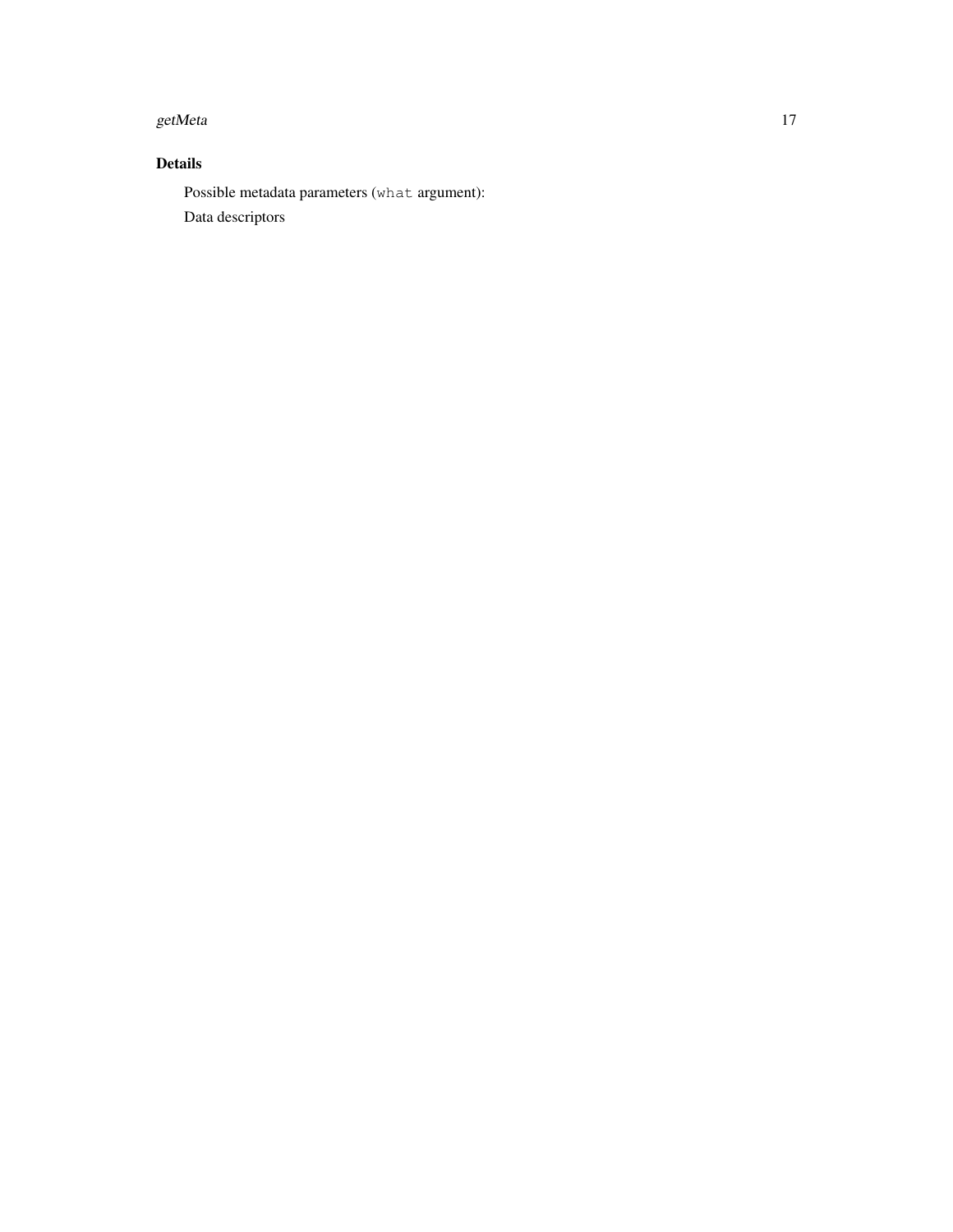'FILES' 'QUANTITY' 'CATEGORY' 'NA\_VALUE' 'SATURATE\_VALUE' 'SCALE\_FACTOR' 'DATA\_TYPE' 'SPATIAL\_RESOLUTION'

Conversion parameters

| 'CALRAD' Conversion parameters from DN to radiance                     |
|------------------------------------------------------------------------|
| 'CALBT' Conversion parameters from radiance to brightness temperature  |
| 'CALREF' Conversion parameters from DN to reflectance (Landsat 8 only) |

## Value

If what is one of c('CALRAD','CALBT','CALREF') a data.frame is returned with bands in rows (order corresponding to img band order). Otherwise a named numeric vector with the corresponding parameter is returned (layernames as names).

```
## Import example data
mtlFile <- system.file("external/landsat/LT52240631988227CUB02_MTL.txt", package="RStoolbox
meta <- readMeta(mtlFile)
lsat <- stackMeta(mtlFile)
## Get integer scale factors
getMeta(lsat, metaData = meta, what = "SCALE_FACTOR")
## Conversion factors for brightness temperature
getMeta("B6_dn", metabata = meta, what = "CALBT")## Conversion factors to top-of-atmosphere radiance
## Band order not corresponding to metaData order
getMeta(Isat[[5:1]], metabata = meta, what = "CALRAD")## Get integer scale factors
getMeta(lsat, metaData = meta, what = "SCALE_FACTOR")
## Get file basenames
qetheta(lsat, metaData = meta, what = "FILES")
```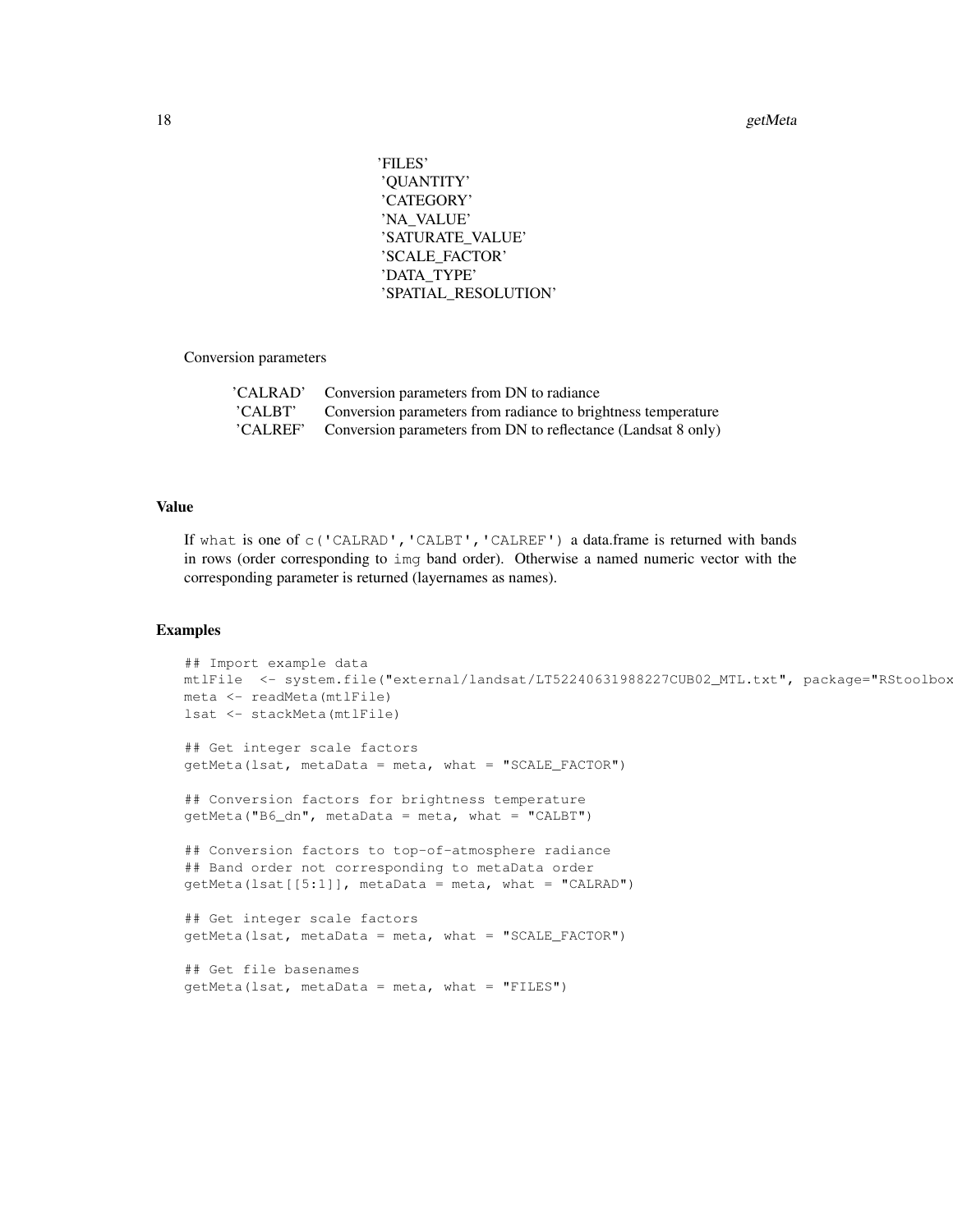getValidation *Extract validation results from superClass objects*

#### Description

Extract validation results from superClass objects

## Usage

```
getValidation(x, from = "testset", metrics = "overall")
```
#### Arguments

| $\mathsf{x}$ | superClass object or caret::confusionMatrix                                                                                                                                                                                                                                              |
|--------------|------------------------------------------------------------------------------------------------------------------------------------------------------------------------------------------------------------------------------------------------------------------------------------------|
| from         | Character. 'testset' extracts the results from independent validation with testset.<br>'cv' extracts cross-validation results.                                                                                                                                                           |
| metrics      | Character. Only relevant in classification mode (ignored for regression mod-<br>els). Select 'overall' for overall accuracy metrics, 'classwise' for classwise met-<br>rics, 'confmat' for the confusion matrix itself and 'caret' to return the whole<br>caret::confusionMatrix object. |

## Value

Returns a data.frame with validation results. If metrics = 'confmat' or 'caret' will return a table or the full caret::confusionMatrix object, respectively.

```
library(pls)
## Fit classifier (splitting training into 70\% training data, 30\% validation data)
train <- readRDS(system.file("external/trainingPoints.rds", package="RStoolbox"))
SC <- superClass(rlogo, trainData = train, responseCol = "class",
                    model="pls", trainPartition = 0.7)
## Independent testset-validation
getValidation(SC)
getValidation(SC, metrics = "classwise")
## Cross-validation based
getValidation(SC, from = "cv")
```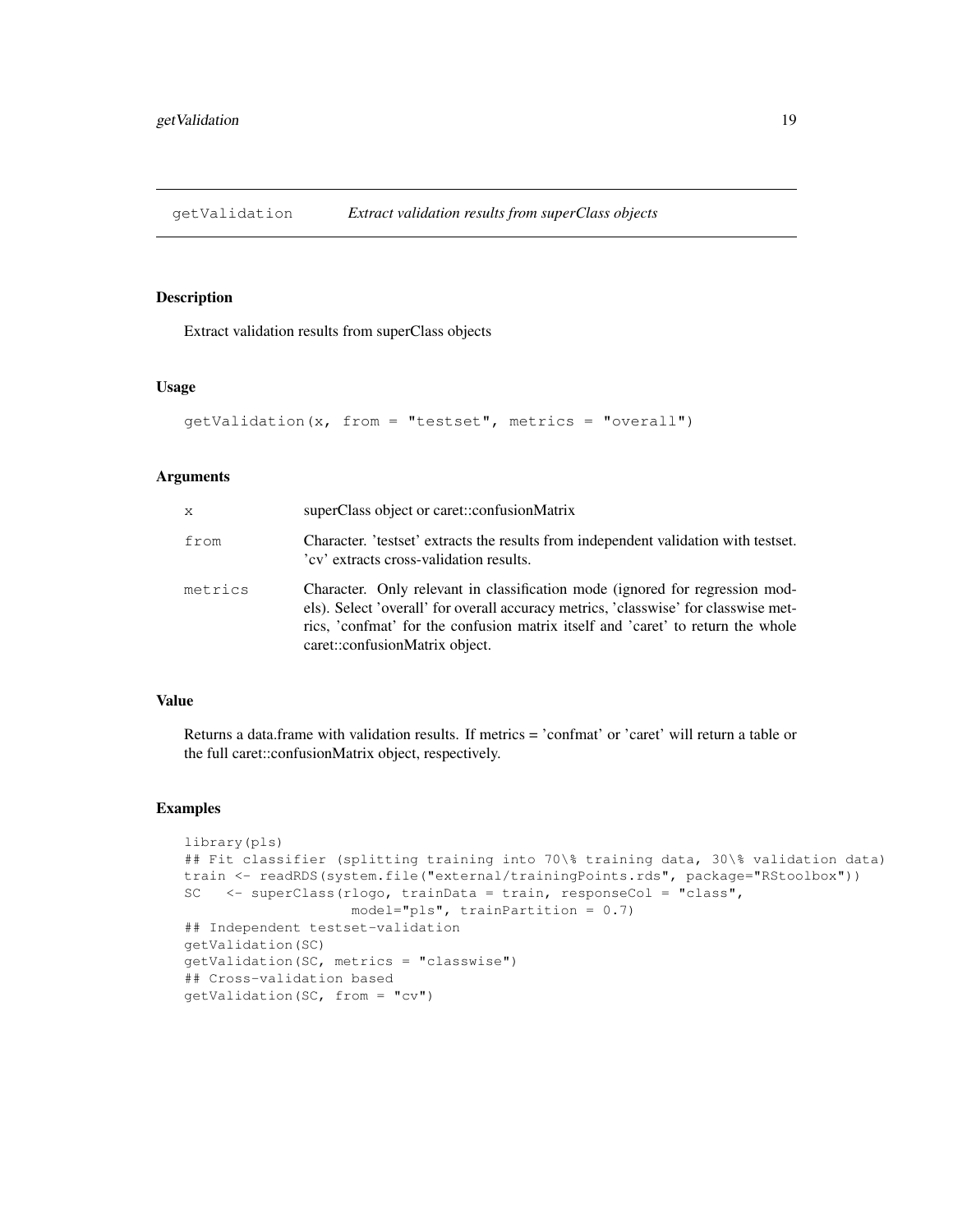Plot single layer imagery in grey-scale. Can be used with any Raster\* object.

# Usage

```
ggR(img, layer = 1, maxpixels = 5e+05, alpha = 1, hue = 1,sat = 0, stretch = "none", quantiles = c(0.02, 0.98),
  coord_equal = TRUE, ggLayer = FALSE, ggObj = TRUE,
  geom_raster = FALSE, forceCat = FALSE)
```

| imq         | raster                                                                                                                                                                                                                                 |
|-------------|----------------------------------------------------------------------------------------------------------------------------------------------------------------------------------------------------------------------------------------|
| layer       | Character or numeric. Layername or number. Can be more than one layer, in<br>which case each layer is plotted in a subplot.                                                                                                            |
| maxpixels   | Integer. Maximal number of pixels to sample.                                                                                                                                                                                           |
| alpha       | Numeric. Transparency (0-1).                                                                                                                                                                                                           |
| hue         | Numeric. Hue value for color calculation $[0,1]$ (see $\{grDevices\}$ hsv). Change if<br>you need anything else than greyscale. Only effective if sat > 0.                                                                             |
| sat         | Numeric. Saturation value for color calculation $[0,1]$ (see $\{grDevices\}$ hsv).<br>Change if you need anything else than greyscale.                                                                                                 |
| stretch     | Character. Either 'none', 'lin', 'hist', 'sqrt' or 'log' for no stretch, linear, his-<br>togram, square-root or logarithmic stretch.                                                                                                   |
| quantiles   | Numeric vector with two elements. Min and max quantiles to stretch to. De-<br>faults to $2\%$ stretch, i.e. c(0.02,0.98).                                                                                                              |
| coord_equal | Logical. Force addition of coord_equal, i.e. aspect ratio of 1:1. Typically useful<br>for remote sensing data (depending on your projection), hence it defaults to<br>TRUE. Note however, that this does not apply if (ggLayer=FALSE). |
| ggLayer     | Logical. Return only a ggplot layer which must be added to an existing ggplot.<br>If FALSE s stand-alone ggplot will be returned.                                                                                                      |
| ggObj       | Logical. Return a stand-alone ggplot object (TRUE) or just the data.frame with<br>values and colors                                                                                                                                    |
| geom_raster | Logical. If FALSE uses annotation_raster (good to keep aestetic mappings free).<br>If TRUE uses geom_raster (and aes (fill)). See Details.                                                                                             |
| forceCat    | Logical. If TRUE the raster values will be forced to be categorical (will be<br>converted to factor if needed).                                                                                                                        |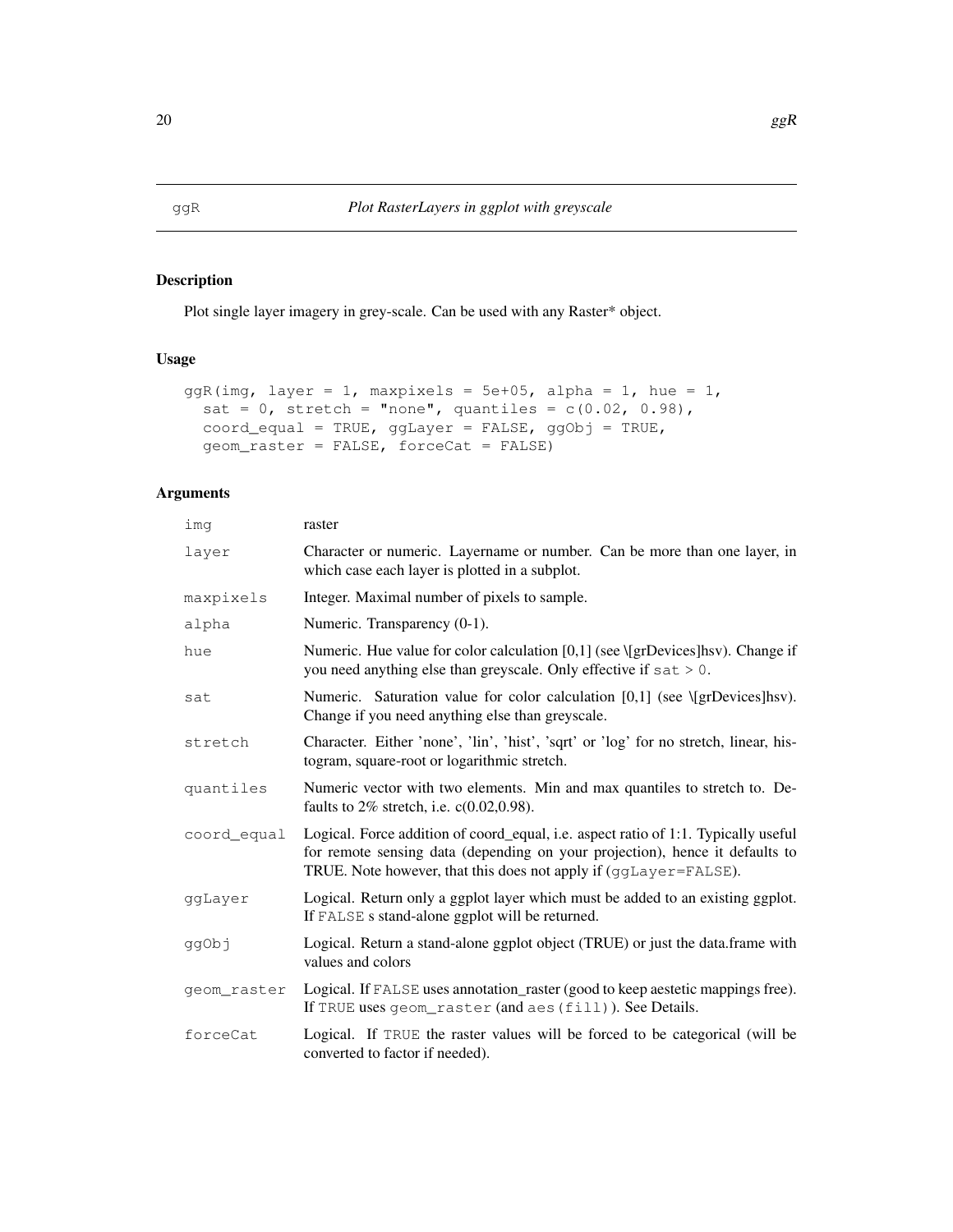#### Details

When img contains factor values and annotation=TRUE, the raster values will automatically be converted to numeric in order to proceed with the brightness calculation. ä

The raster package provides a class lookup-table for categorical rasters (e.g. what you get if you run superClass in classification mode). If your raster has a lookup-table ggR will automatically treat it as categorical (see factor). However, the factor status of Raster objects is easily lost and the values are interpreted as numeric. In such cases you should make use of the  $forceCat = TRUE$ argument, which makes sure that ggplot2 uses a discrete scale, not a continuous one.

The geom\_raster argument switches from the default use of annotation\_raster to geom\_raster. The difference between the two is that geom\_raster performs a meaningful mapping from pixel values to fill colour, while annotation\_raster is simply adding a picture to your plot. In practice this means that whenever you need a legend for your raster you should use  $qeom\_raster = TRUE$ . This also allows you to specify and modify the fill scale manually. The advantage of using annotation\_raster  $(qeom_r aster = TRUE)$  is that you can still use the scale\_fill\* for another variable. For example you could add polygons and map a value to their fill colour. For more details on the theory behind aestetic mapping have a look at the ggplot $2<sup>3</sup>$  manuals.

# Value

| ggObj = TRUE:  | ggplot2 plot                                                                                               |
|----------------|------------------------------------------------------------------------------------------------------------|
|                | $ggLayer = TRUE: gglot2 layer to be combined with an existing gglot2$                                      |
| qqObj = FALSE: | data.frame in long format suitable for plotting with ggplot2, includes the pixel values and the calculated |

#### See Also

ggRGB, fortify

## Examples

```
library(ggplot2)
library(raster)
data(rlogo); data(lsat); data(srtm)
## Simple grey scale annotation
ggR(rlogo)
## With linear stretch contrast enhancement
qgR(rlogo, stretch = "lin", quantiles = c(0.1, 0.9))## ggplot with geom_raster instead of annotation_raster
## and default scale_fill*
ggR(rlogo, geom_raster = TRUE)
## with different scale
```
#### $ggR$  21

<sup>3</sup>https://CRAN.R-project.org/package=ggplot2/ggplot2.pdf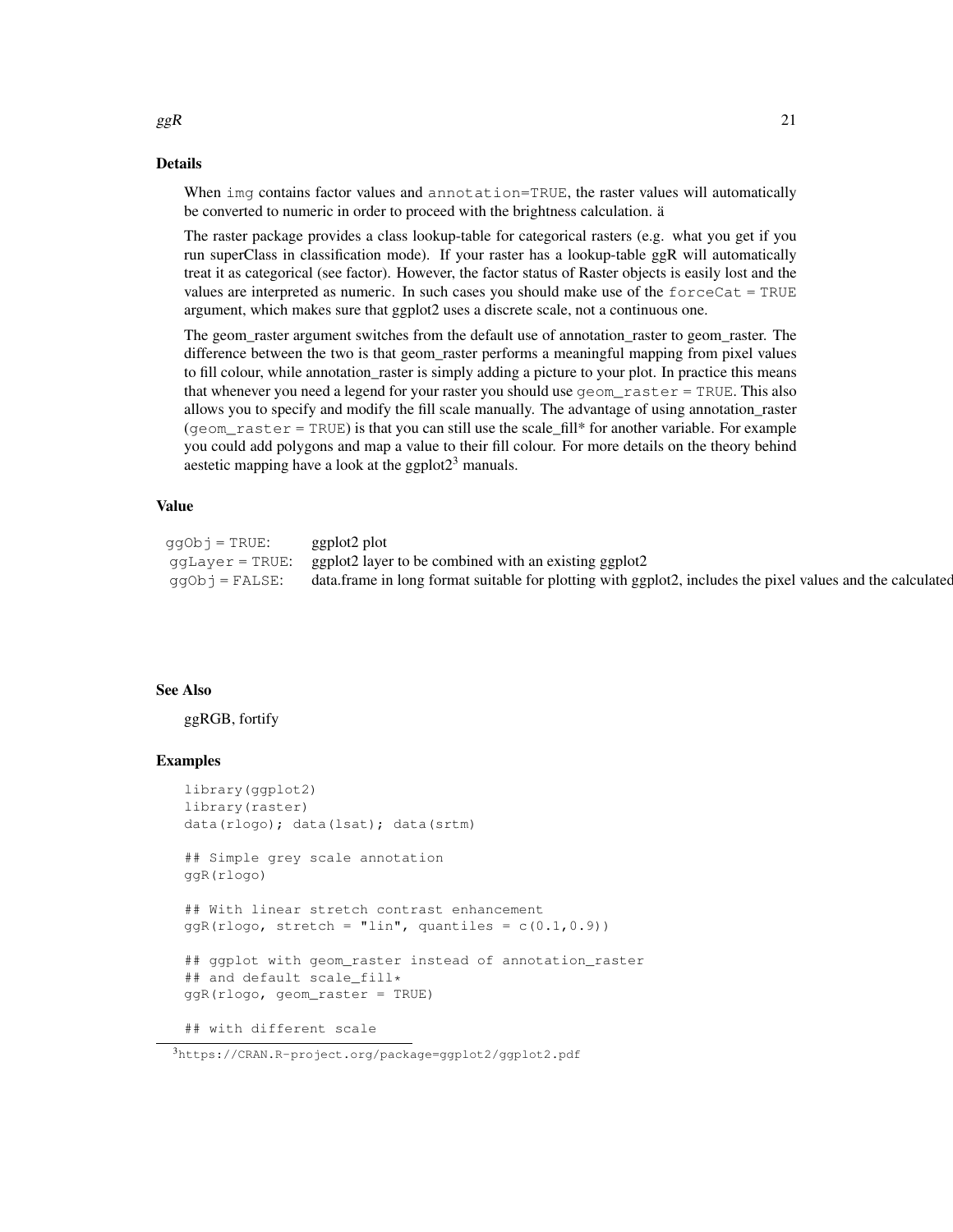#### 22 ggRGB

```
ggR(rlogo, geom_raster = TRUE) +
        scale_fill_gradientn(name = "mojo", colours = rainbow(10)) +
        ggtitle("**Funkadelic**")
## Plot multiple layers
ggR(lsat, 1:6, geom_raster=TRUE, stretch = "lin") +
    scale_fill_gradientn(colors=grey.colors(100), guide = FALSE) +
    theme(axis.text = element_text(size=5),
          axis.text.y = element\_text(name=90),
          axis.title=element_blank())
## Don't plot, just return a data.frame
df <- ggR(rlogo, ggObj = FALSE)
head(df, n = 3)
## Layermode (ggLayer=TRUE)
data <- data.frame(x = c(0, 0:100,100), y = c(0,sin(seq(0,2*pi,pi/50))*10+20, 0))
ggplot(data, aes(x, y)) + ggR(rlogo, geom\_raster = FALSE, gglayer = TRUE) +geom_polygon(aes(x, y), fill = "blue", alpha = 0.4) +
       coord_equal(ylim=c(0,75))
## Categorical data
## In this case you probably want to use geom_raster=TRUE
## in order to perform aestetic mapping (i.e. a meaningful legend)
rc <- raster(rlogo)
rc[] \leq -\text{cut}(\text{rlogo}[[1]][], \text{seq}(0, 300, 50))ggR(rc, geom_raster = TRUE)
## Legend cusomization etc. ...
ggR(rc, geom_raster = TRUE) + scale_fill_discrete(labels=paste("Class", 1:6))
## Creating a nicely looking DEM with hillshade background
terr <- terrain(srtm, c("slope", "aspect"))
hill <- hillShade(terr[["slope"]], terr[["aspect"]])
ggR(hill)
ggR(hill) +
   ggR(srtm, geom_raster = TRUE, ggLayer = TRUE, alpha = 0.3) +
   scale_fill_gradientn(colours = terrain.colors(100), name = "elevation")
```
ggRGB *Create ggplot2 Raster Plots with RGB from 3 RasterLayers*

## **Description**

Calculates RGB color composite raster for plotting with ggplot2. Optional values for clipping and and stretching can be used to enhance the imagery.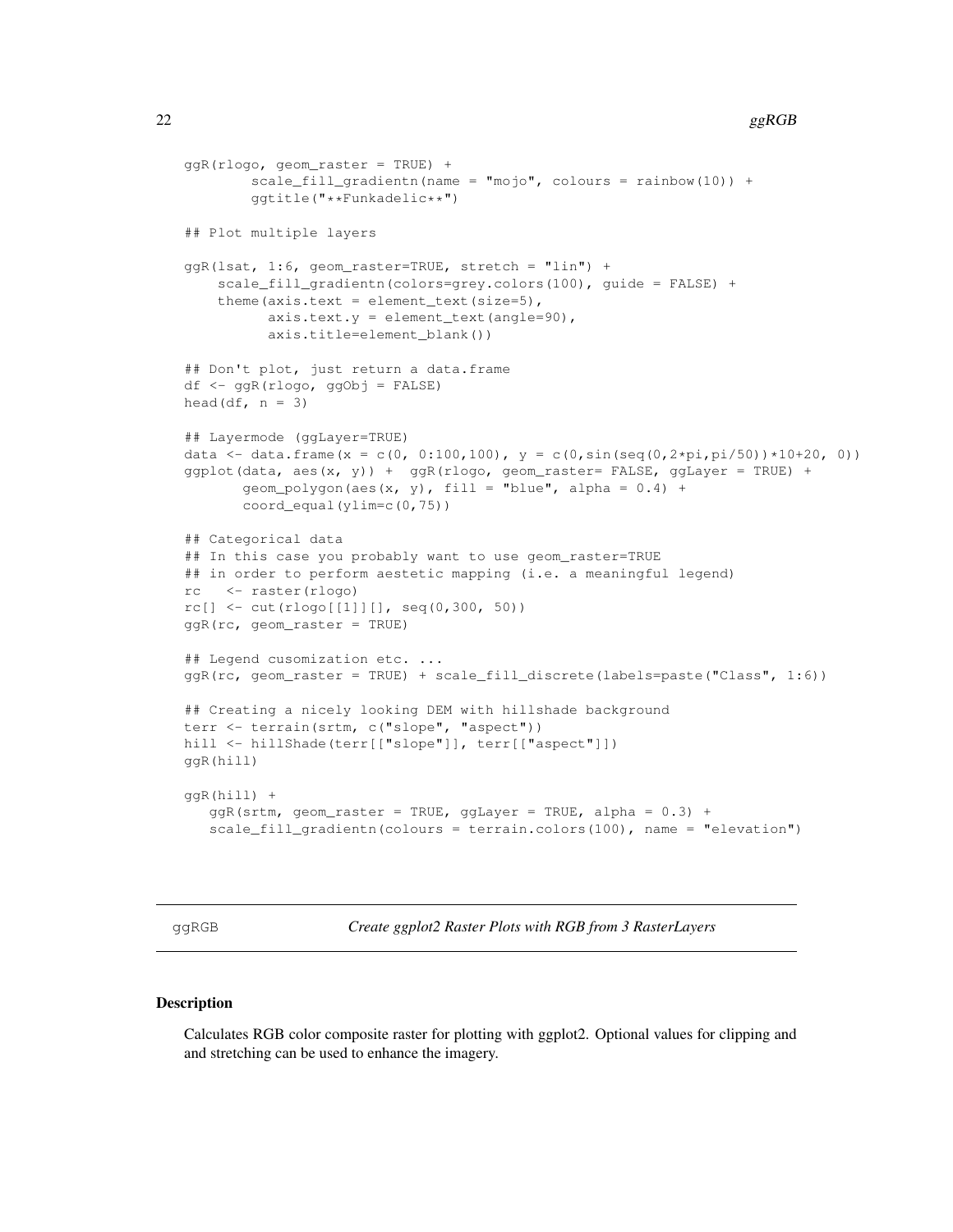## $ggRGB$  23

# Usage

```
ggRGB(img, r = 3, g = 2, b = 1, scale, maxpixels = 5e+05,stretch = "none", ext = NULL, limits = NULL,
  clipValues = "limits", quantiles = c(0.02, 0.98), ggObj = TRUE,
  ggLayer = FALSE, alpha = 1, coord_equal = TRUE,
  geom_raster = FALSE, nullValue = 0)
```

| img         | RasterStack or RasterBrick                                                                                                                                                                                                                                                                                                                                                                                                                                                                         |
|-------------|----------------------------------------------------------------------------------------------------------------------------------------------------------------------------------------------------------------------------------------------------------------------------------------------------------------------------------------------------------------------------------------------------------------------------------------------------------------------------------------------------|
| r           | Integer or character. Red layer in x. Can be set to NULL, in which case the red<br>channel will be set to zero.                                                                                                                                                                                                                                                                                                                                                                                    |
| g           | Integer or character. Green layer in x. Can be set to NULL, in which case the<br>green channel will be set to zero.                                                                                                                                                                                                                                                                                                                                                                                |
| b           | Integer or character. Blue layer in x. Can be set to NULL, in which case the blue<br>channel will be set to zero.                                                                                                                                                                                                                                                                                                                                                                                  |
| scale       | Numeric. Maximum possible pixel value (optional). Defaults to 255 or to the<br>maximum value of x if that is larger than 255                                                                                                                                                                                                                                                                                                                                                                       |
| maxpixels   | Integer. Maximal number of pixels used for plotting.                                                                                                                                                                                                                                                                                                                                                                                                                                               |
| stretch     | Character. Either 'none', 'lin', 'hist', 'sqrt' or 'log' for no stretch, linear, his-<br>togram, square-root or logarithmic stretch.                                                                                                                                                                                                                                                                                                                                                               |
| ext         | Extent object to crop the image                                                                                                                                                                                                                                                                                                                                                                                                                                                                    |
| limits      | Vector or matrix. Can be used to reduce the range of values. Either a vector of<br>two values for all bands $(c(min, max))$ or a 3x2 matrix with min and max values<br>(columns) for each layer (rows).                                                                                                                                                                                                                                                                                            |
| clipValues  | Matrix, numeric vector, string or NA. Values to reset out of range (out of limits)<br>values to. By default ('limits') values are reset to limits. A single value<br>(e.g. NA) will be recycled to all lower/higher clippings, A vector of length two<br>(c(min, max)) can be used to specify lower and higher replace values, applied to<br>all bands. A two column matrix (typically with three rows) can be used to fully<br>control lower and upper clipping values differently for each band. |
| quantiles   | Numeric vector with two elements. Min and max quantiles to stretch. Defaults<br>to $2\%$ stretch, i.e. c(0.02,0.98).                                                                                                                                                                                                                                                                                                                                                                               |
| ggObj       | Logical. If TRUE a ggplot2 object is returned. If FALSE a data.frame with<br>coordinates and color will be returned.                                                                                                                                                                                                                                                                                                                                                                               |
| ggLayer     | Logical. If TRUE a ggplot2 layer is returned. This is useful if you want to add<br>it to an existing ggplot2 object. Note that if TRUE $\&$ annotate = FALSE you<br>have to add a scale_fill_identity() manually in your call to ggplot().                                                                                                                                                                                                                                                         |
| alpha       | Numeric. Transparency (0-1).                                                                                                                                                                                                                                                                                                                                                                                                                                                                       |
| coord_equal | Logical. Force addition of coord_equal, i.e. aspect ratio of 1:1. Typically useful<br>for remote sensing data (depending on your projection), hence it defaults to<br>TRUE. Note howver, that this does not apply if (ggLayer=FALSE).                                                                                                                                                                                                                                                              |
| geom raster | Logical. If FALSE annotation_raster is used, otherwise geom_raster()+scale_fill_identity<br>is used. Note that you can't use scale_fill* in addition to the latter, because it<br>already requires scale_fill_identity().                                                                                                                                                                                                                                                                          |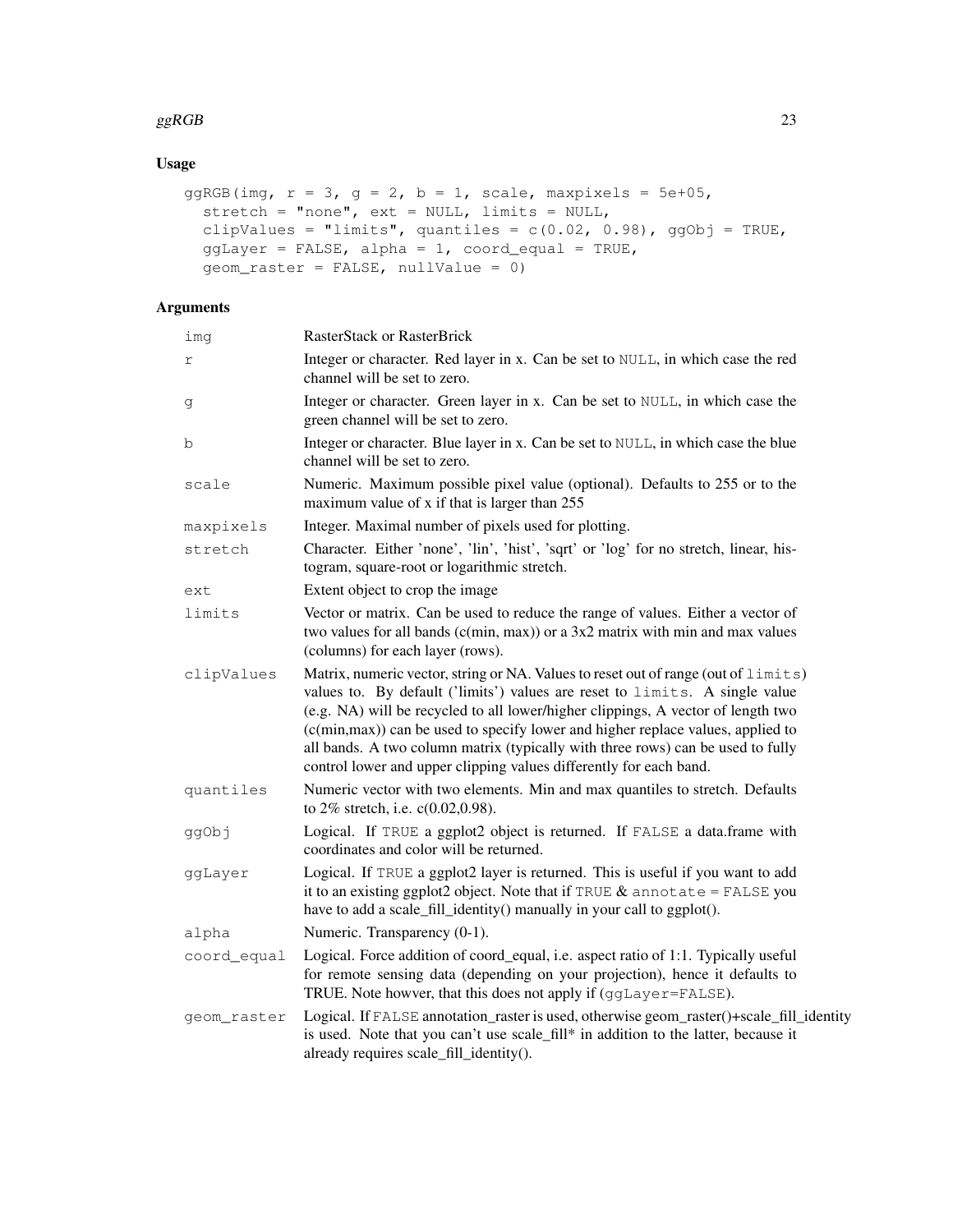#### 24 ggRGB

| nullValue | Numeric. Intensity value used for NULL layers in color compositing. E.g. set |
|-----------|------------------------------------------------------------------------------|
|           | $g=NULL$ and fix green value at 0.5 (defaults to 0).                         |

## Details

Functionality is based on plotRGB from the raster package.

# Value

| ggObj = TRUE:  | ggplot2 plot                                                                                               |
|----------------|------------------------------------------------------------------------------------------------------------|
|                | $ggLayer = TRUE: ggplot2 layer to be combined with an existing ggplot2$                                    |
| qqObj = FALSE: | data.frame in long format suitable for plotting with ggplot2, includes the pixel values and the calculated |

# See Also

ggR, fortify

```
library(ggplot2)
data(rlogo)
ggRGB(rlogo, r=1, g=2, b=3)
## Define minMax ranges
qqRGB(rlogo, r=1, q=2, b=3, \text{limits } = \text{matrix}(c(100, 150, 10, 200, 50, 255), ncol = 2, by = TRUE)## Perform stong linear contrast stretch
ggRGB(rlogo, r = 1, g = 2, b = 3, stretch = "lin", quantiles = c(0.2, 0.8))
## Use only two layers for color calculation
ggRGB(rlogo, r = 1, g = 2, b = NULL)## Return only data.frame
df <- ggRGB(rlogo, ggObj = FALSE)
head(df)
## Use in layer-mode, e.g. to add to another plot
wave \leq data.frame(x = c(0, 0:100,100), y = c(0,sin(seq(0,2*pi,pi/50))*10+20, 0))
p \leftarrow ggplot(wave, aes(x, y))
p + ggRGB(rlogo, ggLayer = TRUE) +
       geom_polygon(aes(x, y), fill = "blue", alpha = 0.4) +
       coord_equal(ylim=c(0,75))
```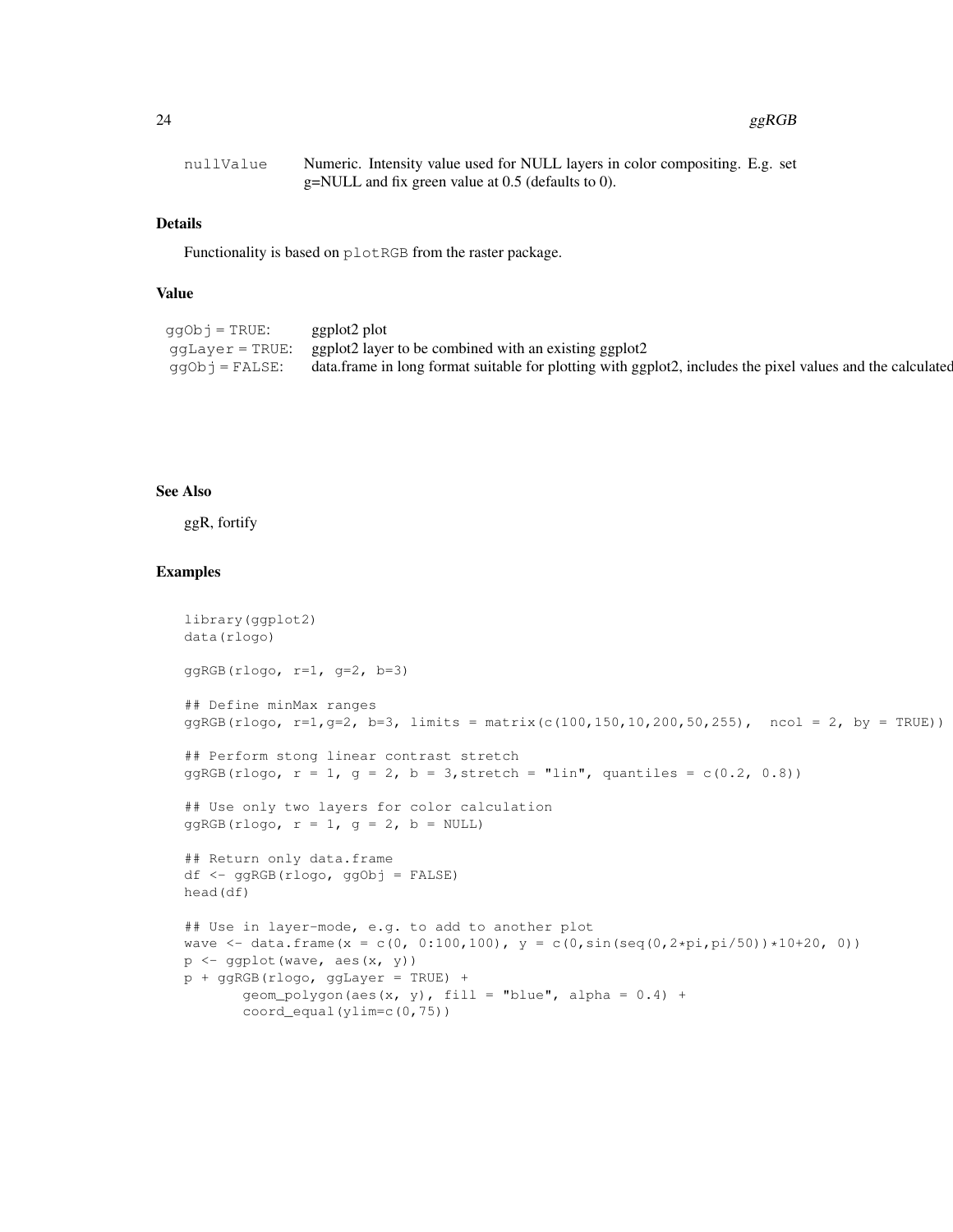Performs image to image contrast adjustments based on histogram matching using empirical cumulative distribution functions from both images.

#### Usage

```
histMatch(x, ref, xmask = NULL, refmask = NULL, nSamples = 1e+05,
  intersectOnly = TRUE, paired = TRUE, forceInteger = FALSE,
  returnFunctions = FALSE, ...)
```
# Arguments

| X.              | Raster*. Source raster which is to be modified.                                                                                                                                     |
|-----------------|-------------------------------------------------------------------------------------------------------------------------------------------------------------------------------------|
| ref             | Raster*. Reference raster, to which x will be matched.                                                                                                                              |
| xmask           | RasterLayer. Mask layer for $x$ to exclude pixels which might distort the his-<br>togram, i.e. are not present in ref. Any NA pixel in xmask will be ignored<br>$(maxkvalue = NA).$ |
| refmask         | RasterLayer. Mask layer for ref. Any NA pixel in refmask will be ignored<br>$(maxkvalue = NA).$                                                                                     |
| nSamples        | Integer. Number of random samples from each image to build the histograms.                                                                                                          |
| intersectOnly   |                                                                                                                                                                                     |
|                 | Logical. If TRUE sampling will only take place in the overlap extent of the two<br>rasters. Otherwise the full rasters will be used for sampling.                                   |
| paired          | Logical. If TRUE the corresponding pixels will be used in the overlap.                                                                                                              |
|                 | forceInteger Logical. Force integer output.                                                                                                                                         |
| returnFunctions |                                                                                                                                                                                     |
|                 | Logical. If TRUE the matching functions will be returned instead of applying<br>them to $x$ .                                                                                       |
| $\cdots$        | Further arguments to be passed to writeRaster.                                                                                                                                      |

# Value

A Raster\* object of x adjusted to the histogram of ref. If returnFunctions = TRUE a list of functions (one for each layer) will be returned instead.

#### Note

x and ref must have the same number of layers.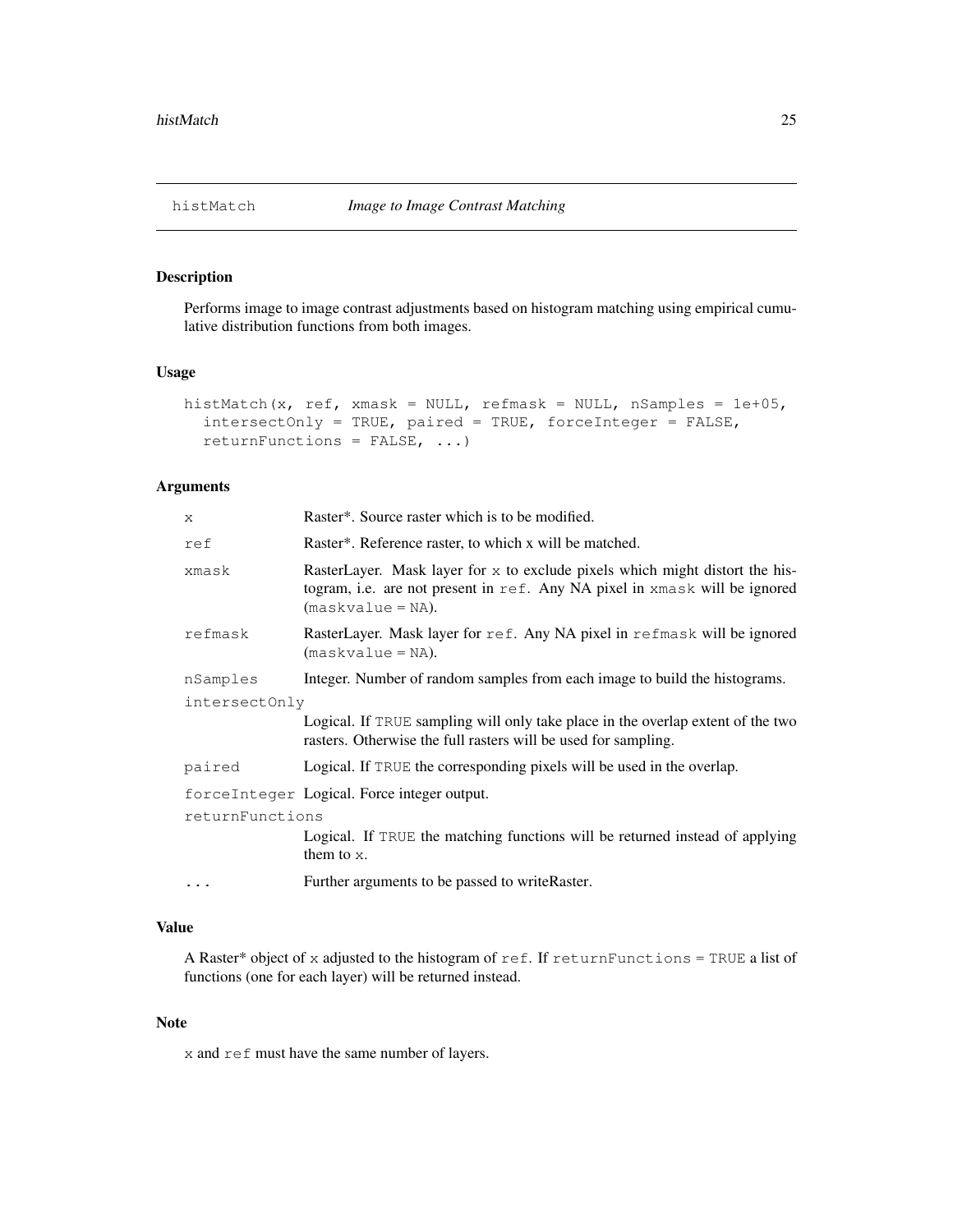## References

Richards and Jia: Remote Sensing Digital Image Analysis. Springer, Berlin, Heidelberg, Germany, 439pp.

## Examples

```
library(ggplot2)
library(raster)
data(rlogo)
## Original image a (+1 to prevent log(0))
img_a <- rlogo + 1
## Degraded image b
img_b \leftarrow log(imq_a)## Cut-off half the image (just for better display)
img_b[, 1:50] <- NA
## Compare Images before histMatching
qqRGB(imq_a,1,2,3)+ggRGB(img_b, 1,2,3, ggLayer = TRUE, stretch = "lin", q = 0:1) +geom_vline(aes(xintercept = 50))+
        ggtitle("Img_a vs. Img_b")
## Do histogram matching
img_b_matched <- histMatch(img_b, img_a)
## Compare Images after histMatching
ggRGB(img_a, 1, 2, 3) +ggRGB(img_b_matched, 1, 2, 3, gglayer = TRUE, stretch = "lin", q = 0:1) +geom_vline(aes(xintercept = 50))+
        ggtitle("Img_a vs. Img_b_matched")
## Histogram comparison
opar \leq par(mfrow = c(1, 3), no.readonly = TRUE)
img_a[,1:50] <- NA
redLayers <- stack(img_a, img_b, img_b_matched)[[c(1,4,7)]]
names(redLayers) <- c("img_a", "img_b", "img_b_matched")
hist(redLayers)
## Reset par
par(opar)
```
ImageMetaData *ImageMetaData Class*

## **Description**

ImageMetaData Class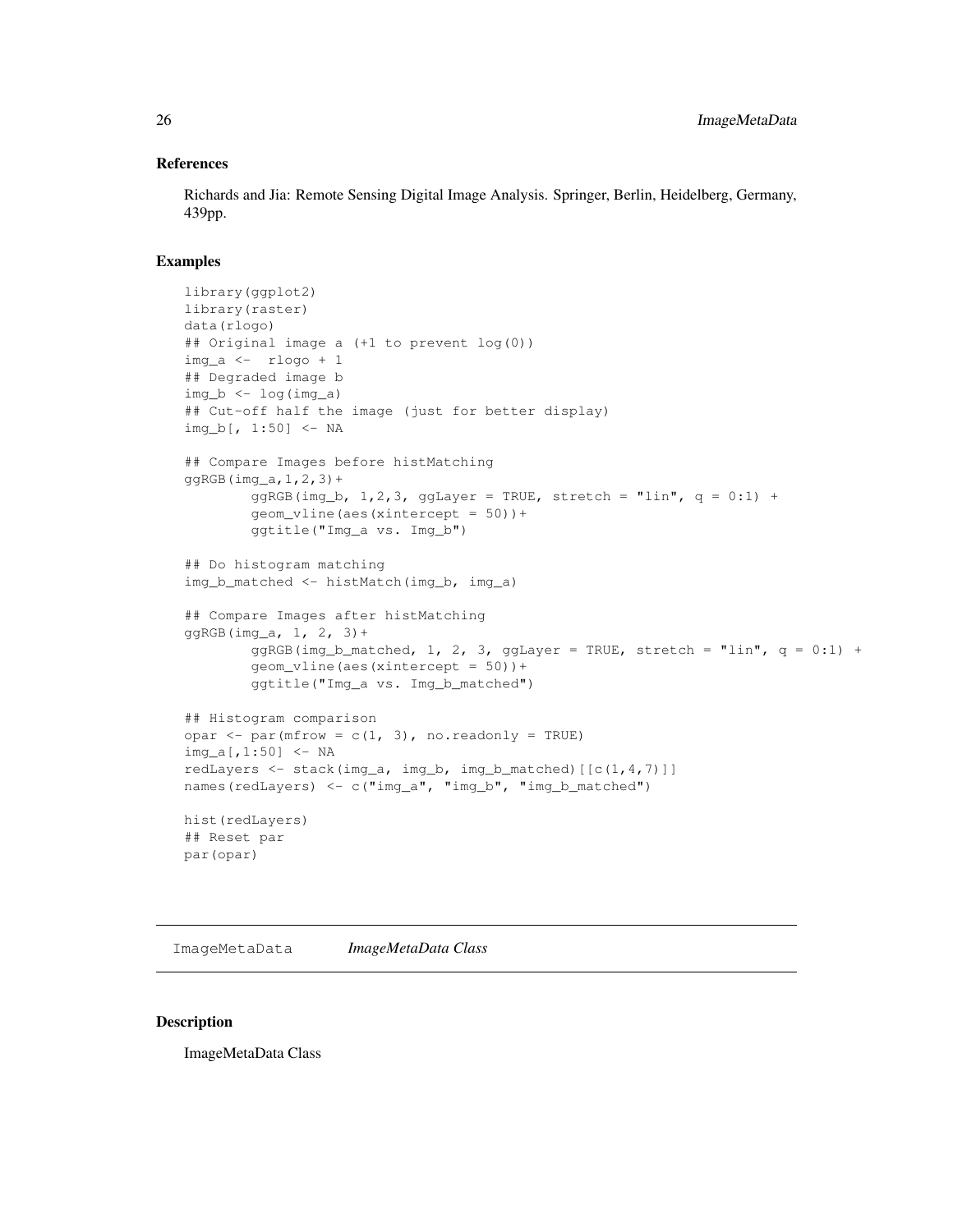# ImageMetaData 27

# Usage

```
ImageMetaData(file = NA, format = NA, sat = NA, sen = NA,
 scene = NA, proj = NA, date = NA, pdate = NA, path = NA,
 row = NA, az = NA, selv = NA, esd = NA, files = NA,
 bands = NA, quant = NA, cat = NA, na = NA, vsat = NA,
 scal = NA, dtyp = NA, calrad = NA, calref = NA, calbt = NA,
 radRes = NA, spatRes = NA)
```

| file    | Character. Metadata file                                                                                                                           |
|---------|----------------------------------------------------------------------------------------------------------------------------------------------------|
| format  | Character. Metadata format, e.g. xml, mtl                                                                                                          |
| sat     | Character. Satellite platform                                                                                                                      |
| sen     | Character, Sensor                                                                                                                                  |
| scene   | Character. Scene ID                                                                                                                                |
| proj    | CRS. Projection.                                                                                                                                   |
| date    | POSIXct. Aquisition date.                                                                                                                          |
| pdate   | POSIXct. Processing date.                                                                                                                          |
| path    | Integer. Path.                                                                                                                                     |
| row     | Integer. Row.                                                                                                                                      |
| az      | Numeric. Sun azimuth                                                                                                                               |
| selv    | Numeric. Sun elevation                                                                                                                             |
| esd     | Numeric. Earth-sun distance                                                                                                                        |
| files   | Character vector. Files containing the data, e.g. tiff files                                                                                       |
| bands   | Character vector. Band names                                                                                                                       |
| quant   | Character vector. Quantity, one of c("dn", "tra", "tre", "sre", "bt", "idx")                                                                       |
| cat     | Character vector. Category, e.g. c("image", "pan", "index", "qa")                                                                                  |
| na      | Numeric vector. No-data value per band                                                                                                             |
| vsat    | Numeric vector. Saturation value per band                                                                                                          |
| scal    | Numeric vector. Scale factor per band. e.g. if data was scaled to 1000*re-<br>flectance for integer conversion.                                    |
| dtyp    | Character vector. Data type per band. See dataType for options.                                                                                    |
| calrad  | data.frame. Calibration coefficients for dn->radiance conversion. Must have<br>columns 'gain' and 'offset'. Rows named according to bands.         |
| calref  | data.frame. Calibration coefficients for dn->reflectance conversion. Must have<br>columns 'gain' and 'offset'. Rows named according to bands.      |
| calbt   | data.frame. Calibration coefficients for dn->brightness temperature conversion.<br>Must have columns 'K1' and 'K2'. Rows named according to bands. |
| radRes  | Numeric vector. Radiometric resolution per band.                                                                                                   |
| spatRes | Numeric vector. Spatial resolution per band.                                                                                                       |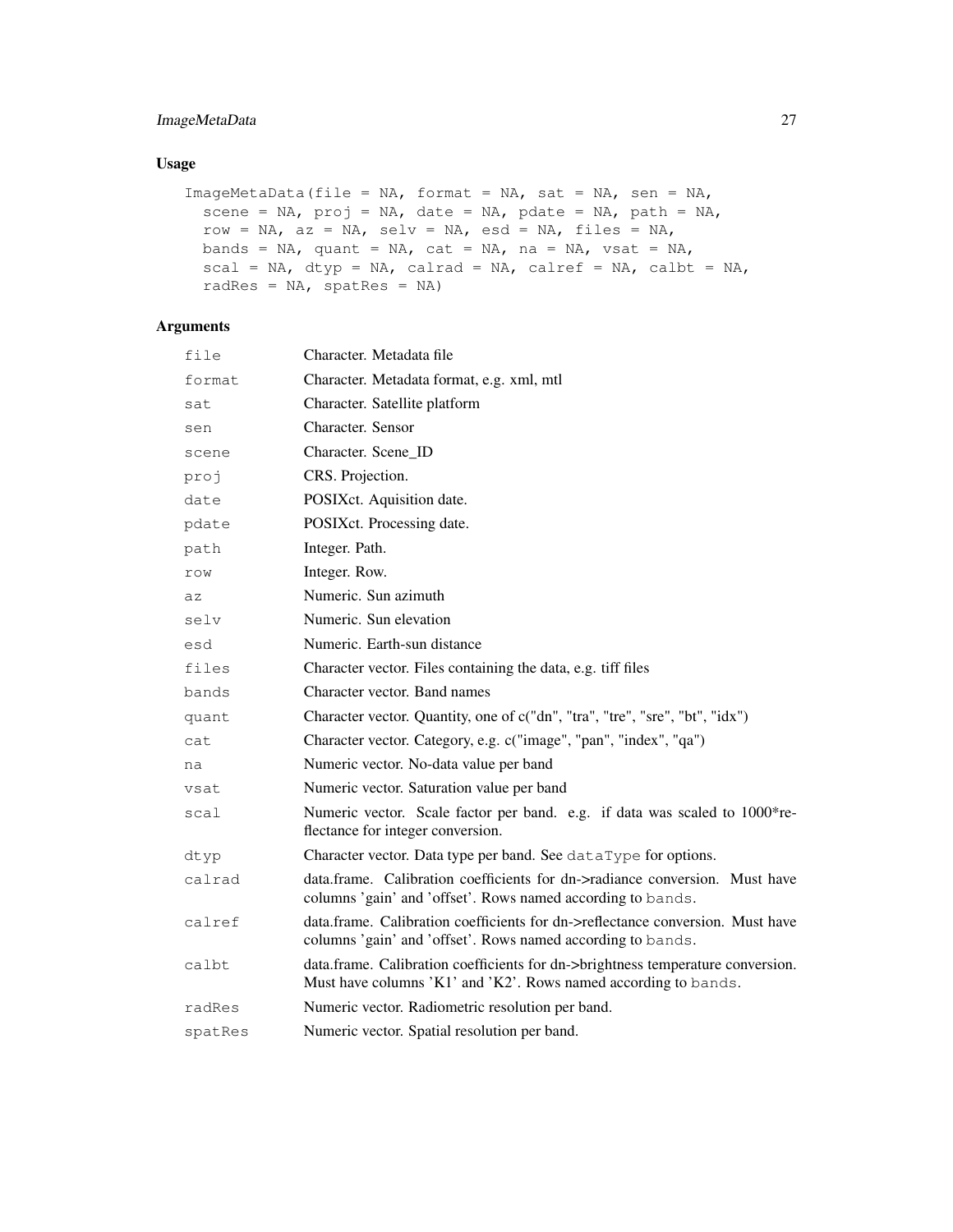Subset of Landsat 5 TM Scene: LT52240631988227CUB02 Contains all seven bands in DN format.

## Usage

data(lsat)

# Examples

data(lsat) ggRGB(lsat, stretch = "lin")

mesma *Multiple Endmember Spectral Mixture Analysis (Spectral Unmixing)*

# Description

mesma performs a multiple endmember spectral mixture analysis on a multiband raster image.

# Usage

```
mesma(img, em, method = "NNLS", iterate = 400, tolerance = 1e-08,
  ..., verbose)
```

| imq       | RasterBrick or RasterStack. Remote sensing imagery (usually hyperspectral).                                                                                                                                                                         |
|-----------|-----------------------------------------------------------------------------------------------------------------------------------------------------------------------------------------------------------------------------------------------------|
| em        | Matrix or data.frame with spectral endmembers. Rows represent a single end-<br>member of a class, columns represent the spectral bands (i.e. columns corre-<br>spond to number of bands in $\text{im} \sigma$ ). Number of rows needs to be $> 1$ . |
| method    | Character. Select an unmixing method. Currently, only "NNLS" is imple-<br>mented. Default is "NNLS".                                                                                                                                                |
|           | • NNLS: applies a non-negative least squares (NNLS) regression which is<br>using a sequential coordinate-wise algorithm (SCA) based on Franc et al.<br>(2005).                                                                                      |
| iterate   | Integer. Set maximum iteration per pixel. Processing time could increase the<br>more iterations are made possible. Default is 400.                                                                                                                  |
| tolerance | Numeric. Tolerance limit representing a nearly zero minimal number. Default<br>is $1e-8$ .                                                                                                                                                          |
| .         | further arguments passed to write Raster.                                                                                                                                                                                                           |
| verbose   | Logical. Prints progress messages during execution.                                                                                                                                                                                                 |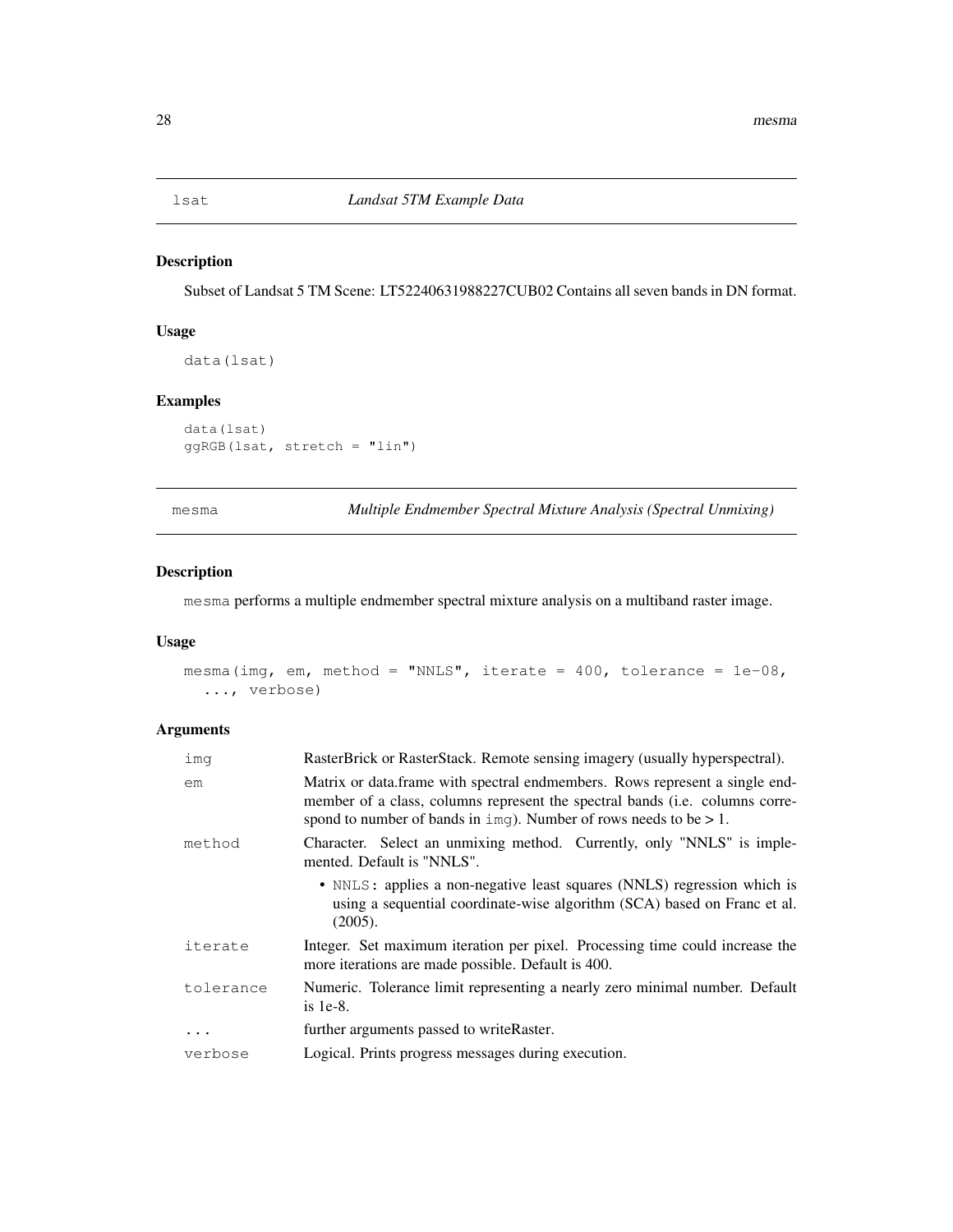#### mesma 29

# Value

RasterBrick. The object will contain one band per endmember, with each value representing the estimated presence probability of the endmember per pixel (0 to 1), and an RMSE band.

## Note

Depending on iterate and tolerance settings, the sum of estimated presence probabilites per pixel varies around 1.

## Author(s)

Jakob Schwalb-Willmann

## References

Franc, V., Hlaváč, V., & Navara, M. (2005). Sequential coordinate-wise algorithm for the nonnegative least squares problem. In: International Conference on Computer Analysis of Images and Patterns (pp. 407-414). Berlin, Heidelberg.

```
#load packages
library(raster)
library(RStoolbox)
#load an example dataset
data(lsat)
#make up some endmember spectra: water and land
em_names <- c("water", "land")
pts <- data.frame(class=em_names, cell = c(47916,5294))
em <- lsat[pts$cell]
rownames(em) <- em_names
#unmix the image for water and land
probs <- mesma(lsat, em, method = "NNLS")
#take a look
raster::hist(probs$water)
raster::plot(probs$water, col = c("white","blue"))
raster::hist(probs$land)
raster::plot(probs$land, col = c("white","brown"))
```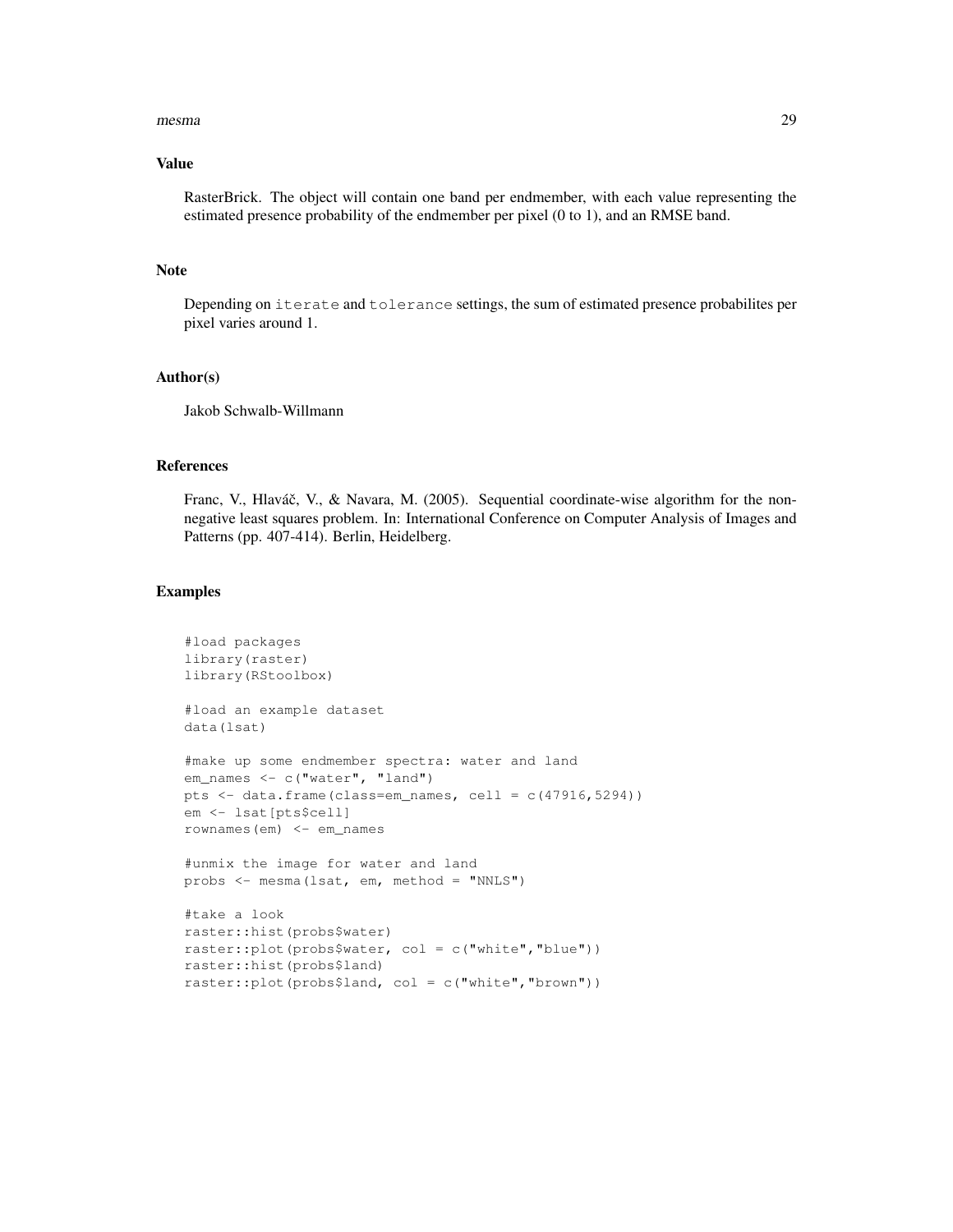For each pixel subtracts the mean of the raster layer and optionally divide by its standard deviation.

# Usage

normImage(img, norm = TRUE, ...)

# Arguments

| ima  | Raster <sup>*</sup> object. Image to transform. Transformation will be performed sepa-<br>rately for each layer. |
|------|------------------------------------------------------------------------------------------------------------------|
| norm | Logical. Perform normalization (scaling) in addition to centering, i.e. divide by<br>standard deviation.         |
| .    | further arguments passed to write Raster.                                                                        |

## Value

Returns a Raster\* with the same number layers as input layers with each layer being centered and optionally normalized.

## Examples

```
library(raster)
## Load example data
data(rlogo)
## Normalization: Center and Scale
rlogo_center_norm <- normImage(rlogo)
hist(rlogo_center_norm)
## Centering
rlogo_center <- normImage(rlogo, norm = FALSE)
```
oneHotEncode *One-hot encode a raster or vector*

## Description

Splits a categorical raster layer (or a vector) into a multilayer raster (or matrix).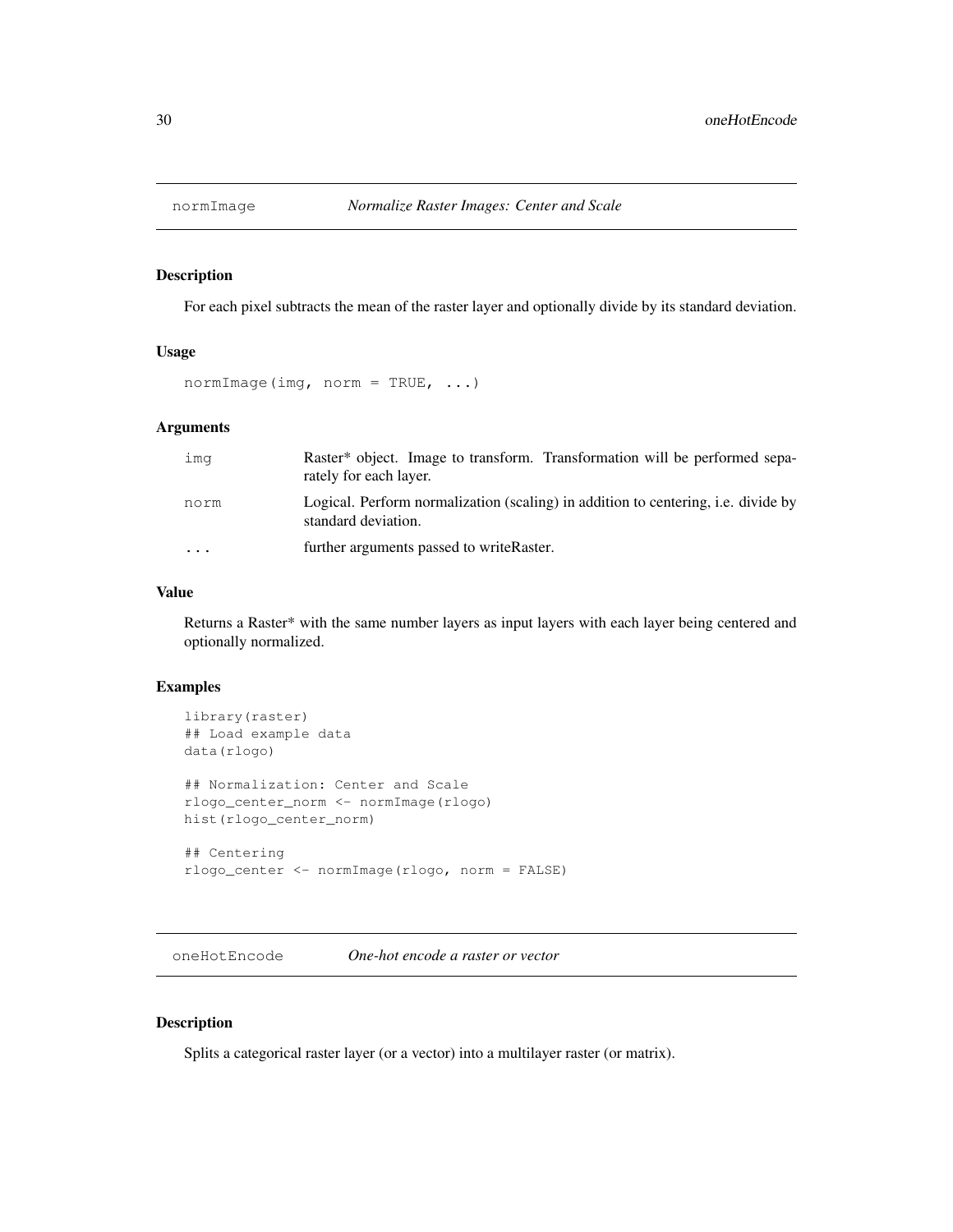# panSharpen 31

#### Usage

```
oneHotEncode(img, classes, background = 0, foreground = 1,
 na.rm = FALSE, ...)
```
#### Arguments

| imq        | RasterLayer or integer/numeric vector containing multiple classes                                             |
|------------|---------------------------------------------------------------------------------------------------------------|
| classes    | integer: vector of classes which should be extracted                                                          |
| background | integer: background value (default $= 0$ )                                                                    |
| foreground | integer: foreground value (default $= 1$ )                                                                    |
| na.rm      | logical: if TRUE, NAs will be coerced to the background value.                                                |
| $\ddots$   | further arguments passed to writeRaster. Ignored if img is not a RasterLayer,<br>but a numeric/integer vector |

## Value

A RasterBrick with as many layers as there are classes. Pixels matching the class of interest are set to 1, backround values by default are set to 0 (see background argument)

#### Examples

```
library(raster)
## example data
data(rlogo)
sc <- unsuperClass(rlogo, nClasses = 3)
## one-hot encode
sc_oneHot <- oneHotEncode(sc$map, classes = c(1,2,3))
## check results
sc_oneHot
plot(sc_oneHot)
```
panSharpen *Pan Sharpen Imagery / Image Fusion*

## Description

provides different methods for pan sharpening a coarse resolution (typically multispectral) image with a higher reolution panchromatic image. Values of the pan-chromatic and multispectral images must be of the same scale, (e.g. from 0:1, or all DNs from 0:255)

## Usage

```
panSharpen(img, pan, r, g, b, pc = 1, method = "brovey", norm = TRUE)
```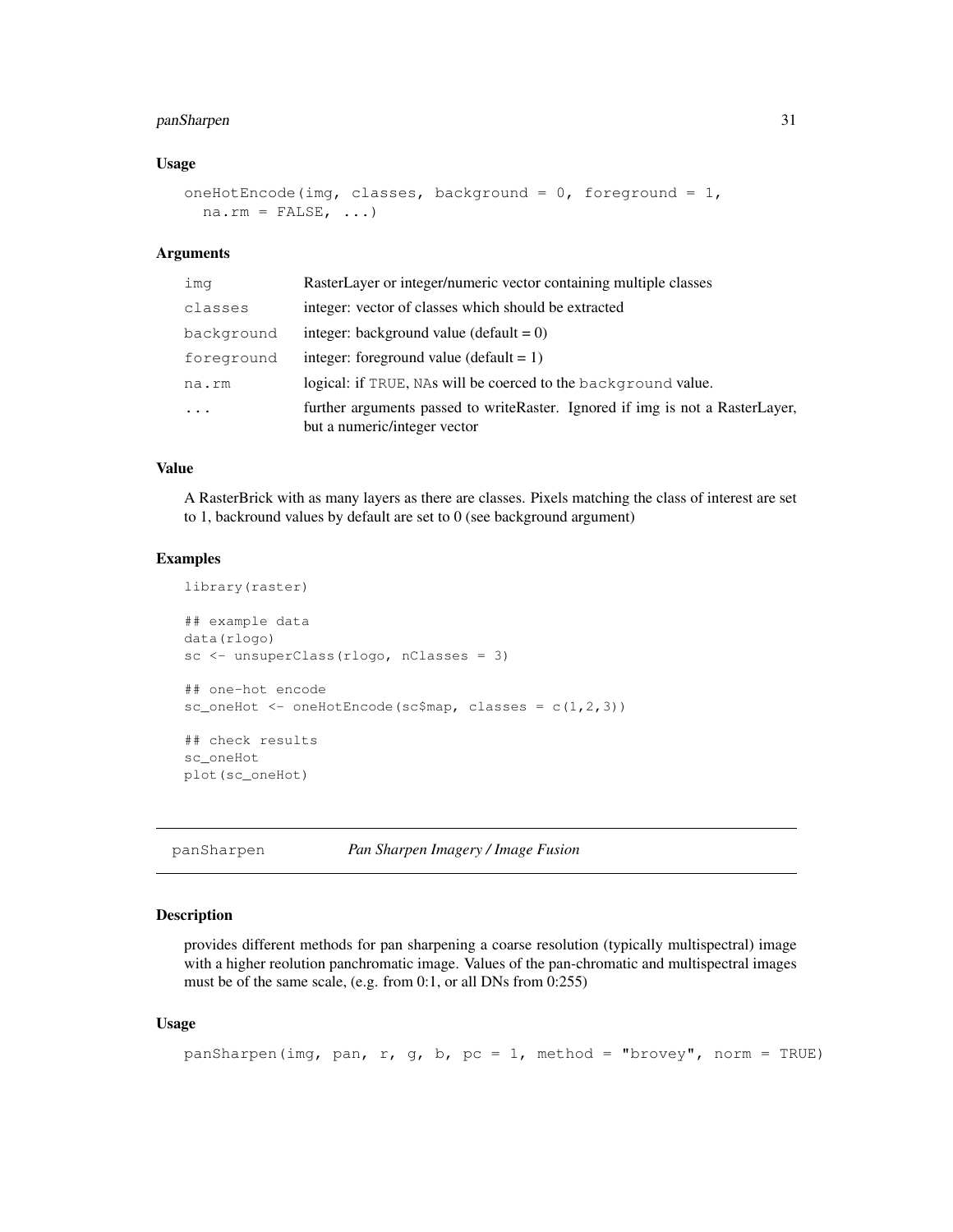### **Arguments**

| imq    | Raster* object. Coarse resolution multispectral image                                                                                                                                                                                                                            |
|--------|----------------------------------------------------------------------------------------------------------------------------------------------------------------------------------------------------------------------------------------------------------------------------------|
| pan    | RasterLayer. High resolution image, typically panchromatic.                                                                                                                                                                                                                      |
| r      | Character or Integer. Red band in $img.$ Only relevant if method! = 'pca'                                                                                                                                                                                                        |
| q      | Character or Integer. Green band in imq. Only relevant if method! = $'$ pca'                                                                                                                                                                                                     |
| b      | Character or Integer. Blue band in $img.$ Only relevant if method! = $'pca'$                                                                                                                                                                                                     |
| pс     | Integer. Only relevant if $method = 'pca'.$ Which principal component to<br>replace. Usually this should be the first component (default). Only if the first<br>component is dominated by something else than brightness it might be worth a<br>try to use the second component. |
| method | Character. Choose method from c("pca", "ihs", "brovey").                                                                                                                                                                                                                         |
| norm   | Logical. Rescale pan image to match the 1st PC component. Only relevant if<br>method = $'pca'$ . If TRUE only min and max are matched to the 1st PC. If<br>FALSE pan will be histogram matched to the 1st PC.                                                                    |

# Details

Pan sharpening options:

- method='pca': Performs a pca using rasterPCA. The first component is then swapped for the pan band an the PCA is rotated backwards.
- method='ihs': Performs a color space transform to Intensity-Hue-Saturation space, swaps intensity for the histogram matched pan and does the backwards transformation.
- method='brovey': Performs Brovey reweighting. Pan and img must be at the same value scale (e.g. 0:1, or 0:255) otherwise you'll end up with psychodelic colors.

```
library(raster)
library(ggplot2)
## Load example data
data(lsat)
## Fake panchromatic image (30m resolution covering
## the visible range (integral from blue to red))
pan <- sum(lsat[[1:3]])
qqR(pan, stretch = "lin")## Fake coarse resolution image (150m spatial resolution)
lowResImg <- aggregate(lsat, 5)
## Brovey pan sharpening
lowResImg_pan <- panSharpen(lowResImg, pan, r = 3, q = 2, b = 1, method = "brovey")
lowResImg_pan
## Plot
ggRGB(lowResImg, stretch = "lin") + ggtitle("Original")
ggRGB(lowResImg_pan, stretch="lin") + ggtitle("Pansharpened (Brovey)")
```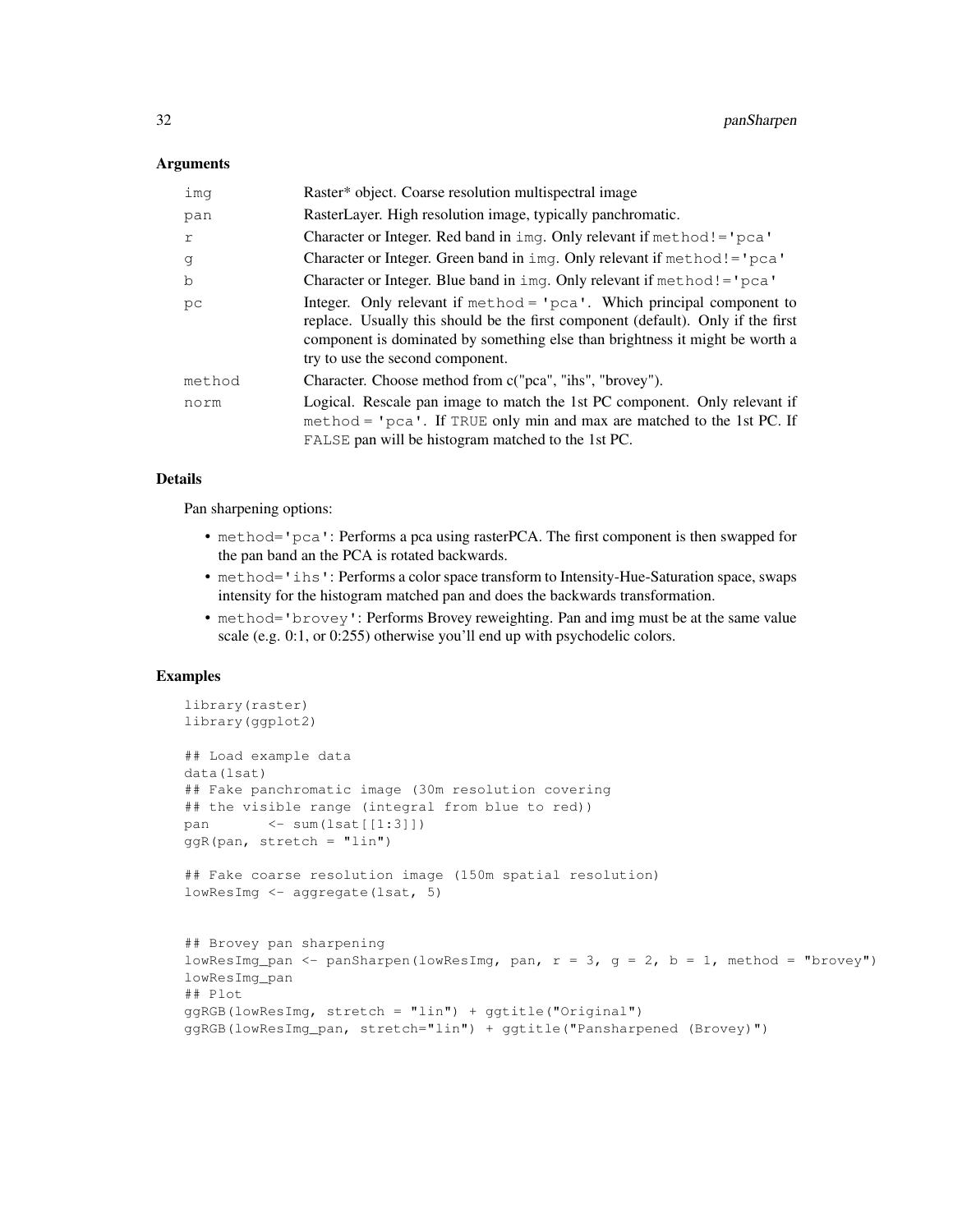Match one scene to another based on linear regression of pseudo-invariant features (PIF).

## Usage

```
pifMatch(img, ref, method = "cor", quantile = 0.95,
  returnPifMap = TRUE, returnSimMap = TRUE, returnModels = FALSE)
```
## Arguments

| imq      | RasterStack or RasterBrick. Image to be adjusted.                                                                                               |
|----------|-------------------------------------------------------------------------------------------------------------------------------------------------|
| ref      | RasterStack or RasterBruck. Reference image.                                                                                                    |
| method   | Method to calculate pixel similariry. Options: euclidean distance ('ed'), spectral<br>angle ('sam') or pearson correlation coefficient ('cor'). |
| quantile | Numeric. Threshold quantile used to identify PIFs                                                                                               |
|          | returnPifMap Logical. Return a binary raster map ot pixels which were identified as pesudo-<br>invariant features.                              |
|          | returnSimMap Logical. Return the similarity map as well                                                                                         |
|          | returnModels Logical. Return the linear models along with the adjusted image.                                                                   |

#### Details

The function consists of three main steps: First, it calculates pixel-wise similarity between the two rasters and identifies pseudo-invariant pixels based on a similarity threshold. In the second step the values of the pseudo-invariant pixels are regressed against each other in a linear model for each layer. Finally the linear models are applied to all pixels in the img, thereby matching it to the reference scene.

Pixel-wise similarity can be calculated using one of three methods: euclidean distance (method = "ed"), spectral angle ("sam") or pearsons correlation coefficient ("cor"). The threshold is defined as a similarity quantile. Setting quantile=0.95 will select all pixels with a similarity above the 95% quantile as pseudo-invariant features.

Model fitting is performed with simple linear models (1m); fitting one model per layer.

## Value

Returns a List with the adjusted image and intermediate products (if requested). #'

- img: the adjusted image
- simMap: pixel-wise similarity map (if returnSimMap = TRUE)
- pifMap: binary map of pixels selected as pseudo-invariant features (if returnPifMap = TRUE)
- models: list of linear models; one per layer (if returnModels = TRUE)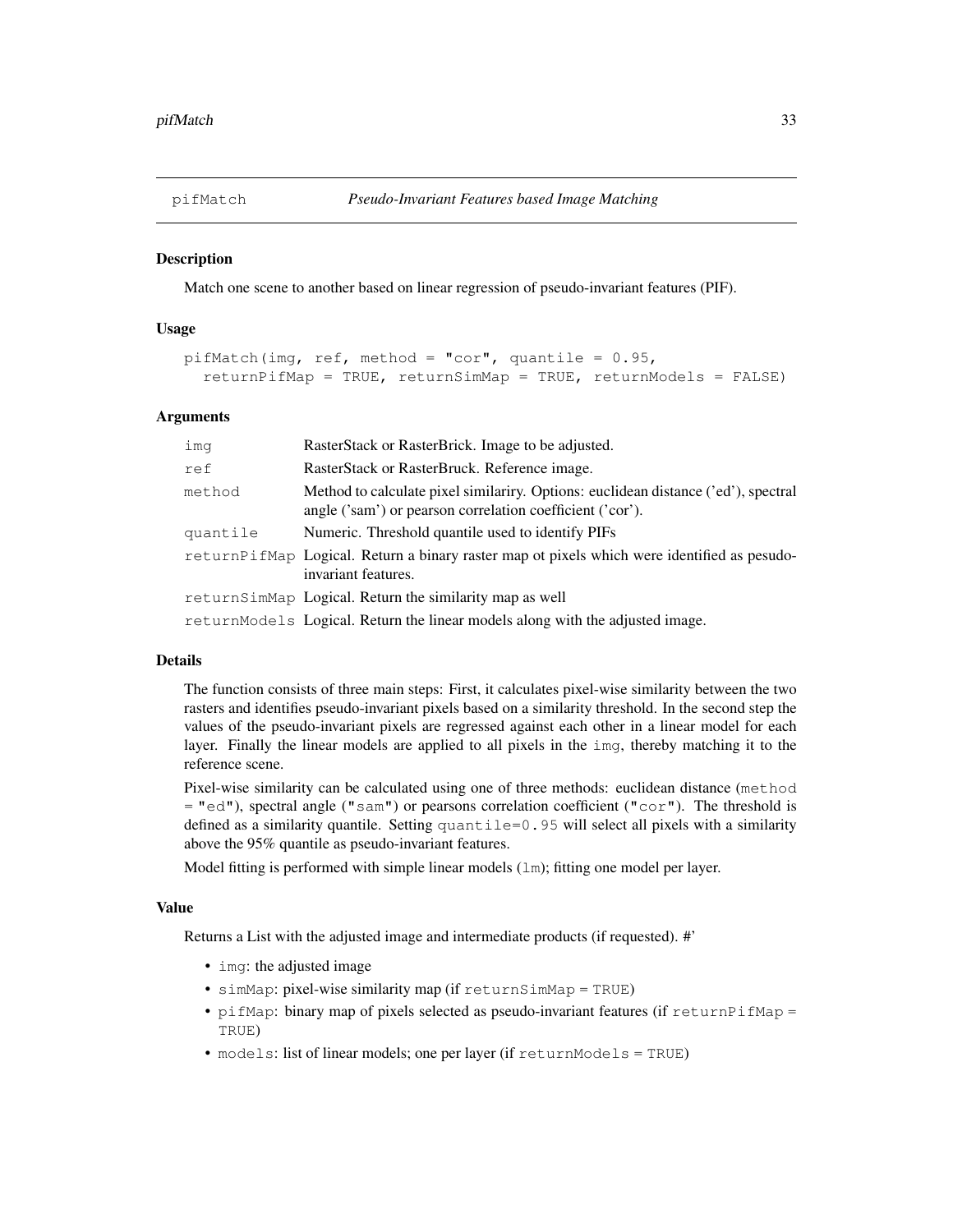## Examples

```
library(raster)
## Import Landsat example data
data(lsat)
## Create fake example data
## In practice this would be an image from another acquisition date
last_b \leftarrow log(lsat)## Run pifMatch and return similarity layer, invariant features mask and models
lsat_b_adj <- pifMatch(lsat_b, lsat, returnPifMap = TRUE,
                         returnSimMap = TRUE, returnModels = TRUE)
## Pixelwise similarity
ggR(lsat_b_adj$simMap, geom_raster = TRUE)
## Pesudo invariant feature mask
ggR(lsat_b_adj$pifMap)
## Histograms of changes
par(mfrow=c(1,3))hist(lsat_b[[1]], main = "lsat_b")
hist(lsat[[1]], main = "reference")
hist(lsat_b_adj$img[[1]], main = "lsat_b adjusted")
## Model summary for first band
summary(lsat_b_adj$models[[1]])
```
predict.superClass *Predict a raster map based on a superClass model fit.*

## Description

useful to separate model fitting from spatial prediction, which can take some time.

#### Usage

```
## S3 method for class 'superClass'
predict(object, img, predType = "raw",
  filename = NULL, datatype = "INT2U", \ldots)
```

| object | superClass object                                                         |
|--------|---------------------------------------------------------------------------|
| ima    | Raster object. Layernames must correspond to layernames used to train the |
|        | superClass model, <i>i.e.</i> layernames in the original raster image.    |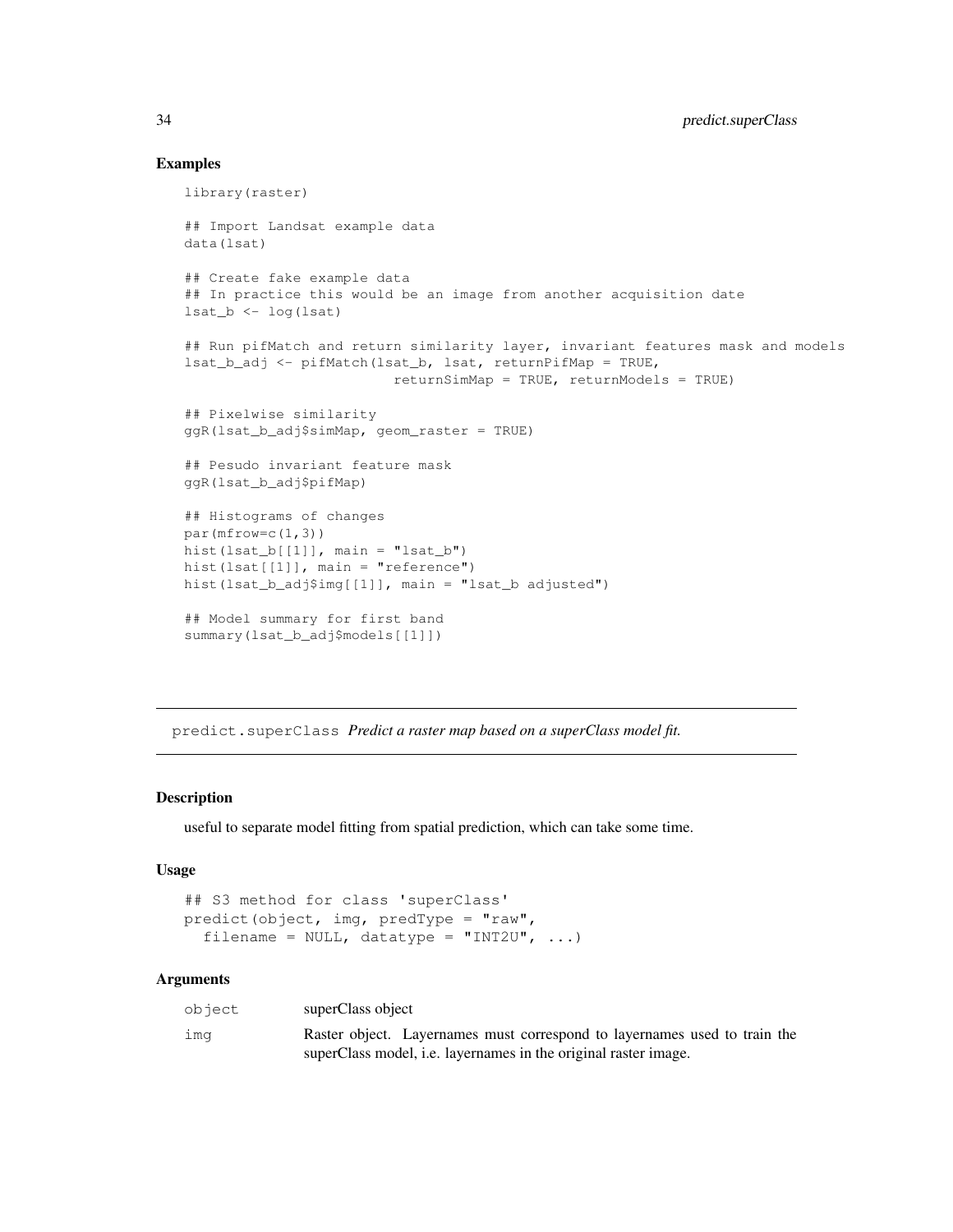| predType          | Character. Type of the final output raster. Either "raw" for class predictions   |
|-------------------|----------------------------------------------------------------------------------|
|                   | or "prob" for class probabilities. Class probabilities are not available for all |
|                   | classification models (predict.train).                                           |
| filename          | Character or NULL. Filename for output raster file.                              |
| datatype          | Datatype of output raster file.                                                  |
| $\cdot\cdot\cdot$ | Further arguments passed to writeRaster.                                         |

# Examples

```
## Load training data
data(rlogo)
train <- readRDS(system.file("external/trainingPoints.rds", package="RStoolbox"))
## Fit classifier
SC <- superClass(rlogo, trainData = train, responseCol = "class",
             model = "rf", tuneLength = 1, predict = FALSE)map <- predict(SC, rlogo)
```
predict.unsuperClass

*Predict a raster map based on a unsuperClass model fit.*

# Description

applies a kmeans cluster model to all pixels of a raster. Useful if you want to apply a kmeans model of scene A to scene B.

## Usage

```
## S3 method for class 'unsuperClass'
predict(object, img, ...)
```
#### Arguments

| object   | unsuperClass object                                                                                                                                 |
|----------|-----------------------------------------------------------------------------------------------------------------------------------------------------|
| ima      | Raster object. Layernames must correspond to layernames used to train the<br>superClass model, <i>i.e.</i> layernames in the original raster image. |
| $\cdots$ | Further arguments passed to write Raster.                                                                                                           |

```
## Load training data
data(rlogo)
## Perform unsupervised classification
uc <- unsuperClass(rlogo, nClasses = 10)
```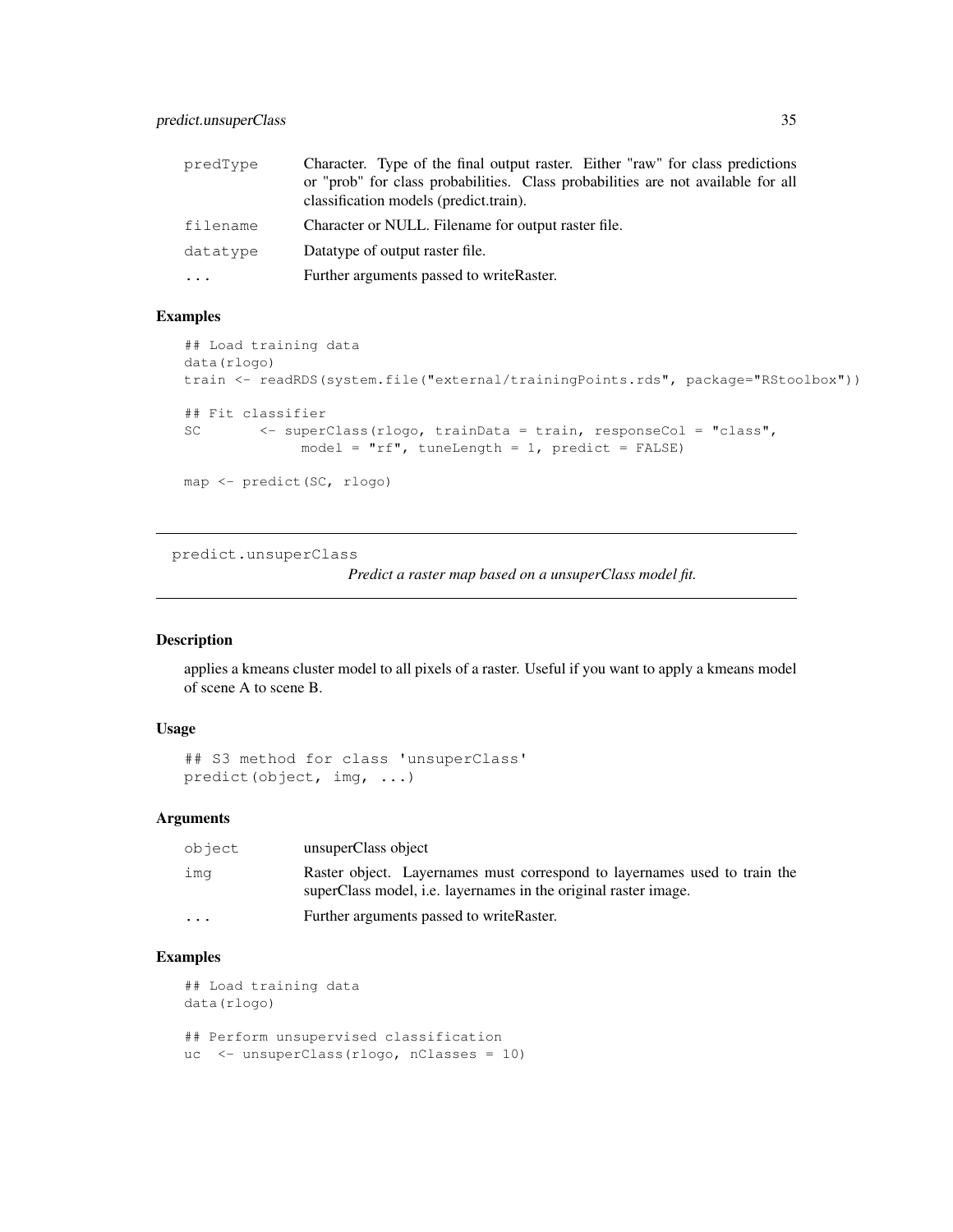36 radCor and the contract of the corresponding to the corresponding to the corresponding to the corresponding of the corresponding to the corresponding to the corresponding to the corresponding to the corresponding to the

```
## Apply the model to another raster
map <- predict(uc, rlogo)
```
radCor *Radiometric Calibration and Correction*

# Description

Implements several different methods for radiometric calibration and correction of Landsat data. You can either specify a metadata file, or supply all neccesary values manually. With proper parametrization apref and sdos should work for other sensors as well.

## Usage

```
radCor(img, metaData, method = "apref", bandSet = "full", hazeValues,
 hazeBands, atmosphere, darkProp = 0.01, clamp = TRUE, verbose)
```

| ima        | raster object                                                                                                                                                                                                                                                                                                                                                                        |
|------------|--------------------------------------------------------------------------------------------------------------------------------------------------------------------------------------------------------------------------------------------------------------------------------------------------------------------------------------------------------------------------------------|
| metaData   | object of class ImageMetaData or a path to the meta data (MTL) file.                                                                                                                                                                                                                                                                                                                 |
| method     | Radiometric conversion/correction method to be used. There are currently four<br>methods available (see Details): "rad", "apref", "sdos", "dos", "costz".                                                                                                                                                                                                                            |
| bandSet    | Numeric or character. original Landsat band numbers or names in the form of<br>("B1", "B2" etc). If set to 'full' all bands in the solar (optical) region will be<br>processed.                                                                                                                                                                                                      |
| hazeValues | Numeric. Either a vector with dark DNs per hazeBand (method = 'sdos');<br>possibly estimated using estimate Haze. Or the 'starting haze value' (DN) for the<br>relative scattering models in method = 'dos' or 'costz'. If not provided,<br>hazeValues will be estimated in an automated fashion for all hazeBands. Ar-<br>gument only applies to methods 'sdos', 'dos' and 'costz'. |
| hazeBands  | Character or integer. Bands corresponding to $hazeValues$ (method = 'sdos')<br>or band to select starting haze value from ('dos' or 'costz').                                                                                                                                                                                                                                        |
| atmosphere | Character. Atmospheric characteristics. Will be estimated if not expicilty pro-<br>vided. Must be one of "veryClear", "clear", "moderate", "hazy"<br>or "veryHazy".                                                                                                                                                                                                                  |
| darkProp   | Numeric. Estimated proportion of dark pixels in the scene. Used only for auto-<br>matic guessing of hazeValues (typically one would choose 1 or $2\%$ ).                                                                                                                                                                                                                             |
| clamp      | Logical. Enforce valid value range. By default reflectance will be forced to stay<br>within $[0,1]$ and radiance $\geq 0$ by replacing invalid values with the correspinding<br>boundary, e.g. -0.1 will become 0.                                                                                                                                                                   |
| verbose    | Logical. Print status information.                                                                                                                                                                                                                                                                                                                                                   |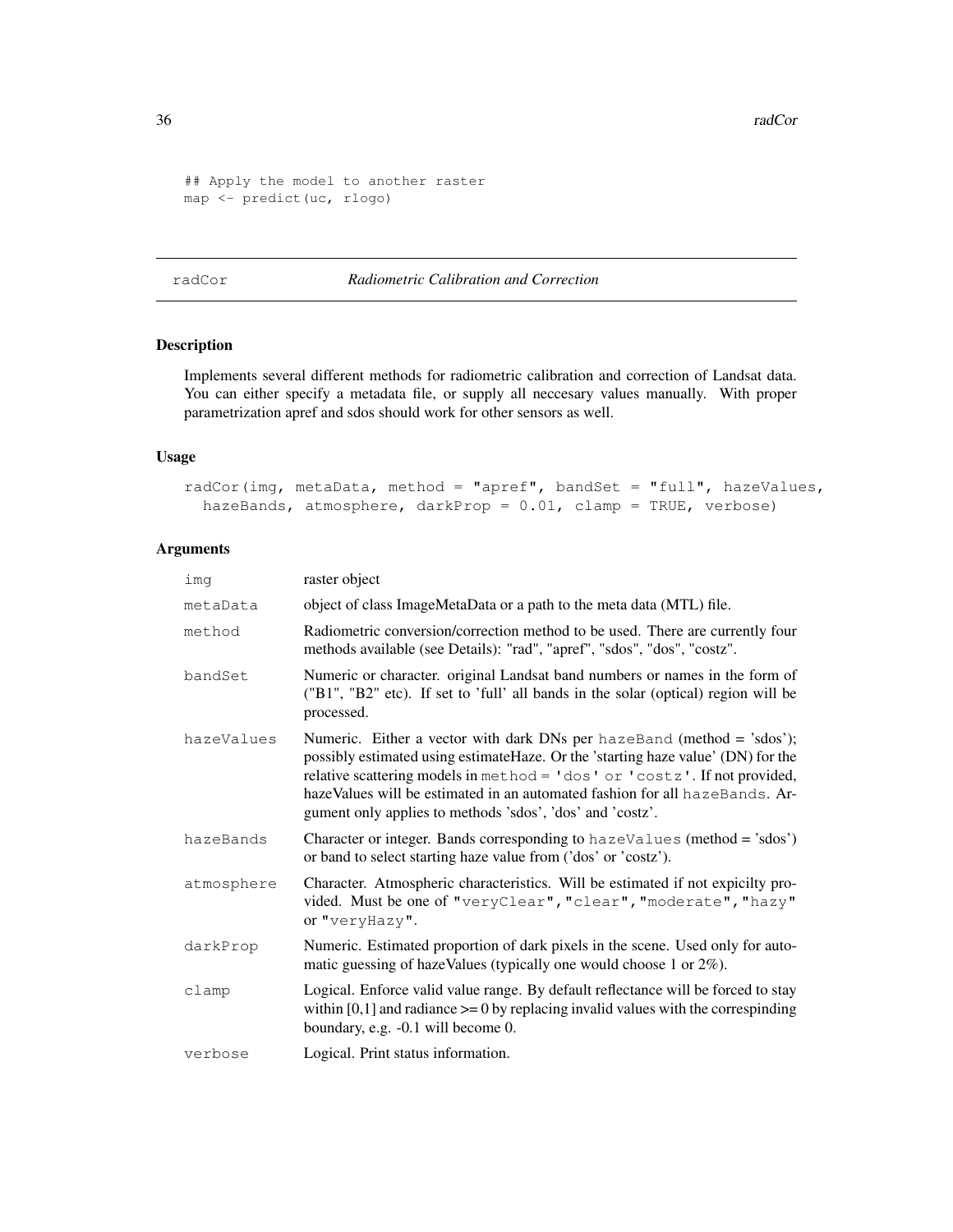#### radCor 37

## Details

The atmospheric correction methods (sdos, dos and costz) apply to the optical (solar) region of the spectrum and do not affect the thermal band.

Dark object subtraction approaches rely on the estimation of atmospheric haze based on \*dark\* pixels. Dark pixels are assumed to have zero reflectance, hence the name. It is then assumed further that any radiation originating from such \*dark\* pixels is due to atmospheric haze and not the reflectance of the surface itself.

The folloiwing methods are available:

rad Radiance

apref Apparent reflectance (top-of-atmosphere reflectance)

- dos Dark object subtratction following Chavez (1989)
- costz Dark object subtraction following Chavez (1996)

sdos Simple dark object subtraction. Classical DOS, Lhaze must be estimated for each band separately.

If either "dos" or "costz" are selected, radCor will use the atmospheric haze decay model described by Chavez (1989). Depending on the atmosphere the following coefficients are used:

| veryClear | $\lambda^{-4.0}$ |
|-----------|------------------|
| clear     | $\lambda^{-2.0}$ |
| moderate  | $\lambda^{-1.0}$ |
| hazy      | $\lambda^{-0.7}$ |
| veryHazy  | $\lambda^{-0.5}$ |

For Landsat 8, no values for extra-terrestrial irradiation (esun) are provided by NASA. These are, however, neccessary for DOS-based approaches. Therefore, these values were derived from a standard reference spectrum published by Thuillier et al. (2003) using the Landsat 8 OLI spectral response functions (for details, see http://bleutner.github.io/RStoolbox/r/2016/ 01/26/estimating-landsat-8-esun-values).

The implemented sun-earth distances neglect the earth's eccentricity. Instead we use a 100 year daily average (1979-2070).

# Value

RasterStack with top-of-atmosphere radiance  $(W/(m^2 * grad * \mu m))$ , at-satellite brightness temperature (K), top-of-atmosphere reflectance (unitless) corrected for the sun angle or at-surface reflectance (unitless).

#### Note

This was originally a fork of randcorr() function in the landsat package. This version works on Raster\* objects and hence is suitable for large rasters.

#### References

S. Goslee (2011): Analyzing Remote Sensing Data in R: The landsat Package. Journal of Statistical Software 43(4).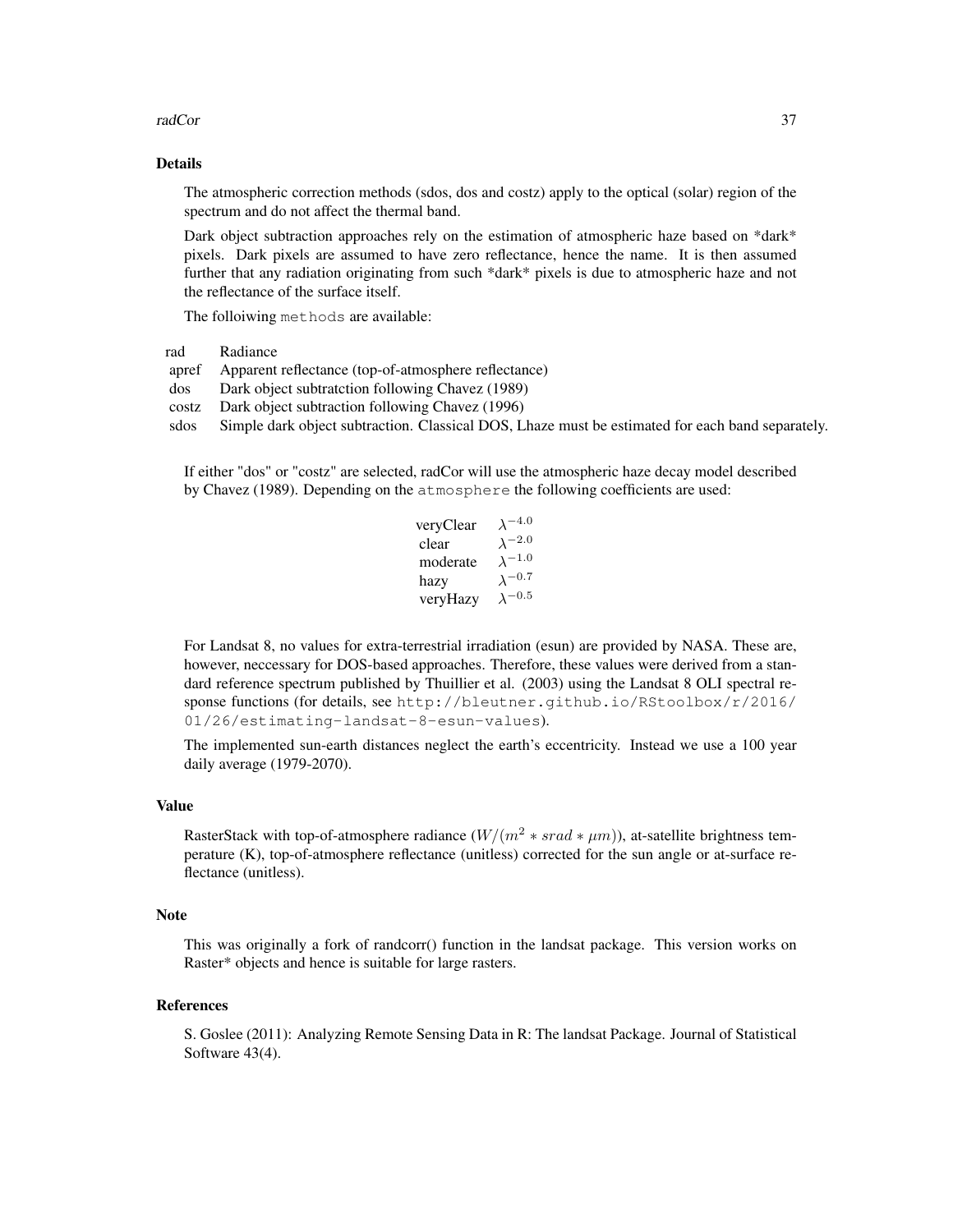G. Thuillier et al. (2003) THE SOLAR SPECTRAL IRRADIANCE FROM 200 TO 2400 nm AS MEASURED BY THE SOLSPEC SPECTROMETER FROM THE ATLAS AND EURECA MISSIONS. Solar Physics 214(1): 1-22 (

## Examples

```
library(raster)
## Import meta-data and bands based on MTL file
mtlFile <- system.file("external/landsat/LT52240631988227CUB02_MTL.txt",
                                package="RStoolbox")
metaData <- readMeta(mtlFile)
lsat <- stackMeta(mtlFile)
## Convert DN to top of atmosphere reflectance and brightness temperature
lsat_ref <- radCor(lsat, metaData = metaData, method = "apref")
## Correct DN to at-surface-reflecatance with DOS (Chavez decay model)
lsat_sref <- radCor(lsat, metaData = metaData, method = "dos")
## Correct DN to at-surface-reflecatance with simple DOS
## Automatic haze estimation
hazeDN <- estimateHaze(lsat, hazeBands = 1:4, darkProp = 0.01, plot = TRUE)
lsat_sref <- radCor(lsat, metaData = metaData, method = "sdos",
                   hazeValues = hazeDN, hazeBands = 1:4)
```
rasterCVA *Change Vector Analysis*

# Description

Calculates angle and magnitude of change vectors. Dimensionality is limited to two bands per image.

## Usage

```
rasterCVA(x, y, tmf = 2, ...)
```

| X | RasterBrick or RasterStack with two layers. This will be the reference/origin for<br>the change calculations. Both rasters (y and y) need to correspond to each other,<br><i>i.e.</i> same resolution, extent and origin. |
|---|---------------------------------------------------------------------------------------------------------------------------------------------------------------------------------------------------------------------------|
| У | RasterBrick or RasterStack with two layers. Both rasters (y and y) need to cor-<br>respond to each other, i.e. same resolution, extent and origin.                                                                        |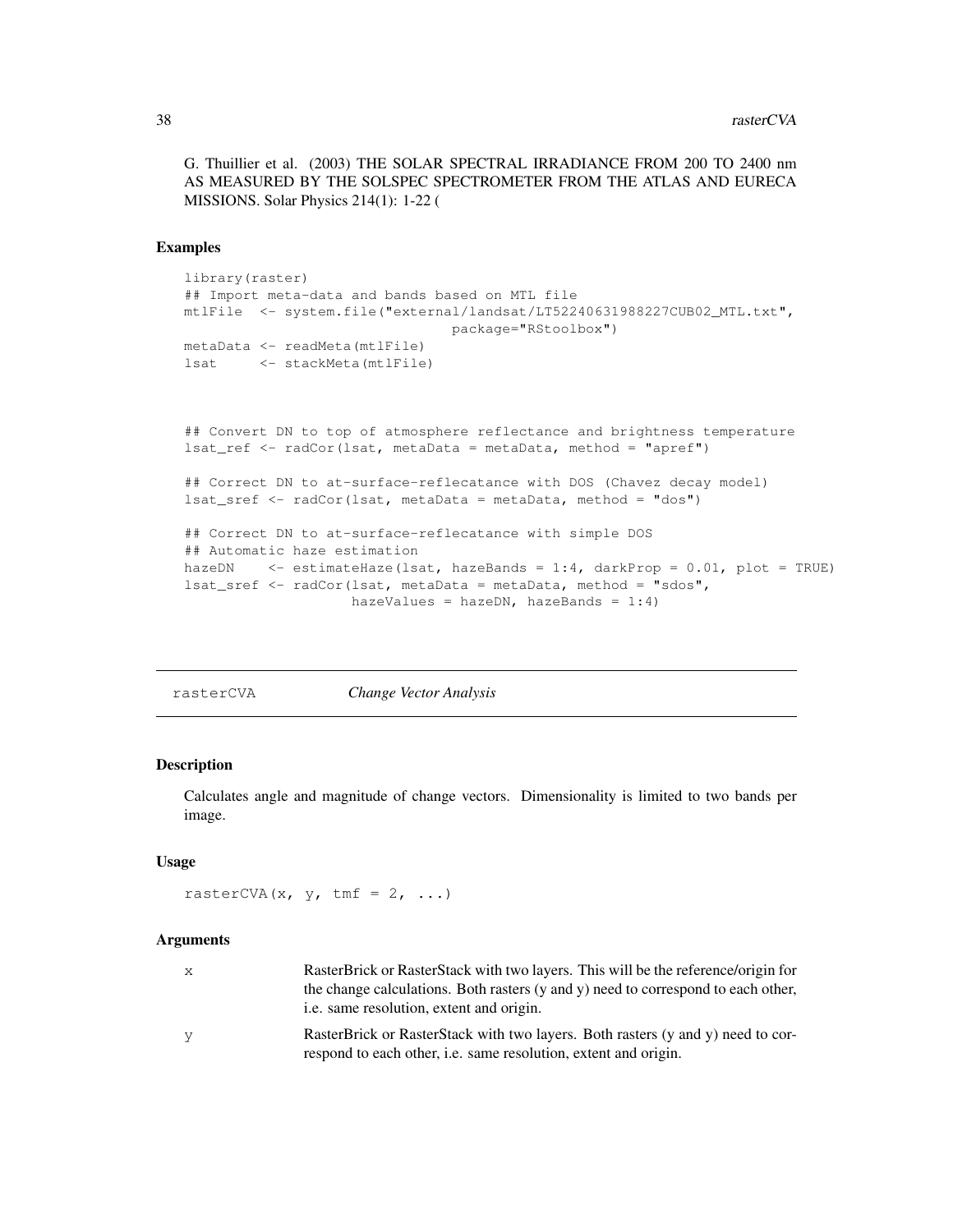## rasterEntropy 39

| tmf                     | Numeric. Threshold median factor. Used to calculate a threshold magnitude for<br>which pixels are considered stable, i.e. no change. Defaults to 2 times the me- |
|-------------------------|------------------------------------------------------------------------------------------------------------------------------------------------------------------|
|                         | $d$ ian non-zero magnitude. Calculated as $\tan \theta *$ median (magnitude [magnitude]                                                                          |
|                         | > 011                                                                                                                                                            |
| $\cdot$ $\cdot$ $\cdot$ | further arguments passed to writeRaster                                                                                                                          |

## Details

Change Vector Analysis (CVA) is used to identify spectral changes between two identical scenes which were acquired at different times. CVA is limited to two bands per image. For each pixel it calculates the change vector in the two-dimensional spectral space. For example for a given pixel in image A and B for the red and nir band the change vector is calculated for the coordinate pairs:  $(\text{red}\_\text{A} \mid \text{nir}\_\text{A})$  and  $(\text{red}\_\text{B} \mid \text{nir}\_\text{B})$ .

The coordinate system is defined by the order of the input bands: the first band defines the x-axis and the second band the y-axis, respectively. Angles are returned \*in degree\* beginning with 0 degrees pointing 'north', i.e. the y-axis, i.e. the second band.

## Value

Returns a RasterBrick with two layers: change vector angle and change vector magnitude

#### Examples

```
library(raster)
## Create example data
data(lsat)
pca <- rasterPCA(lsat)$map
## Do change vector analysis
cva <- rasterCVA(pca[[1:2]], pca[[3:4]])
cva
plot(cva)
```
rasterEntropy *Multi-layer Pixel Entropy*

## Description

Shannon entropy is calculated for each pixel based on it's layer values. To be used with categorical / integer valued rasters.

## Usage

```
rasterEntropy(img, ...)
```

| ima     | <b>RasterStack or RasterBrick</b>           |  |  |  |
|---------|---------------------------------------------|--|--|--|
| $\cdot$ | additional arguments passed to write Raster |  |  |  |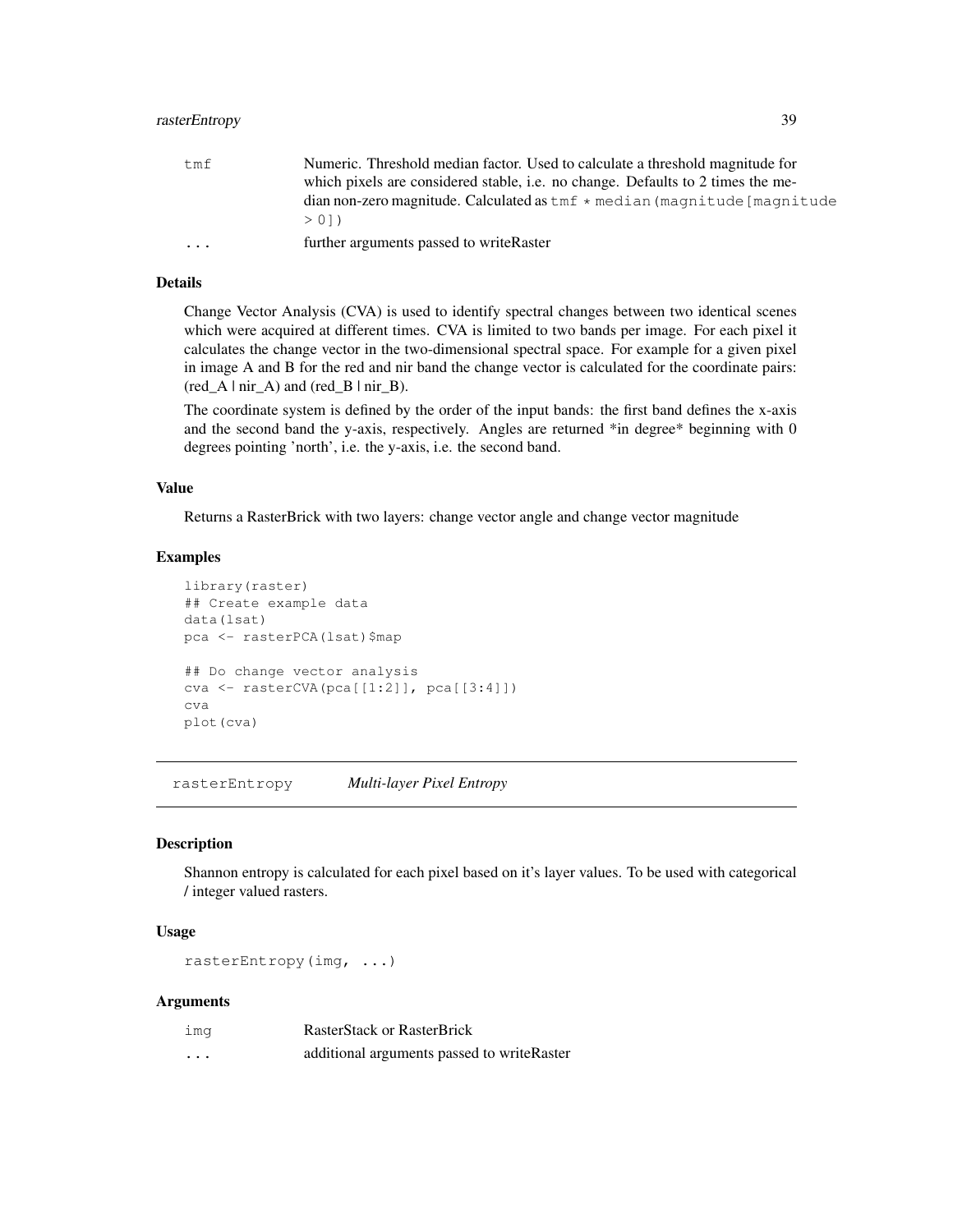# Details

Entropy is calculated as -sum( $p \log(p)$ ); p being the class frequency per pixel.

## Value

RasterLayer "entropy"

# Examples

```
data(rlogo)
re <- rasterEntropy(rlogo)
ggR(re, geom_raster = TRUE)
```
rasterPCA *Principal Component Analysis for Rasters*

# Description

Calculates R-mode PCA for RasterBricks or RasterStacks and returns a RasterBrick with multiple layers of PCA scores.

# Usage

```
rasterPCA(img, nSamples = NULL, nComp = nlayers(img), spca = FALSE,
 maskCheck = TRUE, ...)
```

| imq       | RasterBrick or RasterStack.                                                                                                                                                                                     |
|-----------|-----------------------------------------------------------------------------------------------------------------------------------------------------------------------------------------------------------------|
| nSamples  | Integer or NULL. Number of pixels to sample for PCA fitting. If NULL, all<br>pixels will be used.                                                                                                               |
| nComp     | Integer. Number of PCA components to return.                                                                                                                                                                    |
| spca      | Logical. If TRUE, perform standardized PCA. Corresponds to centered and<br>scaled input image. This is usually beneficial for equal weighting of all lay-<br>ers. (FALSE by default)                            |
| maskCheck | Logical. Masks all pixels which have at least one NA (default TRUE is rec-<br>comended but introduces a slow-down, see Details when it is wise to disable<br>maskCheck). Takes effect only if nSamples is NULL. |
| $\ddots$  | further arguments to be passed to write Raster, e.g. filename.                                                                                                                                                  |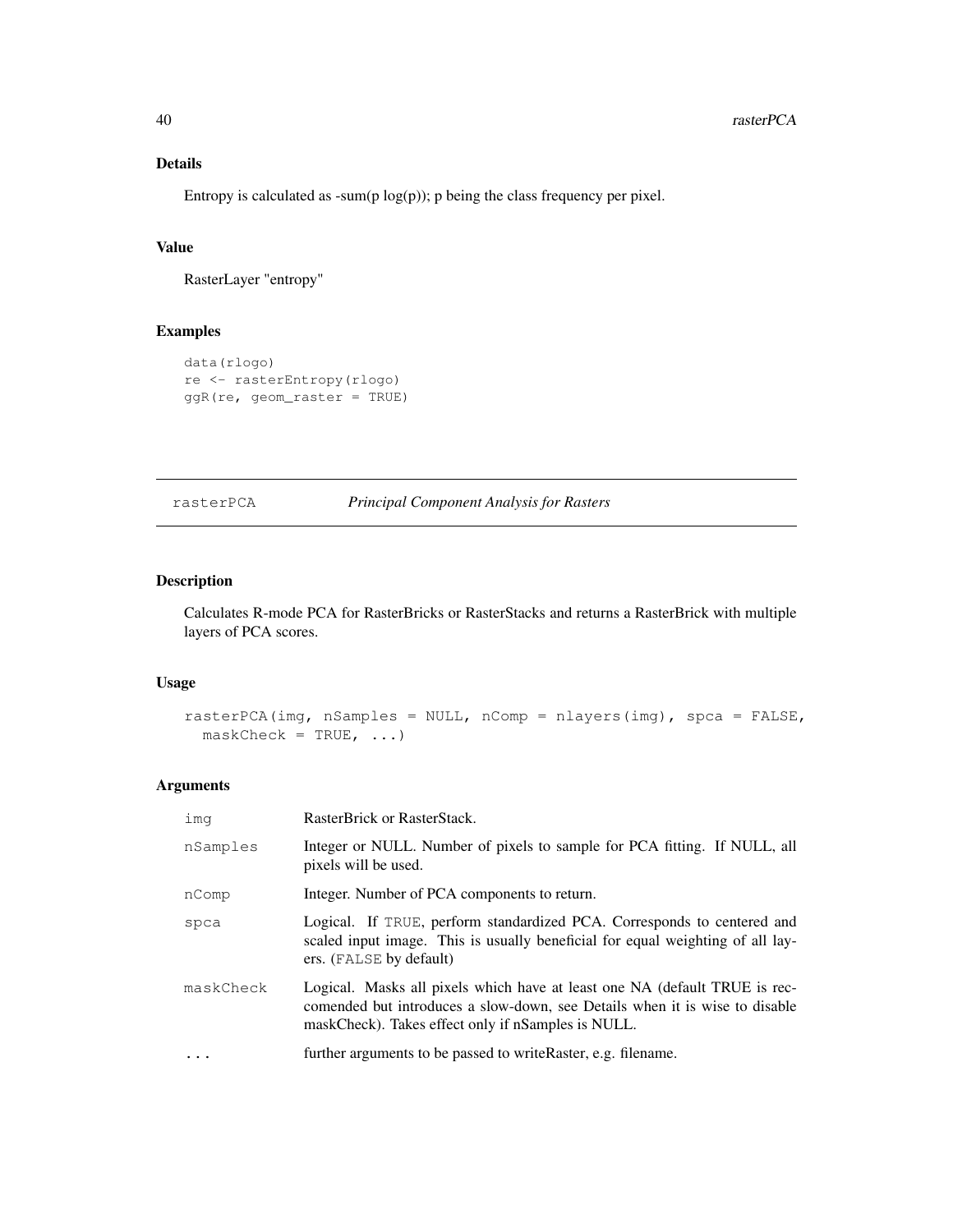#### readEE 41

## Details

Internally rasterPCA relies on the use of princomp (R-mode PCA). If nSamples is given the PCA will be calculated based on a random sample of pixels and then predicted for the full raster. If nSamples is NULL then the covariance matrix will be calculated first and will then be used to calculate princomp and predict the full raster. The latter is more precise, since it considers all pixels, however, it may be slower than calculating the PCA only on a subset of pixels.

Pixels with missing values in one or more bands will be set to NA. The built-in check for such pixels can lead to a slow-down of rasterPCA. However, if you make sure or know beforehand that all pixels have either only valid values or only NAs throughout all layers you can disable this check by setting maskCheck=FALSE which speeds up the computation.

Standardised PCA (SPCA) can be useful if imagery or bands of different dynamic ranges are combined. SPC uses the correlation matrix instead of the covariance matrix, which has the same effect as using normalised bands of unit variance.

#### Value

Returns a named list containing the PCA model object (\$model) and the RasterBrick with the principal component layers (\$object).

# **Examples**

```
library(ggplot2)
library(reshape2)
data(rlogo)
ggRGB(rlogo, 1,2,3)
## Run PCA
set.seed(25)
rpc <- rasterPCA(rlogo)
rpc
## Model parameters:
summary(rpc$model)
loadings(rpc$model)
ggRGB(rpc$map,1,2,3, stretch="lin", q=0)
if(require(gridExtra)){
plots <- lapply(1:3, function(x) ggR(rpc$map, x, geom_raster = TRUE))
grid.arrange(plots[[1]],plots[[2]], plots[[3]], ncol=2)
}
```
readEE *Tidy import tool for EarthExplorer .csv export files*

#### **Description**

Imports and tidies CSV files exported from EarthExplorer into data.frames and annotates missing fields.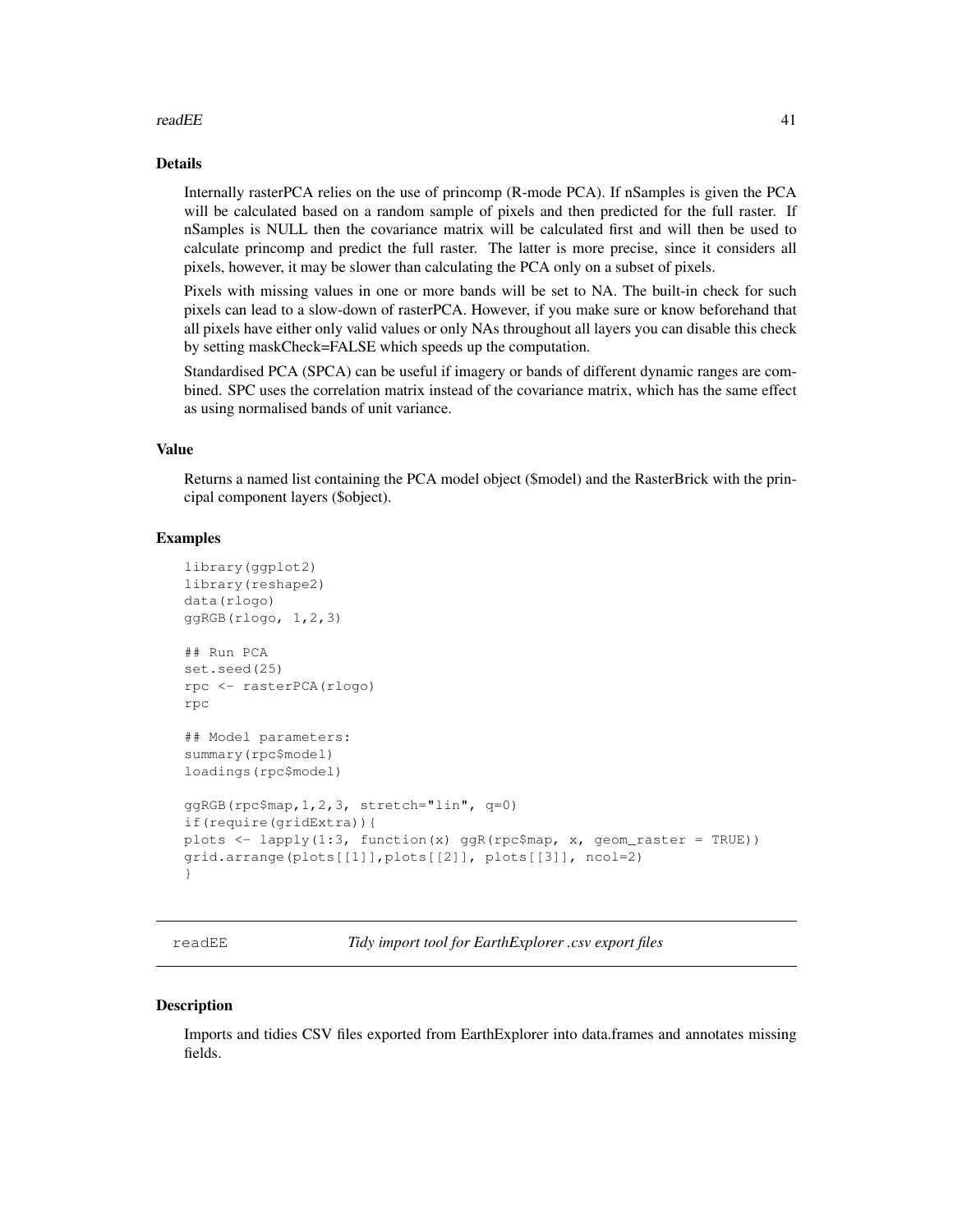#### Usage

readEE(x)

# Arguments

x Character, Character or list. One or more paths to EarthExplorer export files.

## Details

The EarthExplorer<sup>4</sup> CSV file can be produced from the search results page. Above the results click on 'export results' and select 'comma (,) delimited'.

Note that only a subset of columns is imported which was deemed interesting. Please contact the maintainer if you think an omited column should be included.

# Value

data.frame

# Examples

```
library(ggplot2)
ee <- readEE(system.file("external/EarthExplorer_LS8.txt", package = "RStoolbox"))
## Scenes with cloud cover < 20%
ee[ee$Cloud.Cover < 20,]
## Available time-series
ggplot(ee) +
    geom_segment(aes(x = Date, xend = Date, y = 0, yend = 100 - Cloud.Cover,
    col = as.factor(Year)) +scale_y_continuous(name = "Scene quality (% clear sky)")
```
readMeta *Read Landsat MTL metadata files*

## Description

Reads metadata and deals with legacy versions of Landsat metadata files and where possible adds missing information (radiometric gain and offset, earth-sun distance).

#### Usage

readMeta(file, raw = FALSE)

<sup>4</sup>http://earthexplorer.usgs.gov/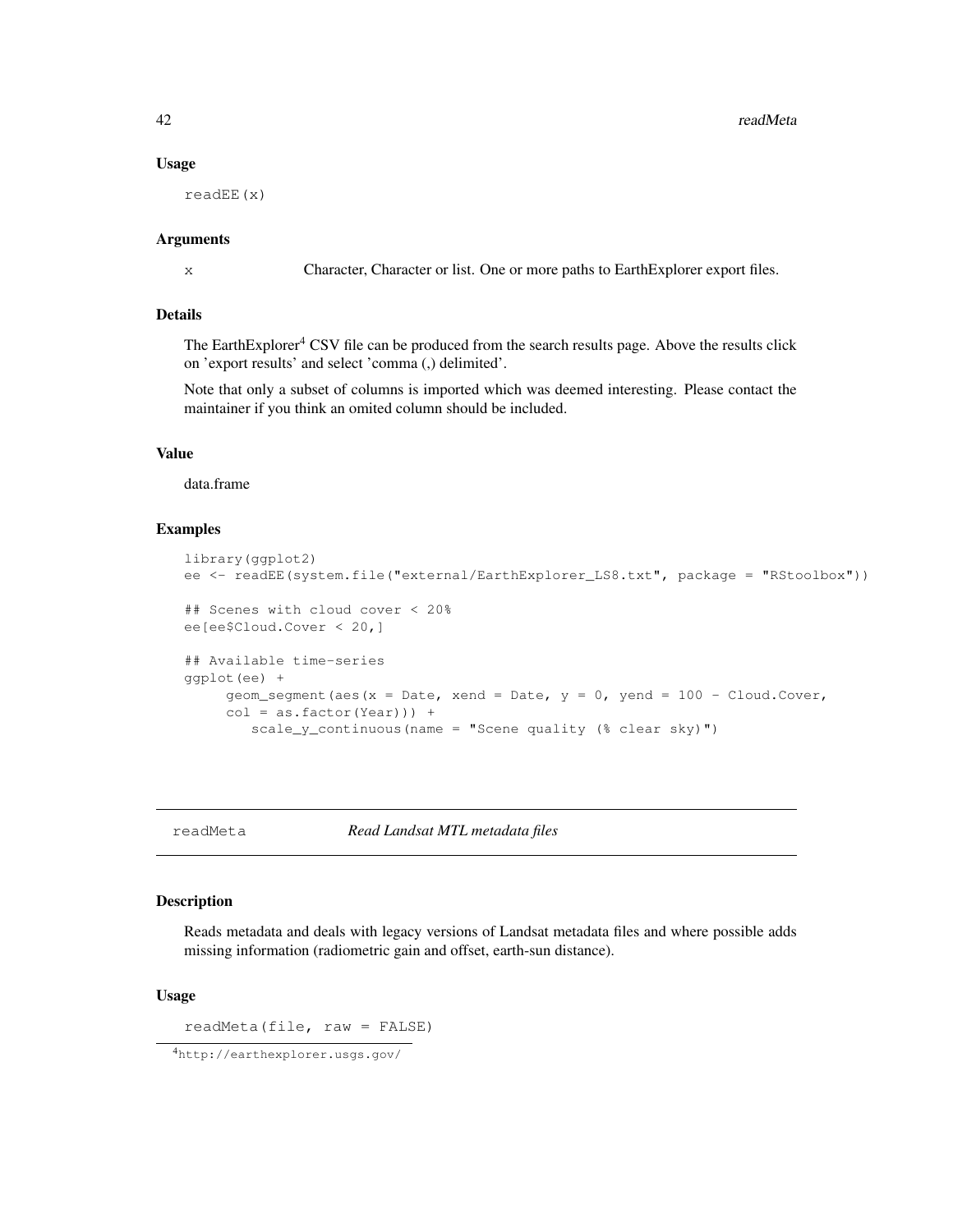#### readSLI 43

#### Arguments

| file | path to Landsat MTL file (MTL.txt)                                                                                                                                                                           |
|------|--------------------------------------------------------------------------------------------------------------------------------------------------------------------------------------------------------------|
| raw  | Logical. If TRUE the full raw metadata will be returned as a list. if FALSE<br>(the default) all important metadata are homogenized into a standard format<br>(ImageMetaData) and some information is added. |

# Value

Object of class ImageMetaData

## Examples

```
## Example metadata file (MTL)
mtlFile <- system.file("external/landsat/LT52240631988227CUB02_MTL.txt", package="RStoolbox
## Read metadata
metaData <- readMeta(mtlFile)
## Summary
summary(metaData)
```
readSLI *Read ENVI spectral libraries*

## Description

read/write support for ENVI spectral libraries

## Usage

```
readSLI(path)
```
## Arguments

path Path to spectral library file with ending .sli.

## Details

ENVI spectral libraries consist of a binary data file (.sli) and a corresponding header (.hdr, or .sli.hdr) file.

# Value

The spectral libraries are read into a data.frame. The first column contains the wavelengths and the remaining columns contain the spectra.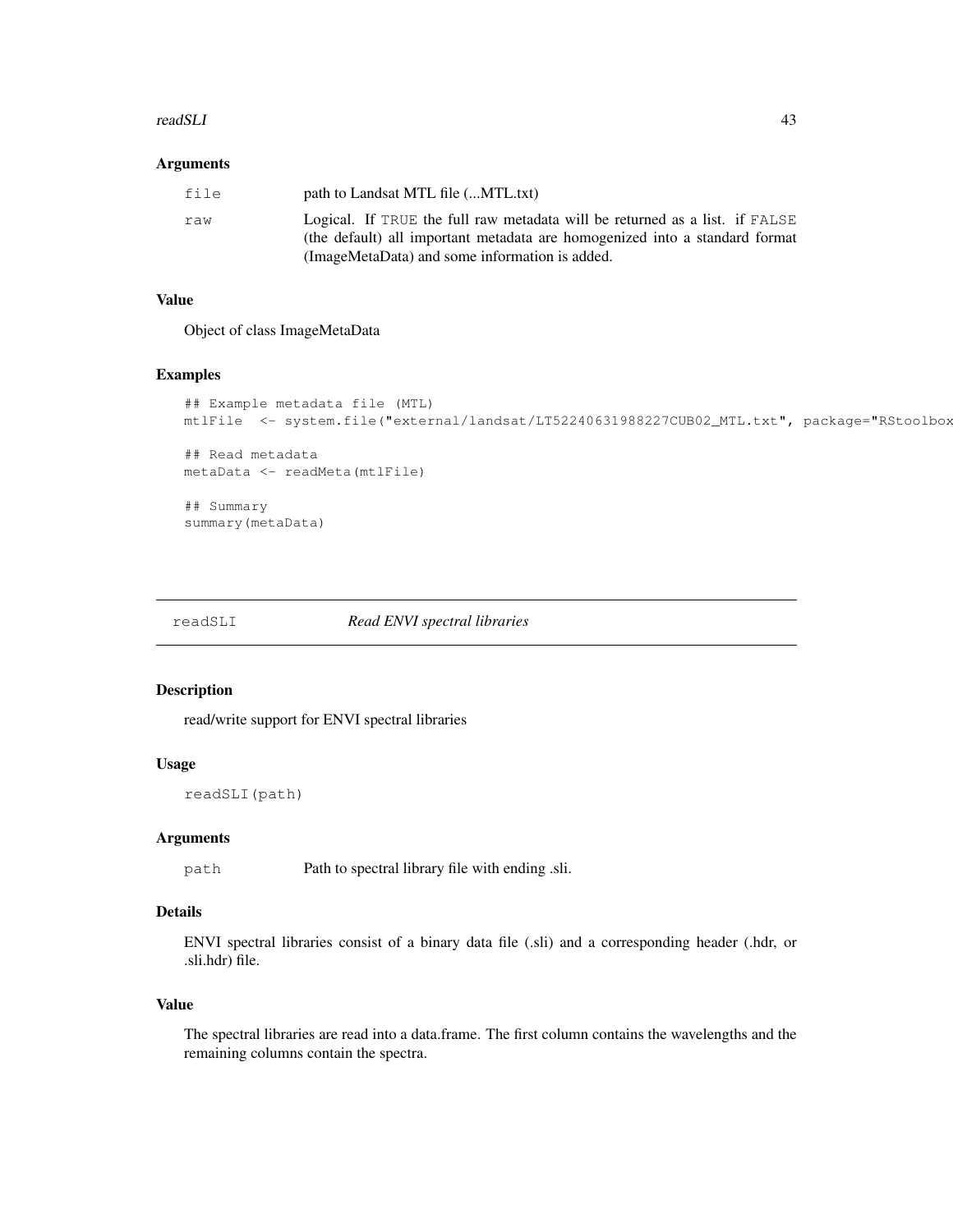# See Also

writeSLI

# Examples

```
## Example data
sliFile <- system.file("external/vegSpec.sli", package="RStoolbox")
sliTmpFile <- paste0(tempdir(), "/vegetationSpectra.sli")
## Read spectral library
sli <- readSLI(sliFile)
head(sli)
plot(sli[, 1:2], col = "orange", type = "l")
lines(sli[,c(1,3)], col = "green")## Write to binary spectral library
writeSLI(sli, path = sliTmpFile)
```
rescaleImage *Linear Image Rescaling*

## Description

performs linear shifts of value ranges either to match min and max of another image (y) or to any other min and max value (ymin and ymax).

#### Usage

rescaleImage(x, y, xmin, xmax, ymin, ymax, forceMinMax = FALSE)

| $\mathsf{x}$ | Raster* object. Image to normalise.                                                                                                 |
|--------------|-------------------------------------------------------------------------------------------------------------------------------------|
| V            | Raster* object. Reference image. Optional. Used to extract min and max values<br>if ymin or ymax are missing.                       |
| xmin         | Numeric. Min value of x. Either a single value or one value per layer in x. If<br>xmin is not provided it will be extracted from x. |
| xmax         | Numeric. Max value of x. Either a single value or one value per layer in x. If<br>xmax is not provided it will be extracted from x. |
| ymin         | Numeric. Min value of y. Either a single value or one value per layer in x. If<br>ymin is not provided it will be extracted from y. |
| ymax         | Numeric. Max value of y. Either a single value or one value per layer in x. If<br>ymax is not provided it will be extracted from y. |
| forceMinMax  | Logical. Forces update of min and max data slots in x or y.                                                                         |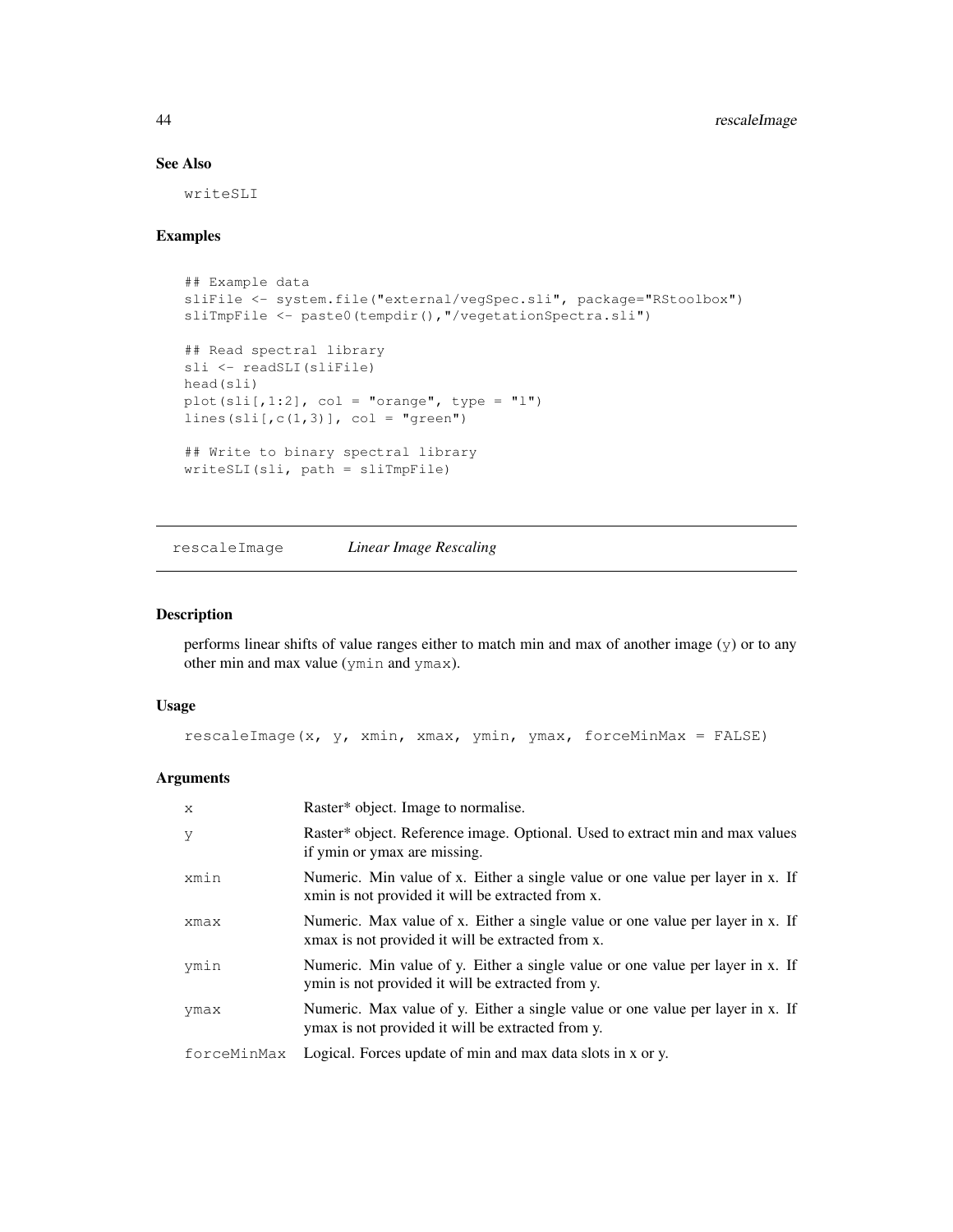#### rlogo 45

# Details

Providing xmin and xmax values manually can be useful if the raster contains a variable of a known, fixed value range, e.g. NDVI from -1 to 1 but the actual pixel values don't encompass this entire range. By providing  $xmin = -1$  and  $xmax = 1$  the values can be rescaled to any other range, e.g. 1 to 100 while comparability to other rescaled NDVI scenes is retained.

## Value

Returns a Raster\* object of the same dimensions as the input raster  $x$  but shifted and stretched to the new limits.

## See Also

histMatch

# Examples

```
## Create example data
data(lsat)
lsat2 <- lsat - 1000
lsat2
## Rescale lsat2 to match original lsat value range
lsat2_rescaled <- rescaleImage(lsat2, lsat)
lsat2_rescaled
## Rescale lsat to value range [0,1]
lsat2_unity <- rescaleImage(lsat2, ymin = 0, ymax = 1)
lsat2_unity
```
rlogo *Rlogo as RasterBrick*

## Description

Tiny example of raster data used to run examples.

## Usage

data(rlogo)

## Examples

data(rlogo)  $ggRGB(rlogo, r = 1, g = 2, b = 3)$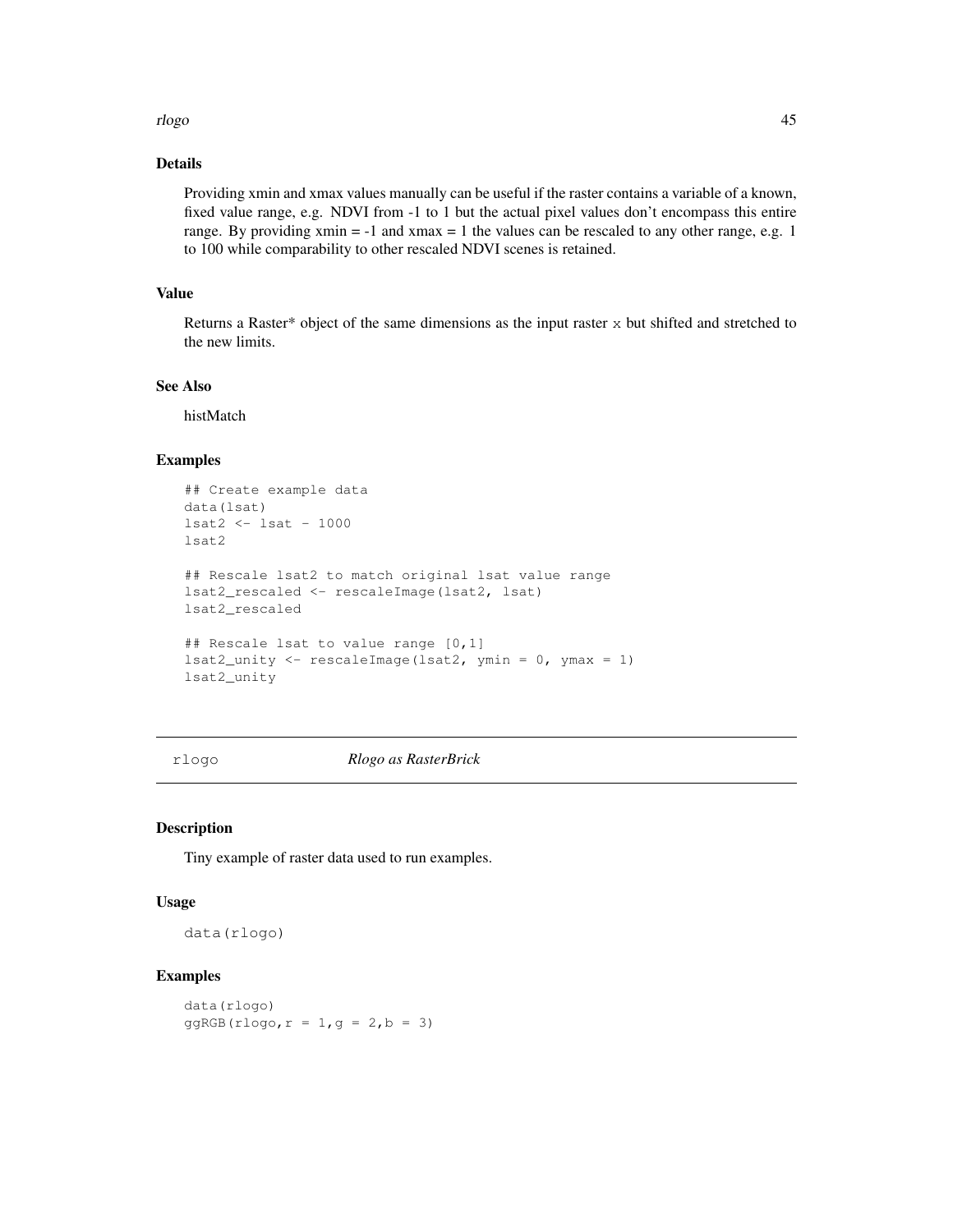shortcut to options(RStoolbox.\*)

## Usage

rsOpts(verbose)

# Arguments

| verbose | Logical. If TRUE many functions will print status messages about the current |
|---------|------------------------------------------------------------------------------|
|         | processing step. By default verbose mode is disabled.                        |

# Examples

```
# rsOpts(verbose=TRUE)
```
RStoolbox *RStoolbox: A Collection of Remote Sensing Tools*

## Description

The RStoolbox package provides a set of functions which simplify performing standard remote sensing tasks in R. Most functions have built-in parallel support. All that is required is to run beginCluster beforehand.

# Data Import and Export

- readMeta: import Landsat metadata from MTL or XML files
- stackMeta: load Landsat bands based on metadata
- readSLI & writeSLI: read and write ENVI spectral libraries
- saveRSTBX & readRSTBX: save and re-import RStoolbox classification objects (model and map)
- readEE: import and tidy EarthExplorer search results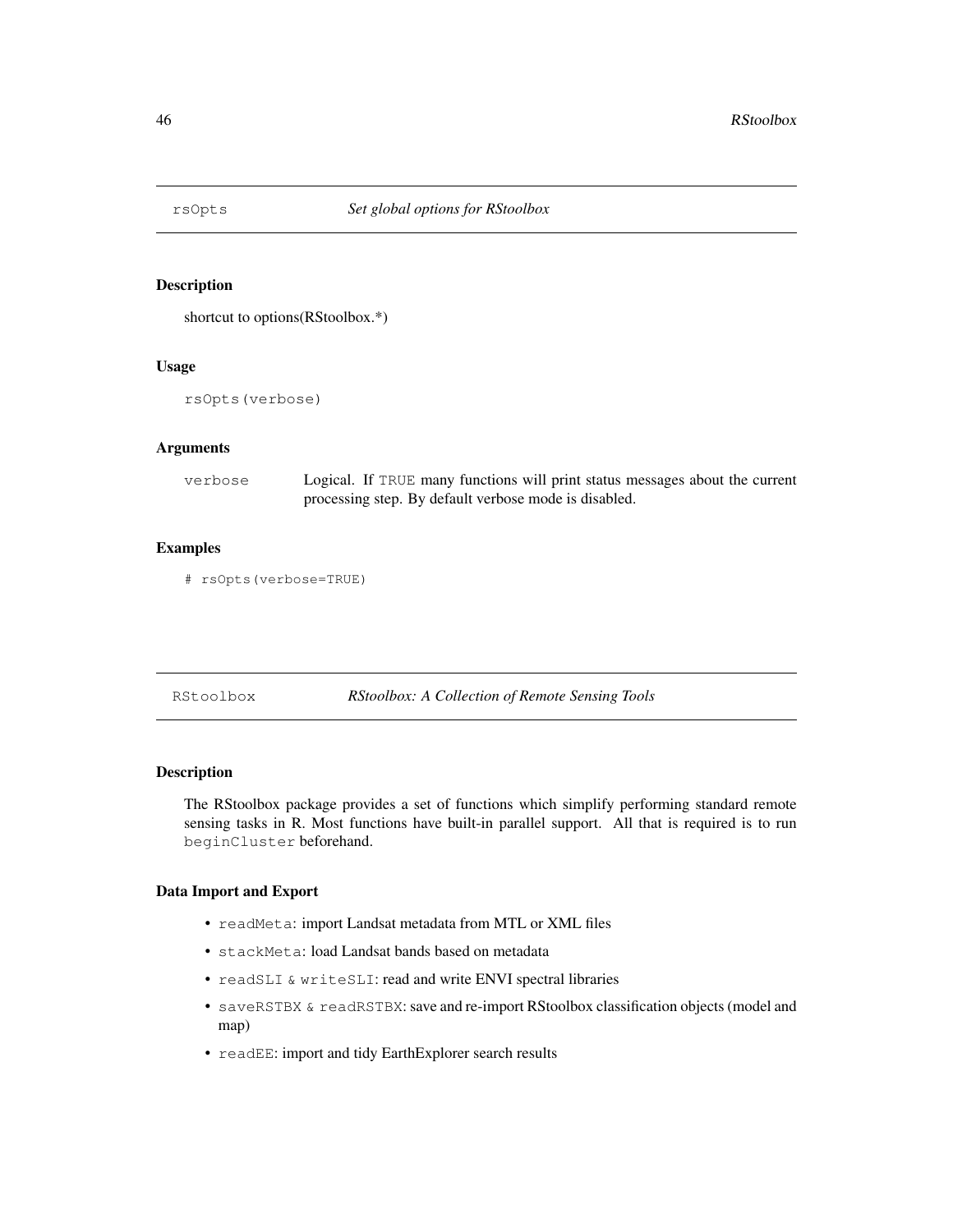## Data Pre-Processing

- radCor: radiometric conversions and corrections. Primarily, yet not exclusively, intended for Landsat data processing. DN to radiance to reflectance conversion as well as DOS approaches
- topCor: topographic illumination correction
- cloudMask & cloudShadowMask: mask clouds and cloud shadows in Landsat or other imagery which comes with a thermal band
- classifyQA: extract layers from Landsat 8 QA bands, e.g. cloud confidence
- rescaleImage: rescale image to match min/max from another image or a specified min/max range
- normImage: normalize imagery by centering and scaling
- histMatch: matches the histograms of two scenes
- coregisterImages: co-register images based on mutual information
- panSharpen: sharpen a coarse resolution image with a high resolution image (typically panchromatic)

# Data Analysis

- spectralIndices: calculate a set of predefined multispectral indices like NDVI
- tasseledCap: tasseled cap transformation
- sam: spectral angle mapper
- rasterPCA: principal components transform for raster data
- rasterCVA: change vector analysis
- unsuperClass: unsupervised classification
- superClass: supervised classification
- fCover: fractional cover of coarse resolution imagery based on high resolution classification

#### Data Display

- ggR: single raster layer plotting with ggplot2
- ggRGB: efficient plotting of remote sensing imagery in RGB with ggplot2

sam *Spectral Angle Mapper*

#### **Description**

Calculates the angle in spectral space between pixels and a set of reference spectra (endmembers) for image classification based on spectral similarity.

## Usage

sam(img, em, angles =  $FALSE, ...$ )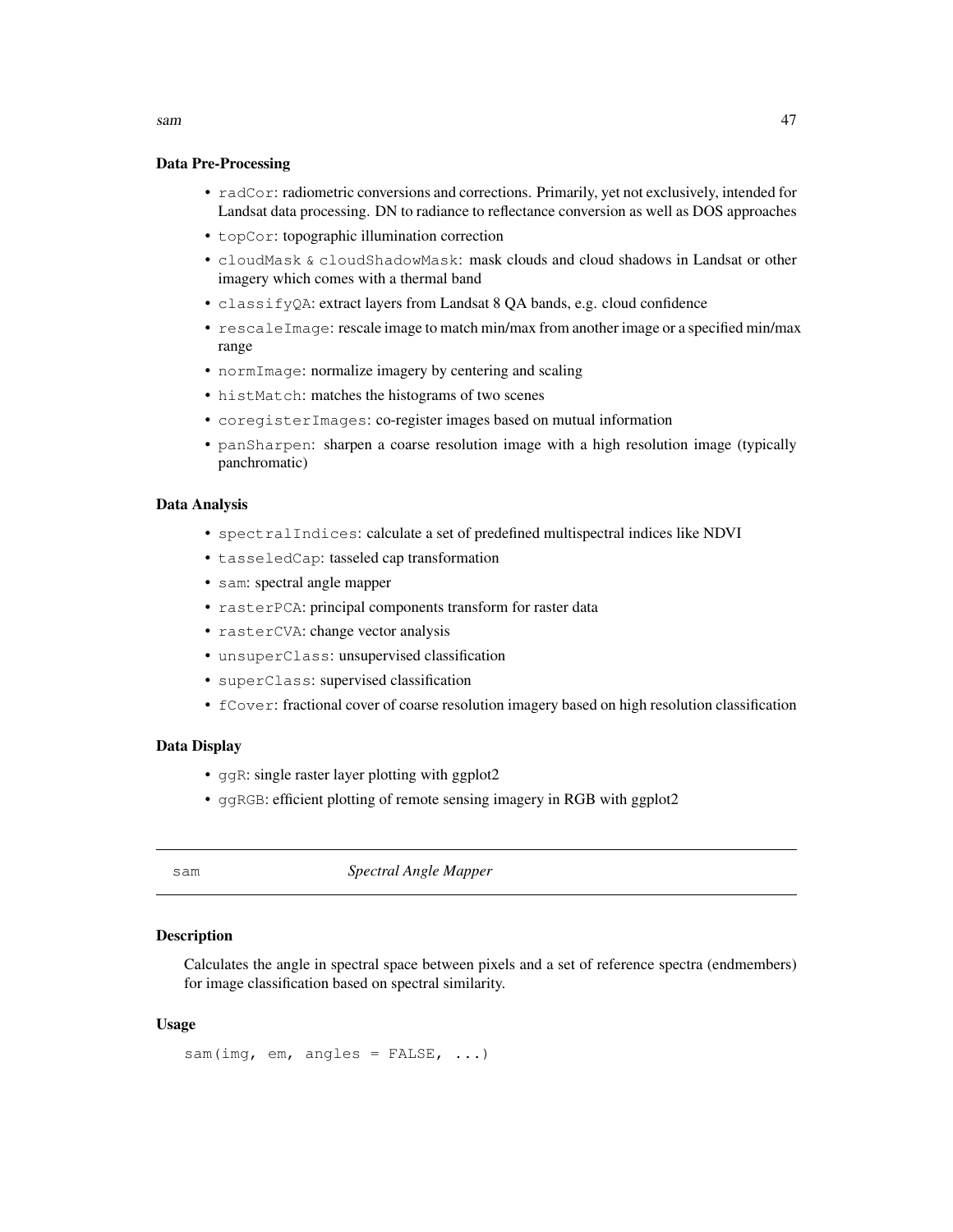## Arguments

| imq    | RasterBrick or RasterStack. Remote sensing imagery (usually hyperspectral)                                                                                                                                |
|--------|-----------------------------------------------------------------------------------------------------------------------------------------------------------------------------------------------------------|
| em     | Matrix or data.frame with endmembers. Each row should contain the endmem-<br>ber spectrum of a class, i.e. columns correspond to bands in imq. It is rec-<br>comended to set the rownames to class names. |
| angles | Logical. If TRUE a RasterBrick containing each one layer per endmember will<br>be returned containing the spectral angles.                                                                                |
|        | further arguments to be passed to writeRaster                                                                                                                                                             |

## Details

For each pixel the spectral angle mapper calculates the angle between the vector defined by the pixel values and each endmember vector. The result of this is one raster layer for each endmember containing the spectral angle. The smaller the spectral angle the more similar a pixel is to a given endmember class. In a second step one can the go ahead an enforce thresholds of maximum angles or simply classify each pixel to the most similar endmember.

## Value

RasterBrick or RasterLayer If angles = FALSE a single Layer will be returned in which each pixel is assigned to the closest endmember class (integer pixel values correspond to row order of em.

```
library(raster)
library(ggplot2)
## Load example data-set
data(lsat)
## Sample endmember spectra
## First location is water, second is open agricultural vegetation
pts <- data.frame(x = c(624720, 627480), y = c(-414690, -411090))
endmembers <- extract(lsat, pts)
rownames(endmembers) <- c("water", "vegetation")
## Calculate spectral angles
lsat_sam <- sam(lsat, endmembers, angles = TRUE)
plot(lsat_sam)
## Classify based on minimum angle
lsat_sam <- sam(lsat, endmembers, angles = FALSE)
ggR(lsat_sam, forceCat = TRUE, geom_raster=TRUE) +
        scale_fill_manual(values = c("blue", "green"), labels = c("water", "vegetation"))
```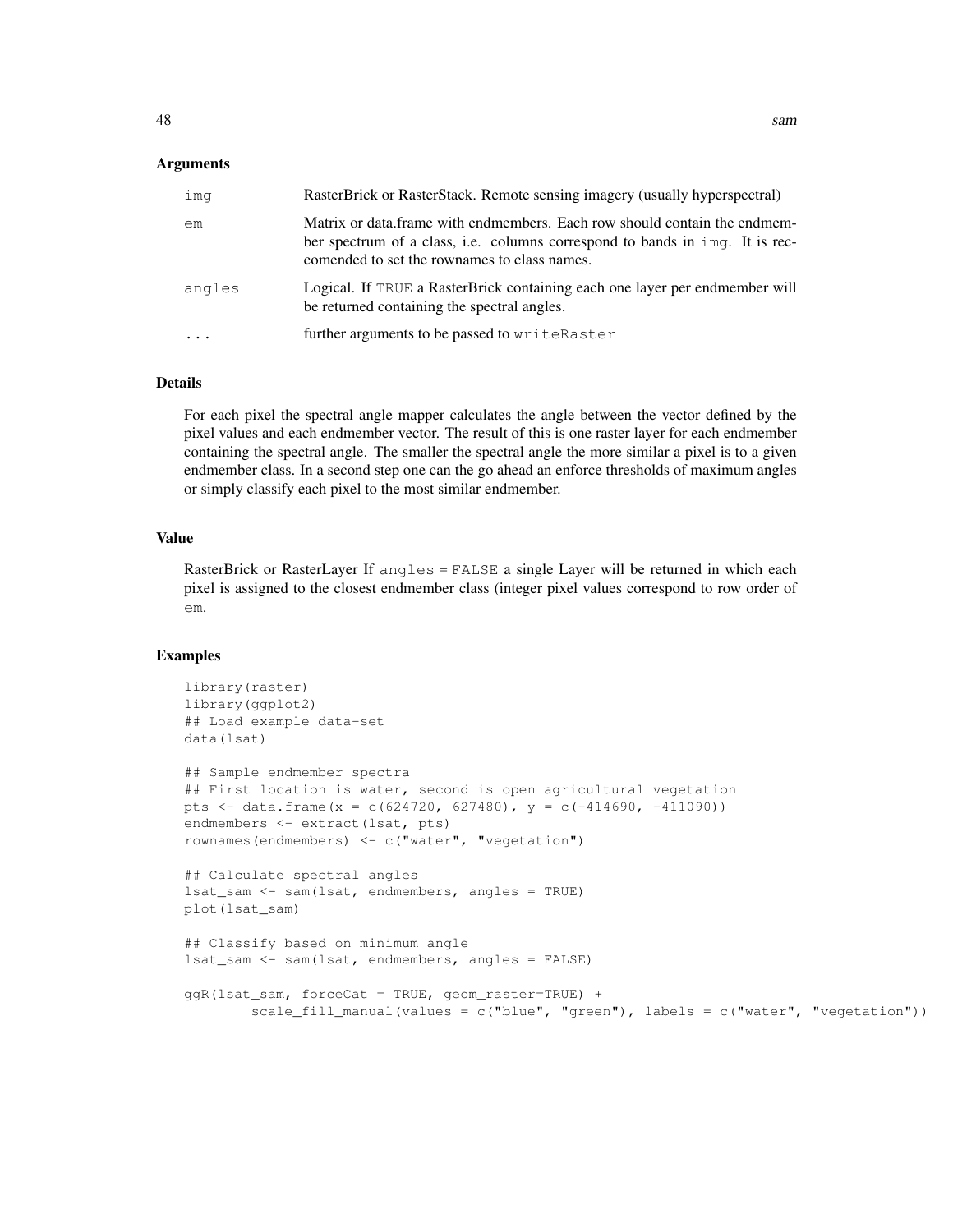Saves objects of classes unsuperClass, superClass, rasterPCA and fCover to file. Useful to archive the fitted models.

#### Usage

```
saveRSTBX(x, filename, format = "raster", \ldots)
```
readRSTBX(filename)

# **Arguments**

| $\mathsf{x}$ | RStoolbox object of classes c("fCover", "rasterPCA", "superClass", "unsuper-<br>Class' |
|--------------|----------------------------------------------------------------------------------------|
| filename     | Character. Path and filename. Any file extension will be ignored.                      |
| format       | Character. Driver to use for the raster file                                           |
| $\ddotsc$    | further arguments passed to writeRaster                                                |

## Value

The output of writeRSTBX will be at least two files written to disk: a) an .rds file containing the object itself and b) the raster file (depending on the driver you choose this can be more than two files).

#### Functions

- saveRSTBX: Save RStoolbox object to file
- readRSTBX: Read files saved with saveRSTBX

#### Note

All files must be kept in the same directory to read the full object back into R by means of readRSTBX. You can move them to another location but you'll have to move \*all\* of them (just like you would with Shapefiles). In case the raster file(s) is missing, readRSTBX will still return the object but the raster will be missing.

writeRSTBX and readRSTBX are convenience wrappers around saveRDS, readRDS. This means you can read all files created this way also with base functionality as long as you don't move your files. This is because x\$map is a Raster\* object and hence contains only a static link to the file on disk.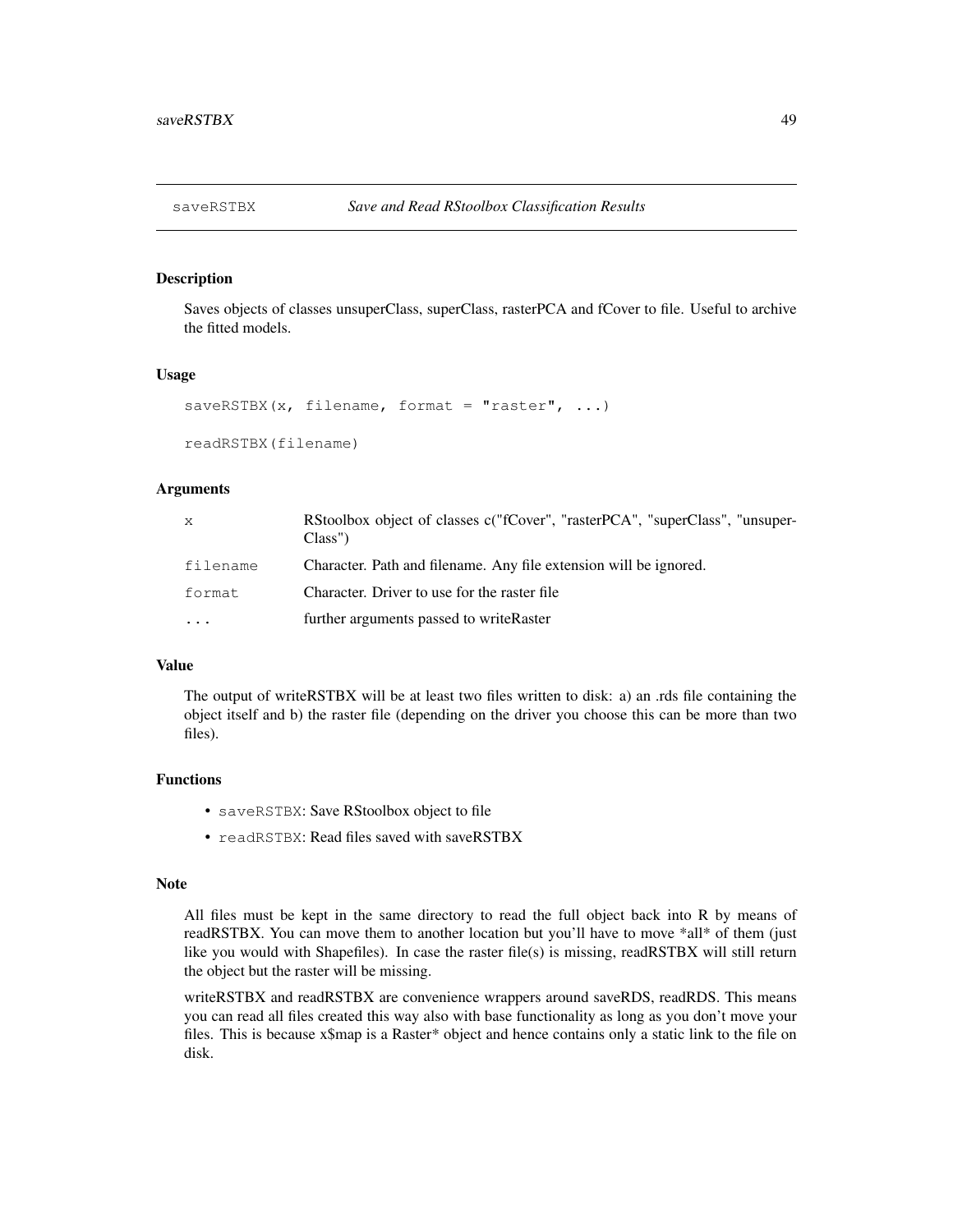## Examples

```
## Not run:
input <- brick(system.file("external/rlogo.grd", package="raster"))
## Create filename
file <- paste0(tempdir(), "/test", runif(1))
## Run PCA
rpc \leq rasterPCA(input, nSample = 100)
## Save object
saveRSTBX(rpc, filename=file)
## Which files were written?
list.files(tempdir(), pattern = basename(file))
## Re-read files
re_rpc <- readRSTBX(file)
## Remove files
file.remove(list.files(tempdir(), pattern = basename(file), full = TRUE))
## End(Not run)
```
spectralIndices *Spectral Indices*

## Description

Calculate a suite of multispectral indices such as NDVI, SAVI etc. in an efficient way.

#### Usage

```
spectralIndices(img, blue = NULL, green = NULL, red = NULL,
 nir = NULL, redEdge1 = NULL, redEdge2 = NULL, redEdge3 = NULL,
  swin1 = NULL, swir2 = NULL, swir3 = NULL, scalefactor = 1,skipRefCheck = FALSE, indices = NULL, index = NULL,
 maskLayer = NULL, maskValue = 1, coefs = list(L = 0.5, G = 2.5,
 L_evi = 1, C1 = 6, C2 = 7.5, s = 1, swir2ccc = NULL, swir2coc = NULL),
  ...)
```

| ima      | Raster* object. Typically remote sensing imagery, which is to be classified. |
|----------|------------------------------------------------------------------------------|
| blue     | Character or integer. Blue band.                                             |
| green    | Character or integer. Green band.                                            |
| red      | Character or integer. Red band.                                              |
| nir      | Character or integer. Near-infrared band (700-1100nm).                       |
| redEdge1 | Character or integer. Red-edge band (705nm)                                  |
| redEdge2 | Character or integer. Red-edge band (740nm)                                  |
| redEdge3 | Character or integer. Red-edge band (783nm)                                  |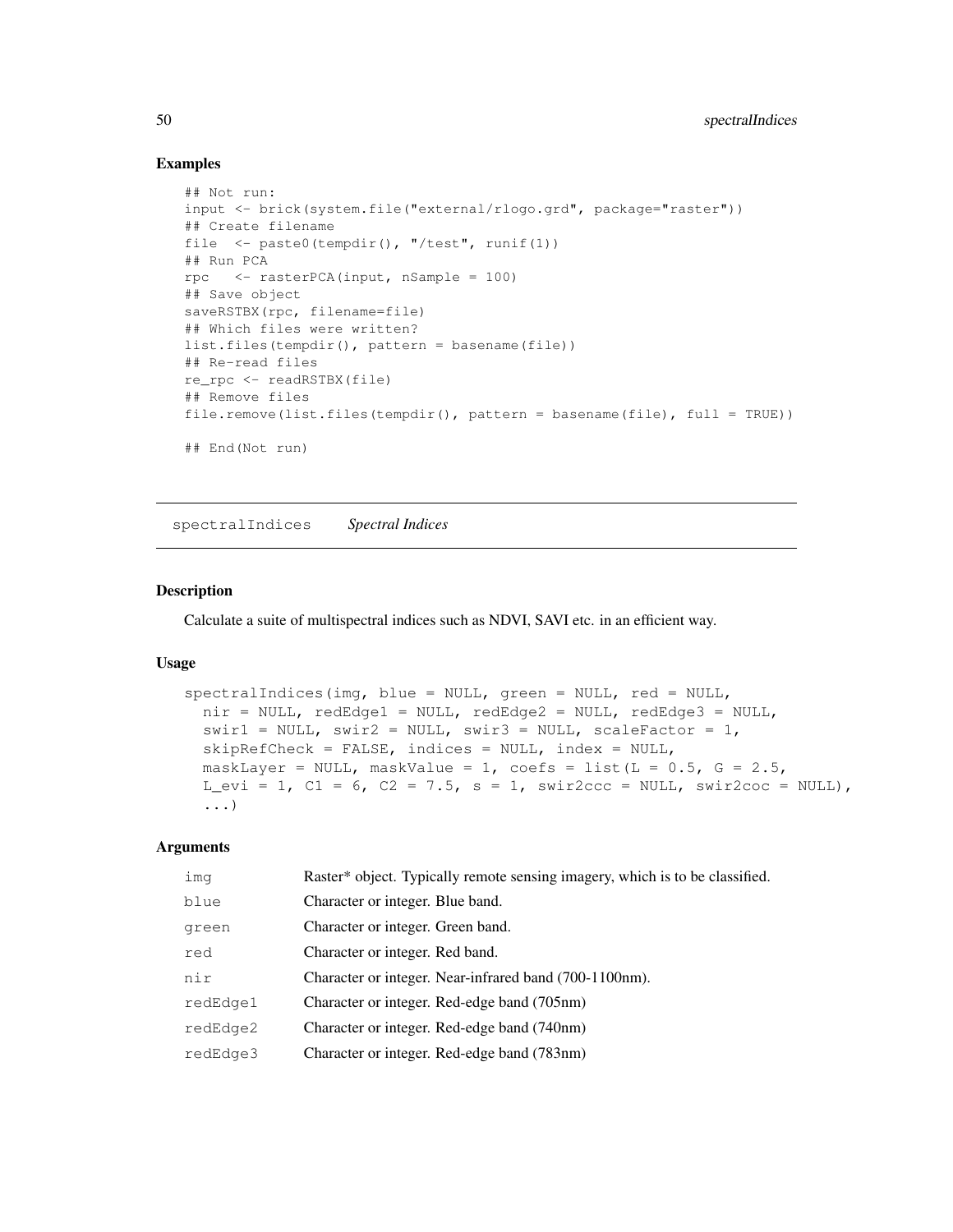# spectralIndices 51

| swir1       | not used                                                                                                                                                                                                                                                                                                                                                                                                                                        |
|-------------|-------------------------------------------------------------------------------------------------------------------------------------------------------------------------------------------------------------------------------------------------------------------------------------------------------------------------------------------------------------------------------------------------------------------------------------------------|
| swir2       | Character or integer. Short-wave-infrared band (1400-1800nm).                                                                                                                                                                                                                                                                                                                                                                                   |
| swir3       | Character or integer. Short-wave-infrared band (2000-2500nm).                                                                                                                                                                                                                                                                                                                                                                                   |
| scaleFactor | Numeric. Scale factor for the conversion of scaled reflectances to [0,1] value<br>range (applied as reflectance/scaleFactor) Neccesary for calculating EVI/EVI2<br>with scaled reflectance values.                                                                                                                                                                                                                                              |
|             | skipRefCheck Logical. When EVI/EVI2 is to be calculated there is a rough heuristic check,<br>whether the data are inside $[0,1]+$ /-0.5 (after applying a potential scaleFactor).<br>If there are invalid reflectances, e.g. clouds with reflectance $> 1$ this check will<br>result in a false positive and skip EVI calculation. Use this argument to skip this<br>check in such cases *iff* you are sure the data and scaleFactor are valid. |
| indices     | Character. One or more spectral indices to calculate (see Details). By default<br>(NULL) all implemented indices given the spectral bands which are provided<br>will be calculated.                                                                                                                                                                                                                                                             |
| index       | Character. Alias for indices.                                                                                                                                                                                                                                                                                                                                                                                                                   |
| maskLayer   | RasterLayer containing a mask, e.g. clouds, for which pixels are set to NA.<br>Alternatively a layername or -number can be provided if the mask is part of<br>imq.                                                                                                                                                                                                                                                                              |
| maskValue   | Integer. Pixel value in maskLayer which should be masked in output, i.e. will<br>be set to NA in all calculated indices.                                                                                                                                                                                                                                                                                                                        |
| coefs       | List of coefficients (see Details).                                                                                                                                                                                                                                                                                                                                                                                                             |
| $\cdots$    | further arguments such as filename etc. passed to writeRaster                                                                                                                                                                                                                                                                                                                                                                                   |
|             |                                                                                                                                                                                                                                                                                                                                                                                                                                                 |

# Details

spectralIndices calculates all indices in one go in C++, which is more efficient than calculating each index separately (for large rasters). By default all indices which can be calculated given the specified indices will be calculated. If you don't want all indices, use the indices argument to specify exactly which indices are to be calculated. See the table bellow for index names and required bands.

Index values outside the valid value ranges (if such a range exists) will be set to NA. For example a pixel with NDVI > 1 will be set to NA.

| redEdge3, green<br>redEdge3, redEdge1 |
|---------------------------------------|
|                                       |
|                                       |
|                                       |
|                                       |
|                                       |
|                                       |
|                                       |
|                                       |
| green, red, redEdge1                  |
|                                       |
|                                       |
|                                       |
| red, nir, blue                        |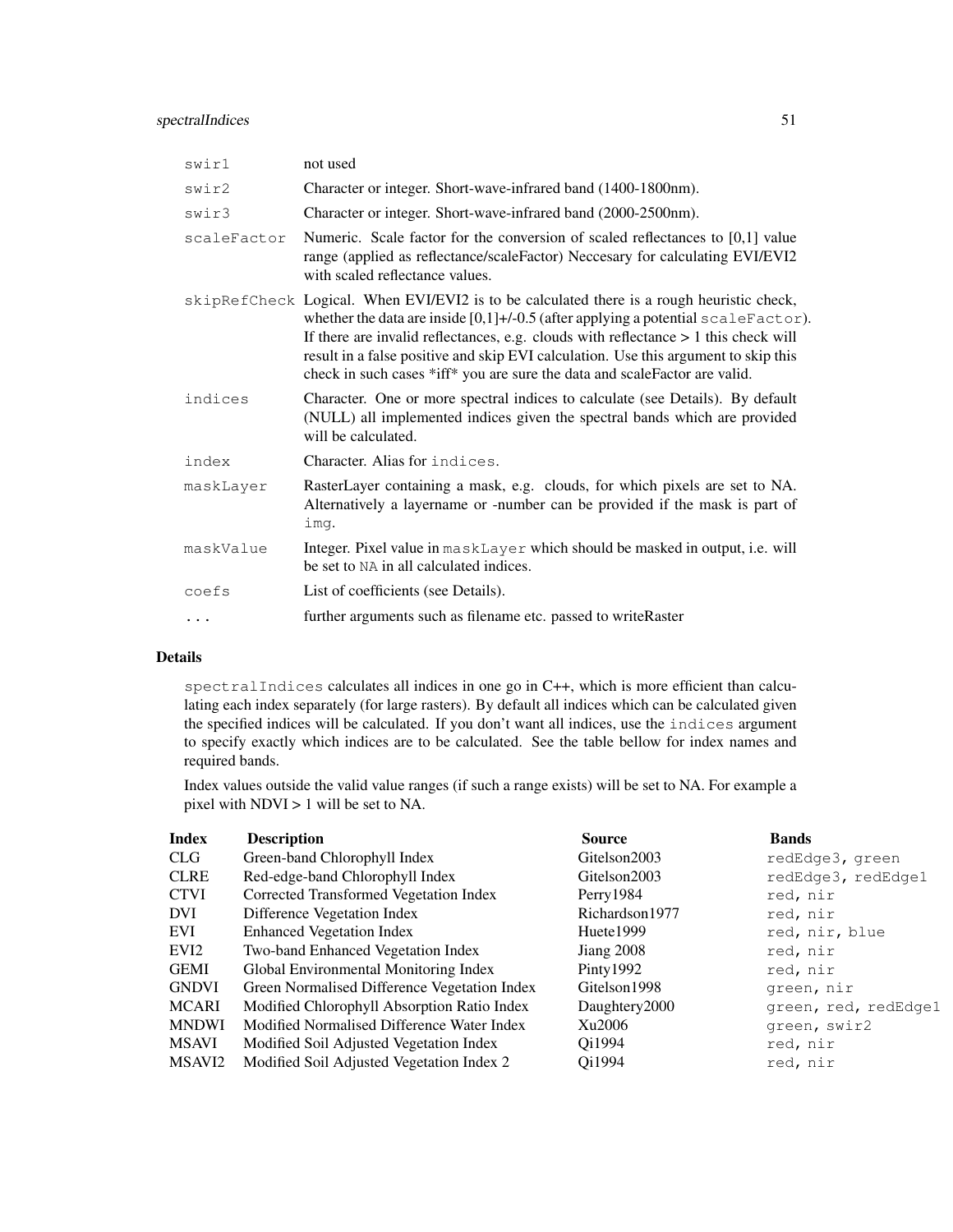# 52 spectralIndices

| <b>MTCI</b>  | MERIS Terrestrial Chlorophyll Index              | DashAndCurran2004       | red, redEdge1, redEdg |
|--------------|--------------------------------------------------|-------------------------|-----------------------|
| <b>NBRI</b>  | Normalised Burn Ratio Index                      | Garcia1991              | nir, swir3            |
| NDREI1       | Normalised Difference Red Edge Index 1           | GitelsonAndMerzlyak1994 | redEdge2, redEdge1    |
| NDREI2       | Normalised Difference Red Edge Index 2           | Barnes2000              | redEdge3, redEdge1    |
| <b>NDVI</b>  | Normalised Difference Vegetation Index           | Rouse1974               | red, nir              |
| <b>NDVIC</b> | Corrected Normalised Difference Vegetation Index | Nemani1993              | red, nir, swir2       |
| <b>NDWI</b>  | Normalised Difference Water Index                | McFeeters1996           | green, nir            |
| NDWI2        | Normalised Difference Water Index                | Gao1996                 | nir, swir2            |
| <b>NRVI</b>  | Normalised Ratio Vegetation Index                | Baret1991               | red, nir              |
| <b>REIP</b>  | Red Edge Inflection Point                        | GuyotAndBarnet1988      | red, redEdge1, redEdg |
| <b>RVI</b>   | Ratio Vegetation Index                           |                         | red, nir              |
| <b>SATVI</b> | Soil Adjusted Total Vegetation Index             | Marsett2006             | red, swir2, swir3     |
| SAVI         | Soil Adjusted Vegetation Index                   | Huete <sub>1988</sub>   | red, nir              |
| SLAVI        | Specific Leaf Area Vegetation Index              | Lymburger2000           | red, nir, swir2       |
| <b>SR</b>    | Simple Ratio Vegetation Index                    | Birth1968               | red, nir              |
| <b>TTVI</b>  | Thiam's Transformed Vegetation Index             | Thiam1997               | red, nir              |
| TVI          | <b>Transformed Vegetation Index</b>              | Deering1975             | red, nir              |
| <b>WDVI</b>  | Weighted Difference Vegetation Index             | Richardson1977          | red, nir              |

Some indices require additional parameters, such as the slope of the soil line which are specified via a list to the coefs argument. Although the defaults are sensible values, values like the soil brightnes factor L for SAVI should be adapted depending on the characteristics of the scene. The coefficients are:

| <b>Coefficient</b> | <b>Description</b>                                    | <b>Affected Indices</b> |
|--------------------|-------------------------------------------------------|-------------------------|
| - S                | slope of the soil line                                | DVI. WDVI               |
| $L$ evi, C1, C2, G | various                                               | EVI                     |
| -L                 | soil brightness factor                                | SAVI, SATVI             |
| swir2ccc           | minimum swir2 value (completely closed forest canopy) | <b>NDVIC</b>            |
| swir2coc           | maximum swir2 value (completely open canopy)          | NDVIC                   |

The wavelength band names are defined following Schowengertd 2007, p10. The last column shows exemplarily which Landsat 5 TM bands correspond to which wavelength range definition.

| <b>Band</b>      | <b>Description</b>   | Wavl_min | Wayl max | Landsat5 Band | <b>Sentinel2 Band</b> |
|------------------|----------------------|----------|----------|---------------|-----------------------|
| <b>vis</b>       | visible              | 400      | 680      | 1,2,3         | 2,3,4                 |
| red-edge1        | red-edge1            | 680      | 720      |               | 5                     |
| red-edge2        | red-edge2            | 720      | 760      |               | 6                     |
| red-edge3        | red-edge3            | 760      | 800      |               |                       |
| nir              | near infra-red       | 800      | 1100     | 4             | 8/8a                  |
| swirl            | short-wave infra-red | 1100     | 1351     |               | 9,10                  |
| swir2            | short-wave infra-red | 1400     | 1800     | 5             | 11                    |
| swir3            | short-wave infra-red | 2000     | 2500     | 7             | 12                    |
| mir1             | mid-wave infra-red   | 3000     | 4000     |               |                       |
| $\text{mir2}$    | mid-wave infra-red   | 45000    | 5000     |               |                       |
| tir1             | thermal infra-red    | 8000     | 9500     |               |                       |
| tir <sub>2</sub> | thermal infra-red    | 10000    | 140000   | 6             |                       |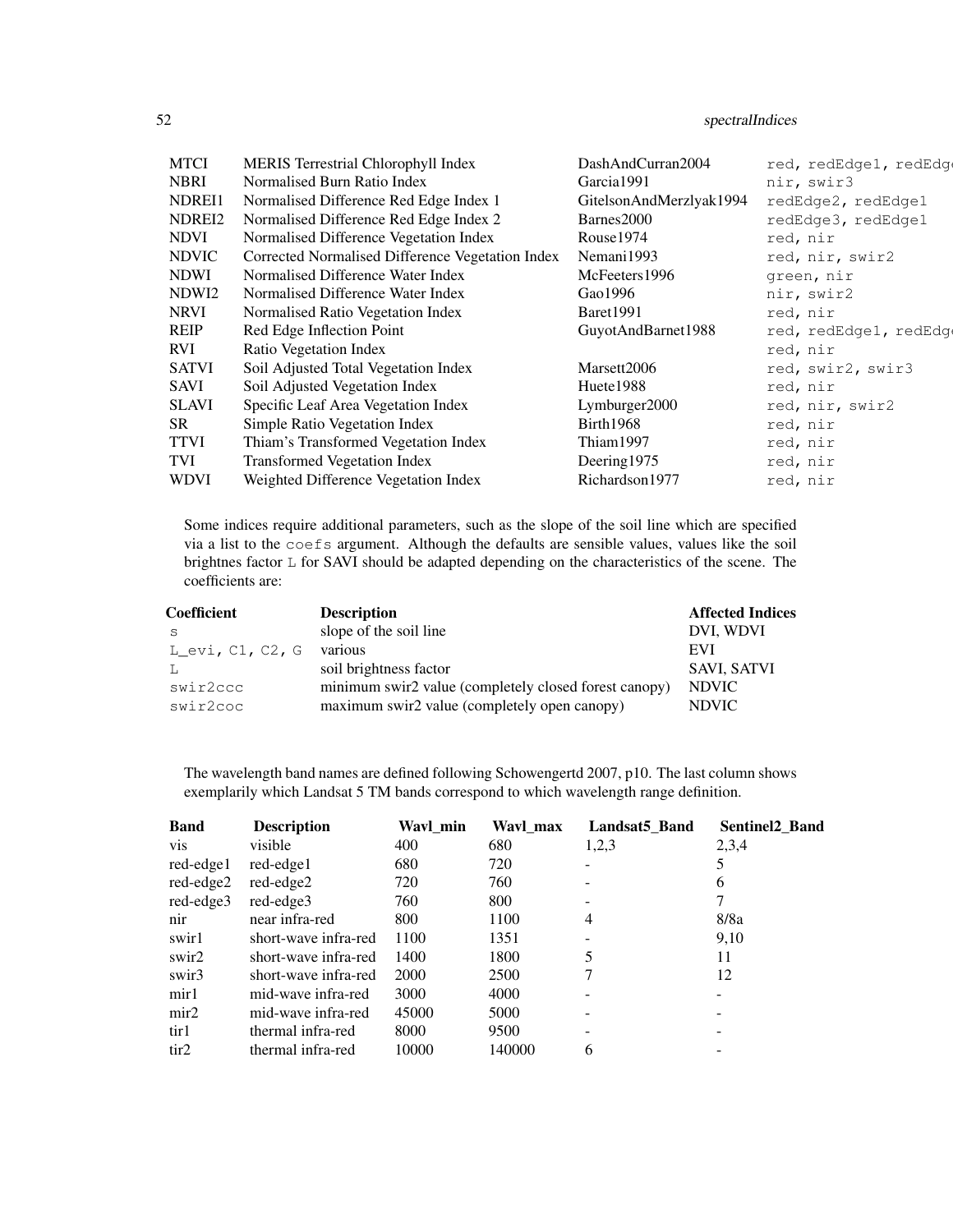srtm 53

# Value

RasterBrick or a RasterLayer if length(indices) == 1

# Examples

```
library(ggplot2)
library(raster)
data(lsat)
## Calculate NDVI
ndvi <- spectralIndices(lsat, red = "B3_dn", nir = "B4_dn", indices = "NDVI")
ndvi
ggR(ndvi, geom_raster = TRUE) +
        scale_fill_gradientn(colours = c("black", "white"))
## Calculate all possible indices, given the provided bands
## Convert DNs to reflectance (required to calculate EVI and EVI2)
mtlFile <- system.file("external/landsat/LT52240631988227CUB02_MTL.txt", package="RStoolbox
lsat_ref <- radCor(lsat, mtlFile, method = "apref")
SI <- spectralIndices(lsat_ref, red = "B3_tre", nir = "B4_tre")
plot(SI)
```
srtm *SRTM Digital Elevation Model*

# Description

DEM for the Landsat example area taken from SRTM v3 tile: s04\_w050\_1arc\_v3.tif

## Usage

data(srtm)

#### Examples

data(srtm) ggR(srtm)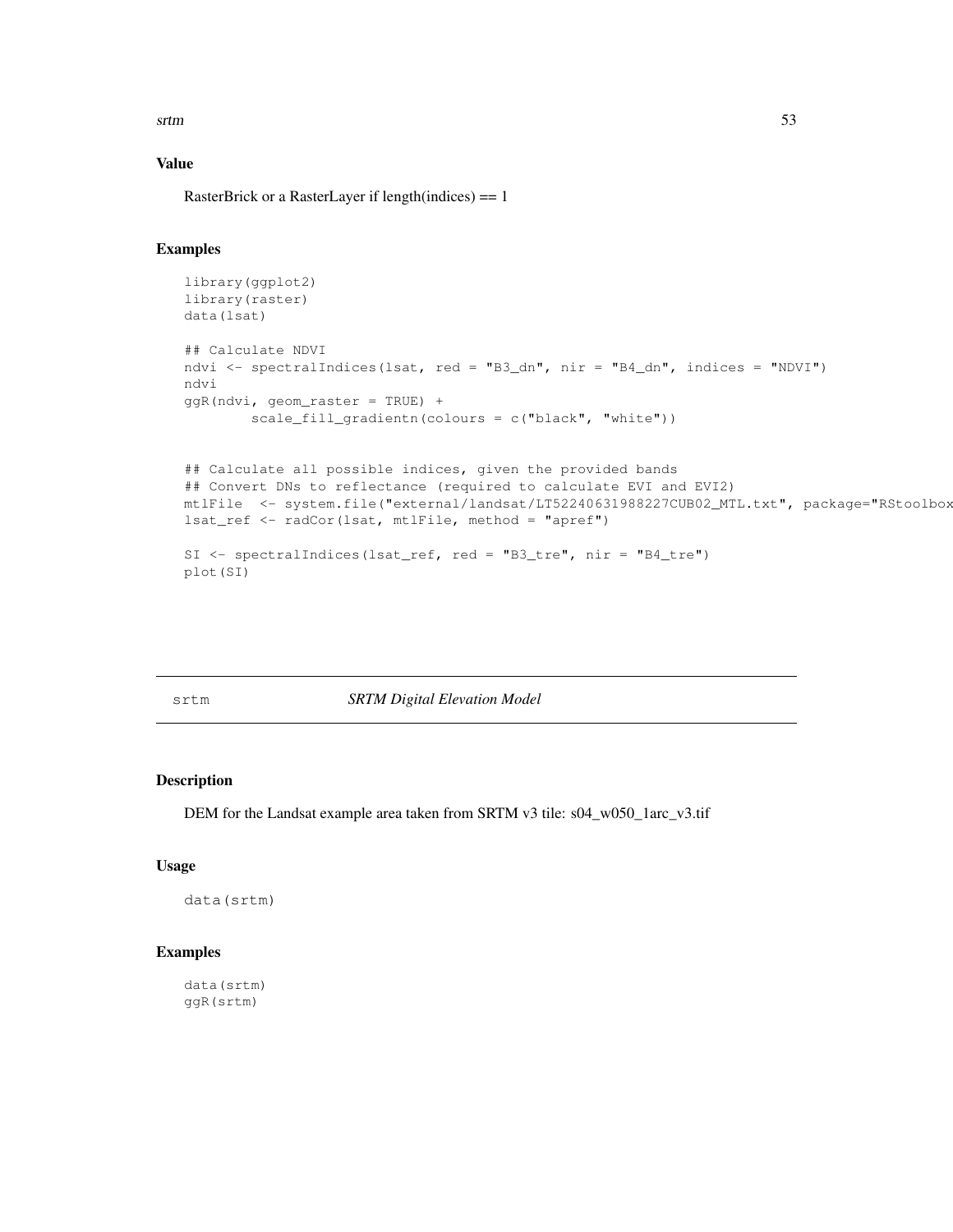Reads Landsat MTL or XML metadata files and loads single Landsat Tiffs into a rasterStack. Be aware that by default stackMeta() does NOT import panchromatic bands nor thermal bands with resolutions != 30m.

#### Usage

```
stackMeta(file, quantity = "all", category = "image",
  allResolutions = FALSE)
```
#### Arguments

| file     | Character. Path to Landsat MTL metadata (* MTL.txt) file or an Landsat CDR<br>xml metadata file (*.xml).                                                                                                                                              |
|----------|-------------------------------------------------------------------------------------------------------------------------------------------------------------------------------------------------------------------------------------------------------|
| quantity | Character vector. Which quantity should be returned. Options: digital num-<br>bers ('dn'), top of atmosphere reflectance ('tre'), at surface reflectance ('sre'),<br>brightness temperature ('bt'), spectral index ('index'), all quantities ('all'). |
| category | Character vector. Which category of data to return. Options 'image': image<br>data, 'pan': panchromatic image, 'index': multiband indices, 'qa' quality flag<br>bands, 'all': all categories.                                                         |
| .        |                                                                                                                                                                                                                                                       |

allResolutions

Logical. if TRUE a list will be returned with length = unique spatial resolutions.

## Value

Returns one single RasterStack comprising all requested bands. If allResolutions = TRUE \*and\* there are different resolution layers (e.g. a 15m panchromatic band along wit 30m imagery) a list of RasterStacks will be returned.

## Note

Be aware that by default stackMeta() does NOT import panchromatic bands nor thermal bands with resolutions != 30m. Use the allResolutions argument to import all layers. Note that nowadays the USGS uses cubic convolution to resample the TIR bands to 30m resolution.

```
library(rgdal)
## Example metadata file (MTL)
mtlFile <- system.file("external/landsat/LT52240631988227CUB02_MTL.txt", package="RStoolbox
## Read metadata
metaData <- readMeta(mtlFile)
```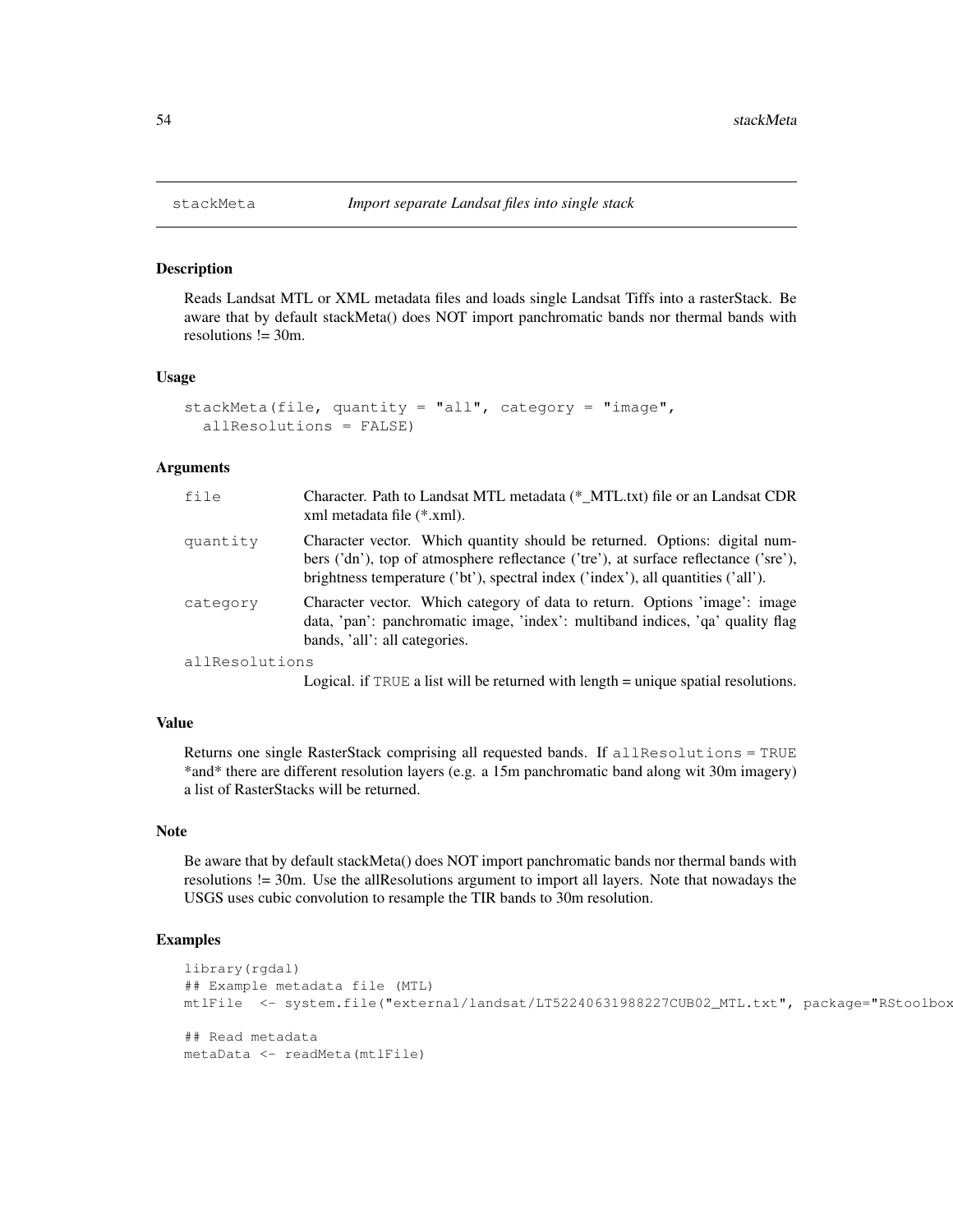# superClass 55

```
summary(metaData)
## Load rasters based on metadata file
lsat <- stackMeta(mtlFile)
lsat
```

```
superClass Supervised Classification
```
# Description

Supervised classification both for classification and regression mode based on vector training data (points or polygons).

## Usage

```
superClass(img, trainData, valData = NULL, responseCol = NULL,
 nSamples = 1000, polygonBasedCV = FALSE, trainPartition = NULL,
 model = "rf", tuneLength = 3, kfold = 5, minDist = 2,
 mode = "classification", predict = TRUE, predType = "raw",
  filename = NULL, verbose, overwrite = TRUE, ...)
```

| ima            | Raster* object. Typically remote sensing imagery, which is to be classified.                                                                                                                                   |  |
|----------------|----------------------------------------------------------------------------------------------------------------------------------------------------------------------------------------------------------------|--|
| trainData      | SpatialPolygonsDataFrame or SpatialPointsDataFrame containing the training<br>locations.                                                                                                                       |  |
| valData        | SpatialPolygonsDataFrame or SpatialPointsDataFrame containing the valida-<br>tion locations (optional).                                                                                                        |  |
| responseCol    | Character or integer giving the column in trainData, which contains the re-<br>sponse variable. Can be omitted, when trainData has only one column.                                                            |  |
| nSamples       | Integer. Number of samples per land cover class.                                                                                                                                                               |  |
| polygonBasedCV |                                                                                                                                                                                                                |  |
|                | Logical. If TRUE model tuning during cross-validation is conducted on a per-<br>polygon basis. Use this to deal with overfitting issues. Does not affect training<br>data supplied as SpatialPointsDataFrames. |  |
| trainPartition |                                                                                                                                                                                                                |  |
|                | Numeric. Partition (polygon based) of trainData that goes into the training<br>data set between zero and one. Ignored if valData is provided.                                                                  |  |
| model          | Character. Which model to use. See train for options. Defaults to random-<br>Forest ('rf'). In addition to the standard caret models, a maximum likelihood<br>classification is available via model = $'mlc'.$ |  |
| tuneLength     | Integer. Number of levels for each tuning parameter (see train for details).                                                                                                                                   |  |
| kfold          | Integer. Number of cross-validation resamples during model tuning.                                                                                                                                             |  |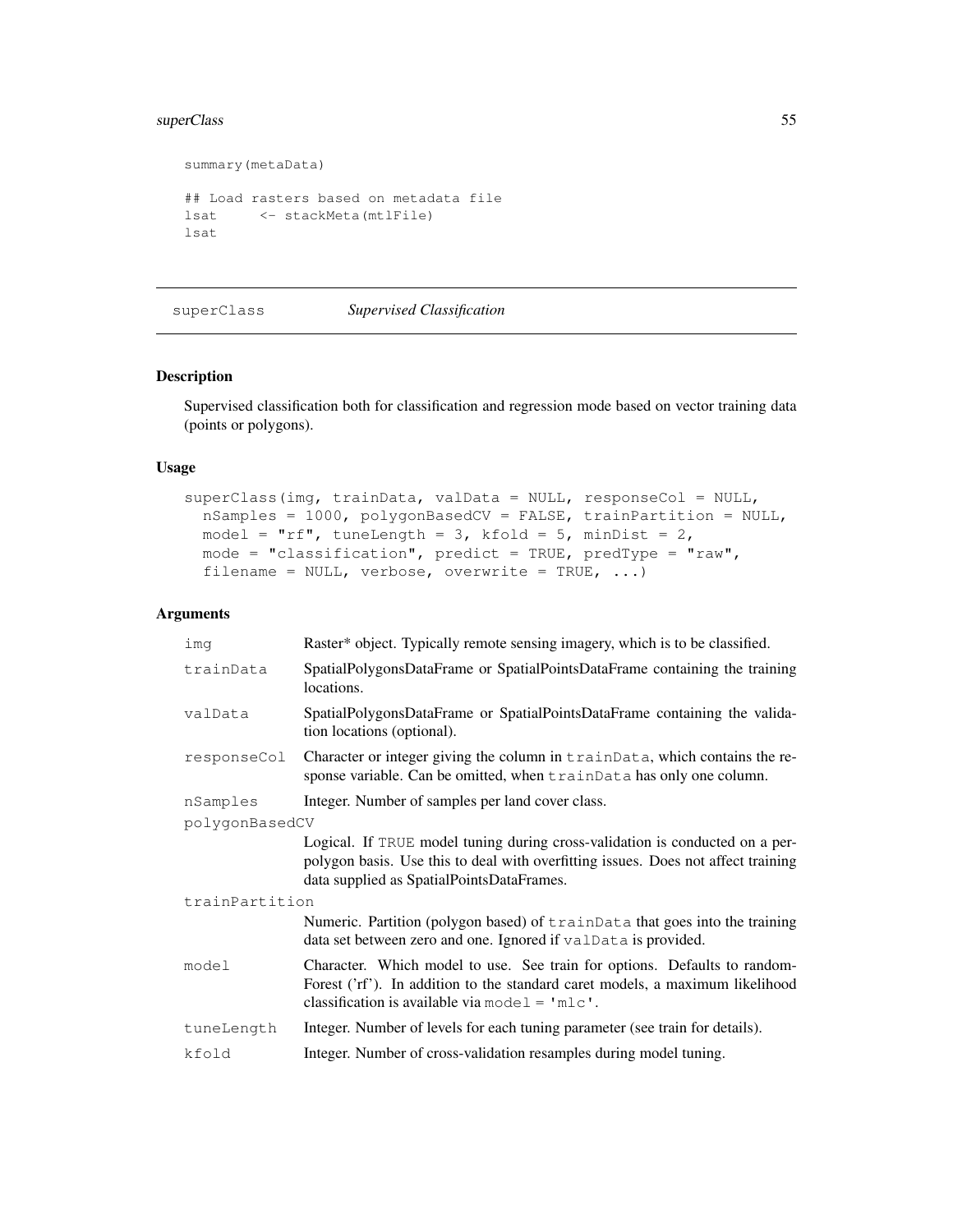| minDist   | Numeric. Minumum distance between training and validation data, e.g. $minDist=1$<br>clips validation polygons to ensure a minimal distance of one pixel (pixel size<br>according to img) to the next training polygon. Requires all data to carry valid<br>projection information. |
|-----------|------------------------------------------------------------------------------------------------------------------------------------------------------------------------------------------------------------------------------------------------------------------------------------|
| mode      | Character. Model type: 'regression' or 'classification'.                                                                                                                                                                                                                           |
| predict   | Logical. Produce a map (TRUE, default) or only fit and validate the model<br>(FALSE).                                                                                                                                                                                              |
| predType  | Character. Type of the final output raster. Either "raw" for class predictions<br>or "prob" for class probabilities. Class probabilities are not available for all<br>classification models (predict.train).                                                                       |
| filename  | Path to output file (optional). If NULL, standard raster handling will apply, i.e.<br>storage either in memory or in the raster temp directory.                                                                                                                                    |
| verbose   | Logical. prints progress and statistics during execution                                                                                                                                                                                                                           |
| overwrite | logical. Overwrite spatial prediction raster if it already exists.                                                                                                                                                                                                                 |
|           | further arguments to be passed to train                                                                                                                                                                                                                                            |
|           |                                                                                                                                                                                                                                                                                    |

## Details

SuperClass performs the following steps:

- 1. Ensure non-overlap between training and validation data. This is neccesary to avoid biased performance estimates. A minimum distance (minDist) in pixels can be provided to enforce a given distance between training and validation data.
- 2. Sample training coordinates. If  $\text{trainData}$  (and valData if present) are SpatialPolygons-DataFrames superClass will calculate the area per polygon and sample nSamples locations per class within these polygons. The number of samples per individual polygon scales with the polygon area, i.e. the bigger the polygon, the more samples.
- 3. Split training/validation If valData was provided (reccomended) the samples from these polygons will be held-out and not used for model fitting but only for validation. If trainPartition is provided the trainingPolygons will be divided into training polygons and validation polygons.
- 4. Extract raster data The predictor values on the sample pixels are extracted from img
- 5. Fit the model. Using caret::train on the sampled training data the model will be fit, including parameter tuning (tuneLength) in kfold cross-validation. polygonBasedCV=TRUE will define cross-validation folds based on polygons (reccomended) otherwise it will be performed on a per-pixel basis.
- 6. Predict the classes of all pixels in img based on the final model.
- 7. Validate the model with the independent validation data.

# Value

A list containing [[1]] the model, [[2]] the predicted raster and [[3]] the class mapping

## See Also

train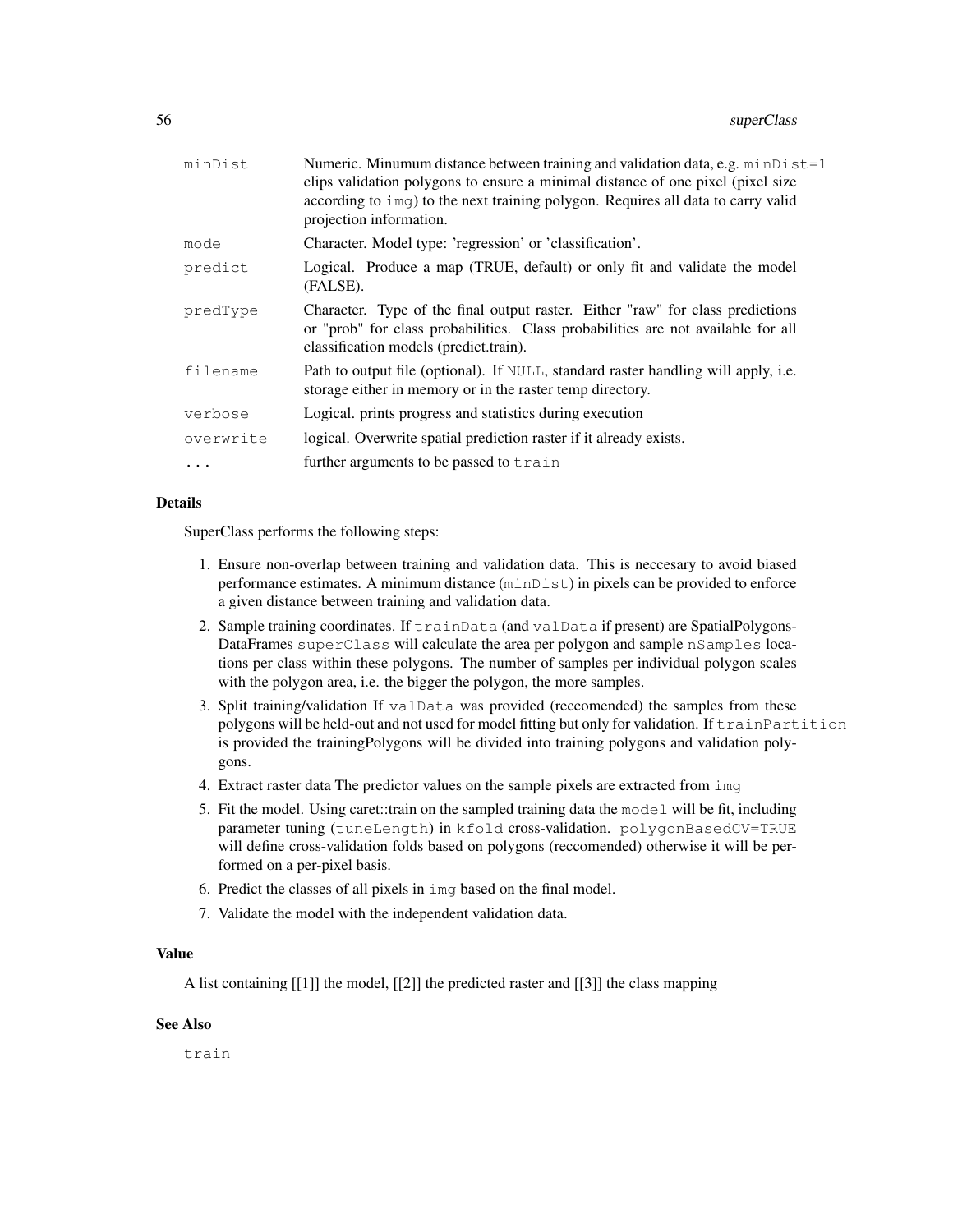# tasseledCap 57

### Examples

```
library(caret)
library(randomForest)
library(e1071)
library(raster)
data(rlogo)
train <- readRDS(system.file("external/trainingPoints.rds", package="RStoolbox"))
## Plot training data
olpar <- par(no.readonly = TRUE) # back-up par
par(mfrow=c(1,2))colors <- c("yellow", "green", "deeppink")
plotRGB(rlogo)
plot(train, add = TRUE, col = colors[train$class], pch = 19)
## Fit classifier (splitting training into 70\% training data, 30\% validation data)
SC <- superClass(rlogo, trainData = train, responseCol = "class",
model = "rf", tuneLength = 1, trainPartition = 0.7)
SC
## Plots
plot(SC$map, col = colors, legend = FALSE, axes = FALSE, box = FALSE)
legend(1,1, legend = levels(train$class), fill = colors , title = "Classes",
horiz = TRUE, \quad bty = "n"par(olpar) # reset par
```

```
tasseledCap Tasseled Cap Transformation
```
# Description

Calculates brightness, greenness and wetness from multispectral imagery. Currently implemented Landsat 4 TM, Landsat 5 TM, Landsat 7ETM+, Landsat 8 OLI, MODIS, QuickBird, Spot5 and RapidEye.

## Usage

```
tasseledCap(img, sat, ...)
```

|                                                                                                                                                                       | RasterBrick or RasterStack. Input image. Band order must correspond to sensor |
|-----------------------------------------------------------------------------------------------------------------------------------------------------------------------|-------------------------------------------------------------------------------|
| Character. Sensor; one of: c("Landsat4TM", "Landsat5TM", "Landsat7ETM",<br>sat<br>"Landsat8OLI", "MODIS", "OuickBird", "Spot5", "RapidEye"). Case is irrele-<br>vant. |                                                                               |
| Further arguments passed to write Raster.<br>$\cdot$ $\cdot$ $\cdot$                                                                                                  |                                                                               |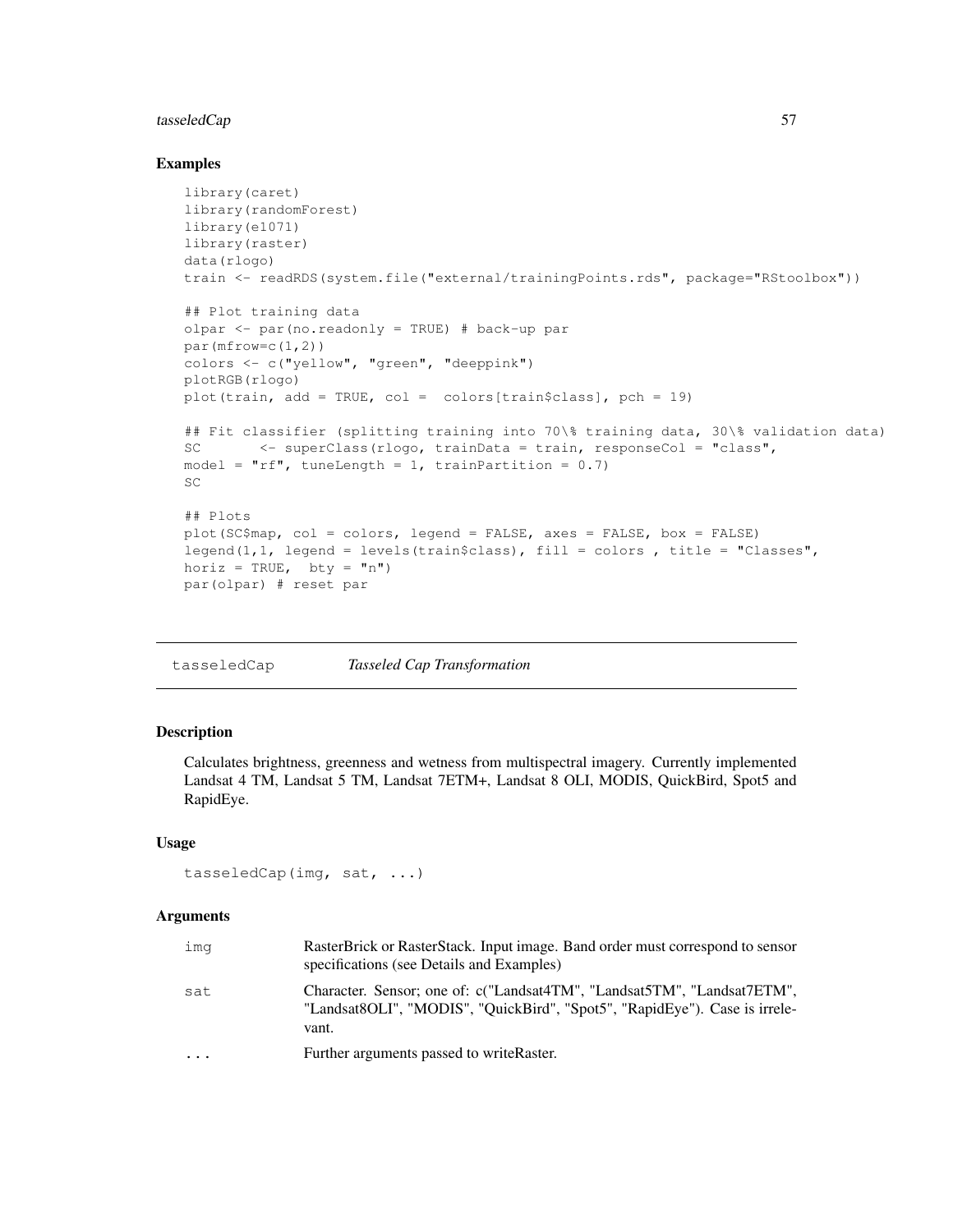#### Details

Currently implemented: Landsat 4 TM, Landsat 5 TM, Landsat 7ETM+, Landsat 8 OLI, MODIS, QuickBird, Spot5, RapdiEye. Input data must be in top of atmosphere reflectance. Moreover, bands must be provided in ascending order as listed in the table below. Irrelevant bands, such as Landsat Thermal Bands or QuickBird/Spot5 Panchromatic Bands must be omitted. Required bands are:

| bands         | coefficients      | data unit   |
|---------------|-------------------|-------------|
| 1,2,3,4,5,7   | <b>Crist 1985</b> | reflectance |
| 1,2,3,4,5,7   | <b>Crist 1985</b> | reflectance |
| 1,2,3,4,5,7   | Huang 2002        | reflectance |
| 2,3,4,5,6,7   | <b>Baig 2014</b>  | reflectance |
| 1,2,3,4,5,6,7 | Lobser 2007       | reflectance |
| 2,3,4,5       | Yarbrough 2005    | reflectance |
| 2,3,4,5       | Ivtis 2008        | reflectance |
| 1,2,3,4,5     | Schoenert 2014    | reflectance |
|               |                   |             |

## Value

Returns a RasterBrick with the thee bands: brigthness, greenness, and (soil) wetness.

# References

Crist (1985) "A TM Tasseled Cap Equivalent Transformation for Reflectance Factor Data." Remote Sensing of Environment 17 (3): 301-306

Huang et al. (2002) "Derivation of a Tasselled Cap Transformation Based on Landsat 7 At-Satellite Reflectance." International Journal of Remote Sensing 23 (8): 1741-1748

Baig et al. (2014) "Derivation of a Tasselled Cap Transformation Based on Landsat 8 At-Satellite Reflectance." Remote Sensing Letters 5 (5): 423-431.

Lobser et al. (2007) "MODIS Tasselled Cap: Land Cover Characteristics Expressed through Transformed MODIS Data." International Journal of Remote Sensing 28 (22): 5079-5101.

Yarbrough et al. (2005) "QuickBird 2 tasseled cap transform coefficients: a comparison of derivation methods." Pecora 16 Global Priorities in Land Remote Sensing: 23-27.

Ivits et al. (2008) "Orthogonal transformation of segmented SPOT5 images." Photogrammetric Engineering & Remote Sensing 74 (11): 1351-1364.

Schoenert et al. (2014) "Derivation of tasseled cap coefficients for RapidEye data." Earth Resources and Environmental Remote Sensing/GIS Applications V (9245): 92450Qs.

```
library(raster)
data(lsat)
## Run tasseled cap (exclude thermal band 6)
last_to \le -\t{tasesledCap(\text{lsat}[(c(1:5,7))]}, \text{sat = "Landsat5TM")}lsat_tc
plot(lsat_tc)
```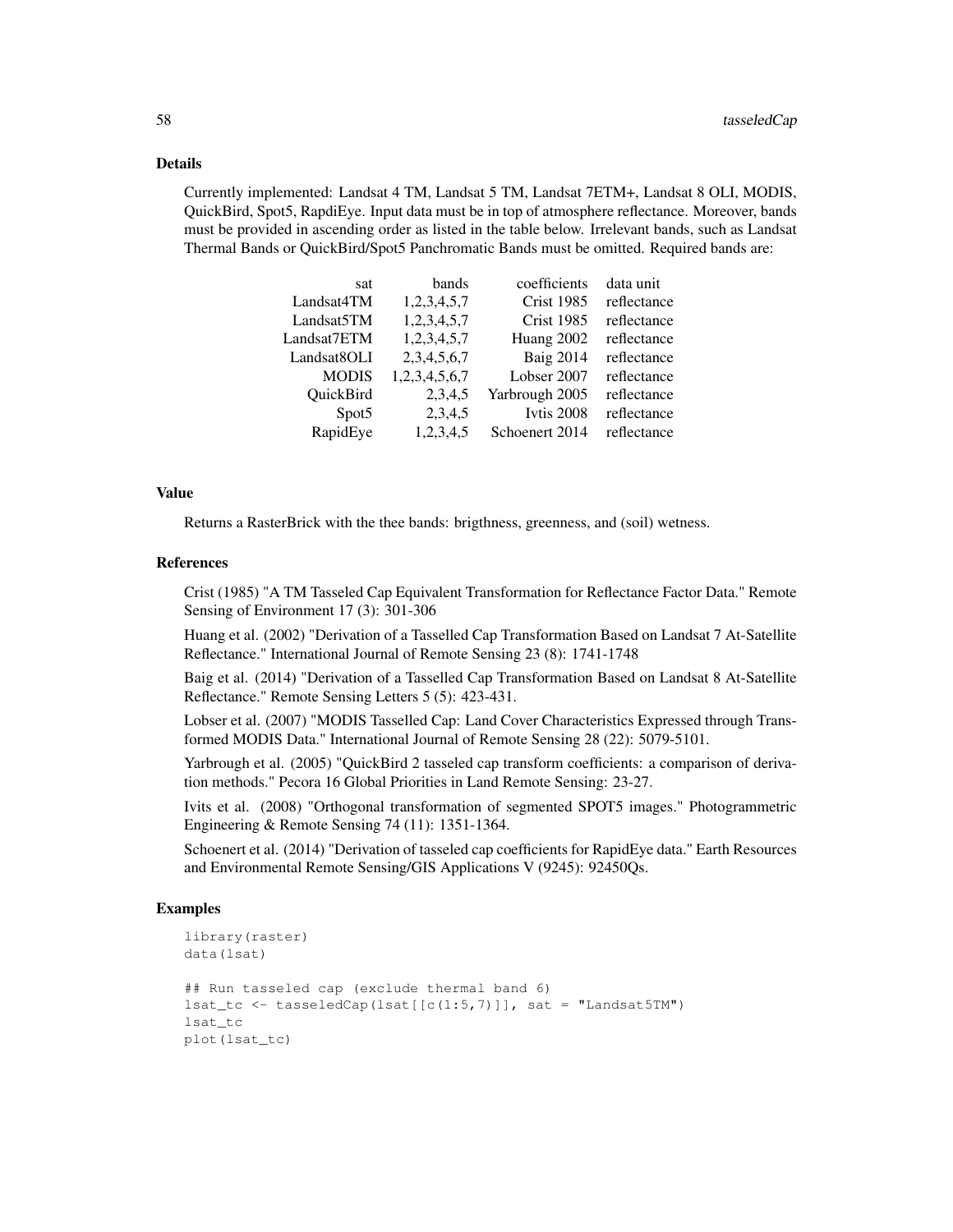account and correct for changes in illumination due to terrain elevation.

## Usage

```
topCor(img, dem, metaData, solarAngles = c(), method = "C",
  stratImg = NULL, nStrat = 5, illu, ...)
```
#### Arguments

| imq         | Raster*. Imagery to correct                                                                                                                                                                                                                   |
|-------------|-----------------------------------------------------------------------------------------------------------------------------------------------------------------------------------------------------------------------------------------------|
| dem         | Raster*. Either a digital elevation model as a RasterLayer or a RasterStack/Brick<br>with pre-calculated slope and aspect (see terrain) in which case the layers must<br>be named 'slope' and 'aspect'. Must have the same dimensions as imq. |
| metaData    | Character, ImageMetaData. Either a path to a Landsat meta-data file (MTL) or<br>an ImageMetaData object (see readMeta)                                                                                                                        |
| solarAngles | Numeric vector containing sun azimuth and sun zenith (in radians and in that<br>order). Not needed if metaData is provided                                                                                                                    |
| method      | Character. One of c("cos", "avgcos", "minnaert", "C", "stat", "illu"). Choosing<br>'illu' will return only the local illumination map.                                                                                                        |
| stratImq    | RasterLayer to define strata, e.g. NDVI. Or the string 'slope' in which case<br>stratification will be on nStrat slope classes. Only relevant if method =<br>'minnaert'.                                                                      |
| nStrat      | Integer. Number of bins or quantiles to stratify by. If a bin has less than<br>50 samples it will be merged with the next bin. Only relevant if method =<br>'minnaert'.                                                                       |
| illu        | Raster*. Optional pre-calculated ilumination map. Run topCor with method="illu"<br>to calculate an ilumination map                                                                                                                            |
| $\cdots$    | arguments passed to writeRaster                                                                                                                                                                                                               |

# Details

For detailed discussion of the various approaches please see Riano et al. (2003).

The minnaert correction can be stratified for different landcover characteristics. If  $stratImq =$ 'slope' the analysis is stratified by the slope, i.e. the slope values are divided into nStrat classes and the correction coefficient k is calculated and applied separately for each slope class. An alternative could be to stratify by a vegetation index in which case an additional raster layer has to be provided via the stratImg argument.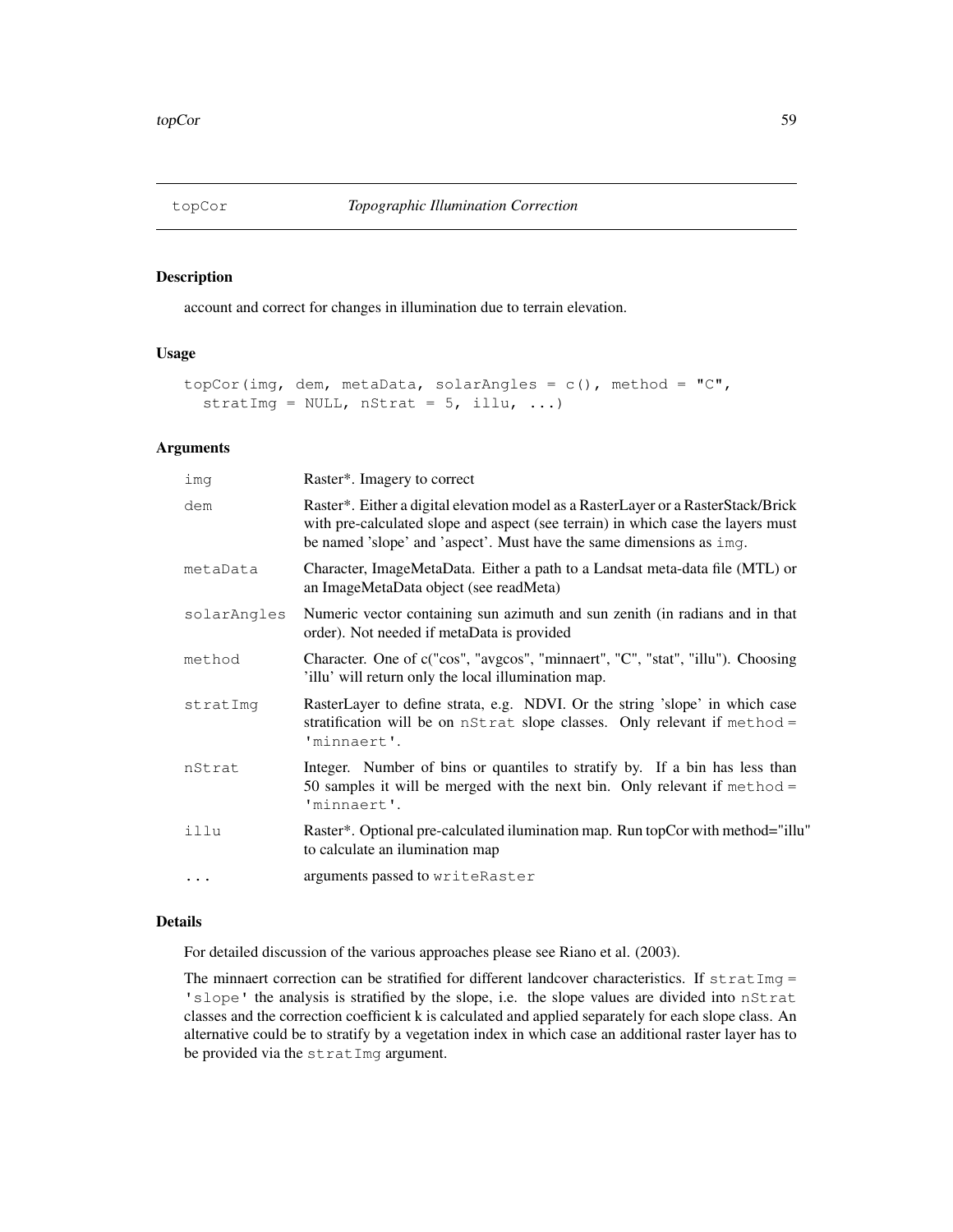# References

Riano et al. (2003) Assessment of different topographic correction in Landsat-TM data for mapping vegetation types. IEEE Transactions on Geoscience and Remote Sensing.

## Examples

```
## Load example data
metaData <- system.file("external/landsat/LT52240631988227CUB02_MTL.txt", package="RStoolbox
metaData <- readMeta(metaData)
lsat <- stackMeta(metaData)
data(srtm)
## Minnaert correction, solar angles from metaData
lsat_minnaert <- topCor(lsat, dem = srtm, metaData = metaData, method = "minnaert")
## C correction, solar angles provided manually
lsat_C <- topCor(lsat, dem = srtm, solarAngles = c(1.081533, 0.7023922), method = "C")
```
unsuperClass *Unsupervised Classification*

## Description

Unsupervised clustering of Raster\* data using kmeans clustering

#### Usage

```
unsuperClass(img, nSamples = 10000, nClasses = 5, nStarts = 25,
  nIter = 100, norm = FALSE, clusterMap = TRUE,
  algorithm = "Hartigan-Wong", \ldots)
```

| ima        | Raster* object.                                                                                                                   |
|------------|-----------------------------------------------------------------------------------------------------------------------------------|
| nSamples   | Integer. Number of random samples to draw to fit cluster map. Only relevant if<br>$clusterMap = TRUE$ .                           |
| nClasses   | Integer. Number of classes.                                                                                                       |
| nStarts    | Integer. Number of random starts for kmeans algorithm.                                                                            |
| nIter      | Integer. Maximal number of iterations allowed.                                                                                    |
| norm       | Logical. If TRUE will normalize img first using normImage. Normalizing is<br>beneficial if your predictors have different scales. |
| clusterMap | Logical. Fit kmeans model to a random subset of the img (see Details).                                                            |
| algorithm  | Character. kmeans algorithm. One of c("Hartigan-Wong", "Lloyd", "Mac-<br>Oueen")                                                  |
| $\ddotsc$  | further arguments to be passed to write Raster, e.g. filename                                                                     |
|            |                                                                                                                                   |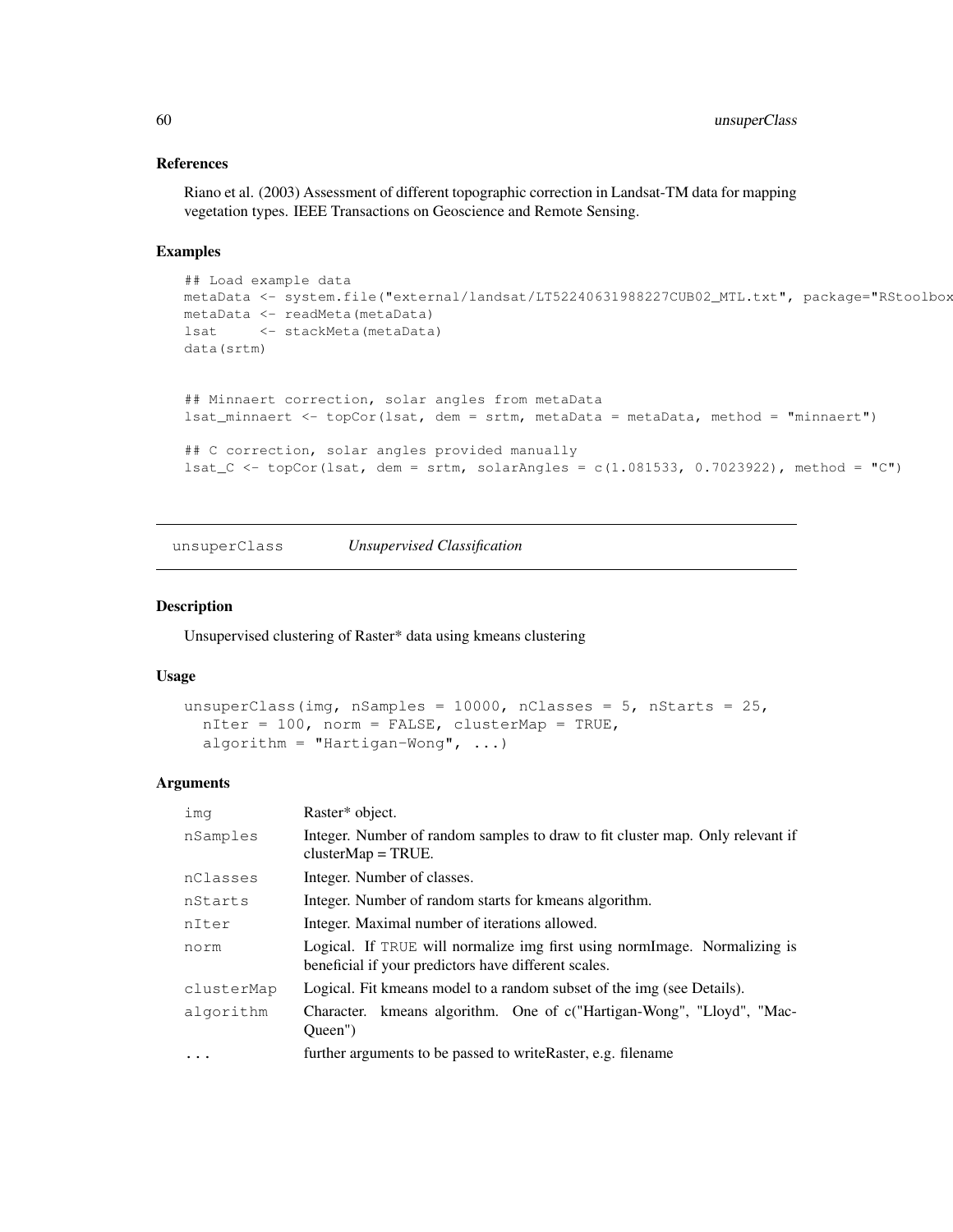#### validateMap 61

#### Details

Clustering is done using kmeans. This can be done for all pixels of the image (clusterMap=FALSE), however this can be slow and is not memory safe. Therefore if you have large raster data (> memory), as is typically the case with remote sensing imagery it is advisable to choose clusterMap=TRUE (the default). This means that a kmeans cluster model is calculated based on a random subset of pixels (nSamples). Then the distance of \*all\* pixels to the cluster centers is calculated in a stepwise fashion using predict. Class assignment is based on minimum euclidean distance to the cluster centers.

The solution of the kmeans algorithm often depends on the initial configuration of class centers which is chosen randomly. Therefore, kmeans is usually run with multiple random starting configurations in order to find a convergent solution from different starting configurations. The nStarts argument allows to specify how many random starts are conducted.

#### Examples

```
library(raster)
input <- brick(system.file("external/rlogo.grd", package="raster"))
## Plot
olpar <- par(no.readonly = TRUE) # back-up par
par(mfrow=c(1,2))plotRGB(input)
## Run classification
set.seed(25)
unC \le - unsuperClass(input, nSamples = 100, nClasses = 5, nStarts = 5)
11nC## Plots
colors <- rainbow(5)
plot(unC$map, col = colors, legend = FALSE, axes = FALSE, box = FALSE)
legend(1,1, legend = paste0("C", 1:5), fill = colors,
       title = "Classes", horiz = TRUE, bty = "n")par(olpar) # reset par
```
validateMap *Map accuracy assessment*

## Description

validate a map from a classification or regression model. This can be useful to update the accuracy assessment after filtering, e.g. for a minimum mapping unit.

#### Usage

```
validateMap(map, valData, responseCol, nSamples = 500,
 mode = "classification", classMapping = NULL)
```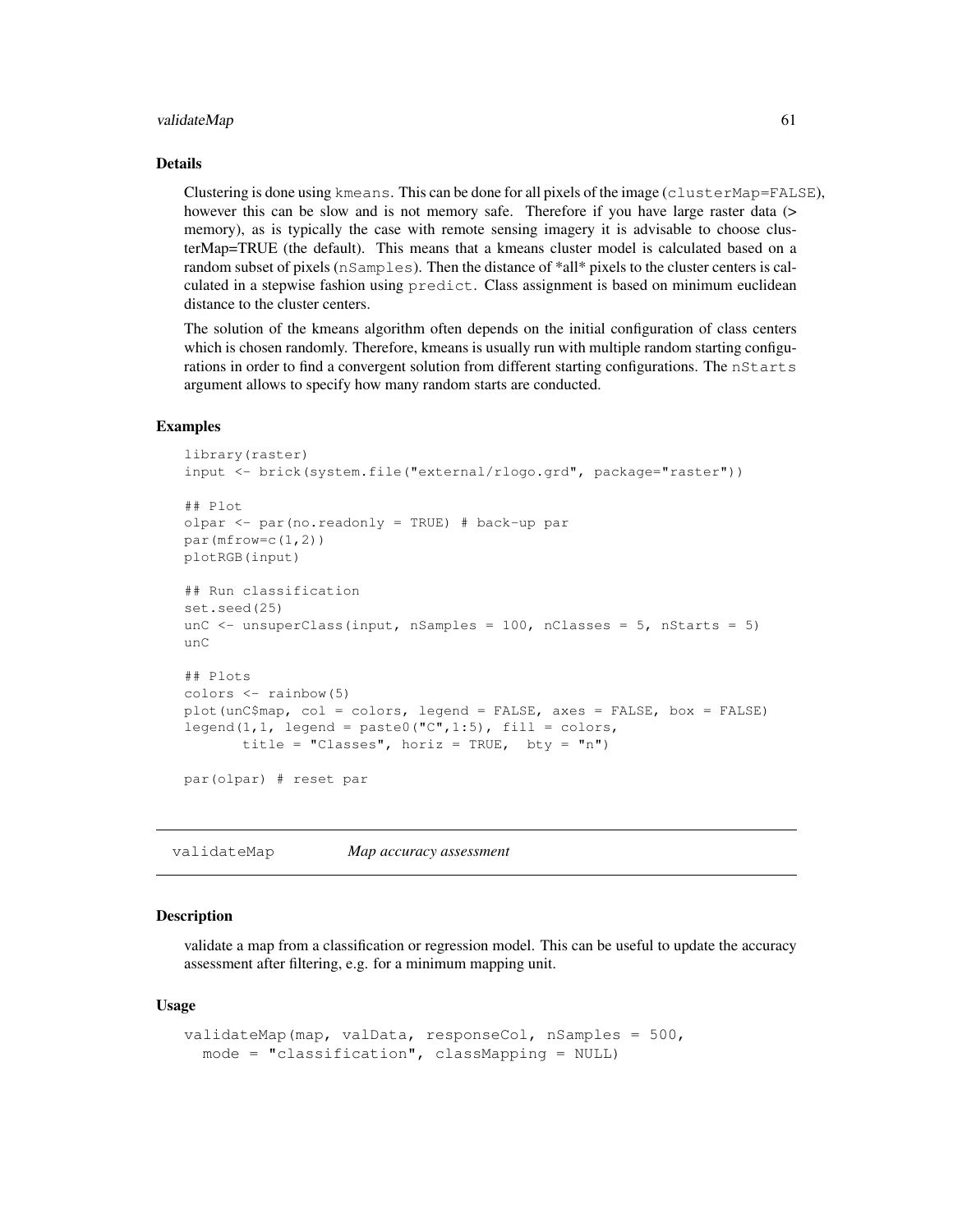## **Arguments**

| map         | RasterLayer. The classified map.                                                                                                   |
|-------------|------------------------------------------------------------------------------------------------------------------------------------|
| valData     | SpatialPolygonsDataFrame or SpatialPointsDataFrame with validation data.                                                           |
| responseCol | Character. Column containing the validation data in attribute table of vallet a.                                                   |
| nSamples    | Integer. Number of pixels to sample for validation (only applies to polygons).                                                     |
| mode        | Character. Either 'classification' or 'regression'.                                                                                |
|             | classMapping optional data.frame with columns 'class' and 'classID' defining the map-<br>ping from raster integers to class names. |

## Note

Polygons, which are smaller than the map resolution will only be considered if they overlap with a pixel center coordinate, otherwise they will be ignored.

```
## Not run:
library(caret)
library(raster)
## Training data
data(lsat)
poly <- readRDS(system.file("external/trainingPolygons.rds", package="RStoolbox"))
## Split training data in training and validation set (50%-50%)
splitIn \leq createDataPartition(poly$class, p = .5) [[1]]
train <- poly[splitIn,]
val <- poly[-splitIn,]
## Classify (deliberately poorly)
sc <- superClass(lsat, trainData = train, responseCol = "class", nSamples = 50, model = "mlo
## Polish map with majority filter
polishedMap \leq focal(sc$map, matrix(1,3,3), fun = modal)
## Validation
## Before filtering
val0 <- validateMap(sc$map, valData = val, responseCol = "class",
                            classMapping = sc$classMapping)
## After filtering
val1 <- validateMap(polishedMap, valData = val, responseCol = "class",
                             classMapping = sc$classMapping)
## End(Not run)
```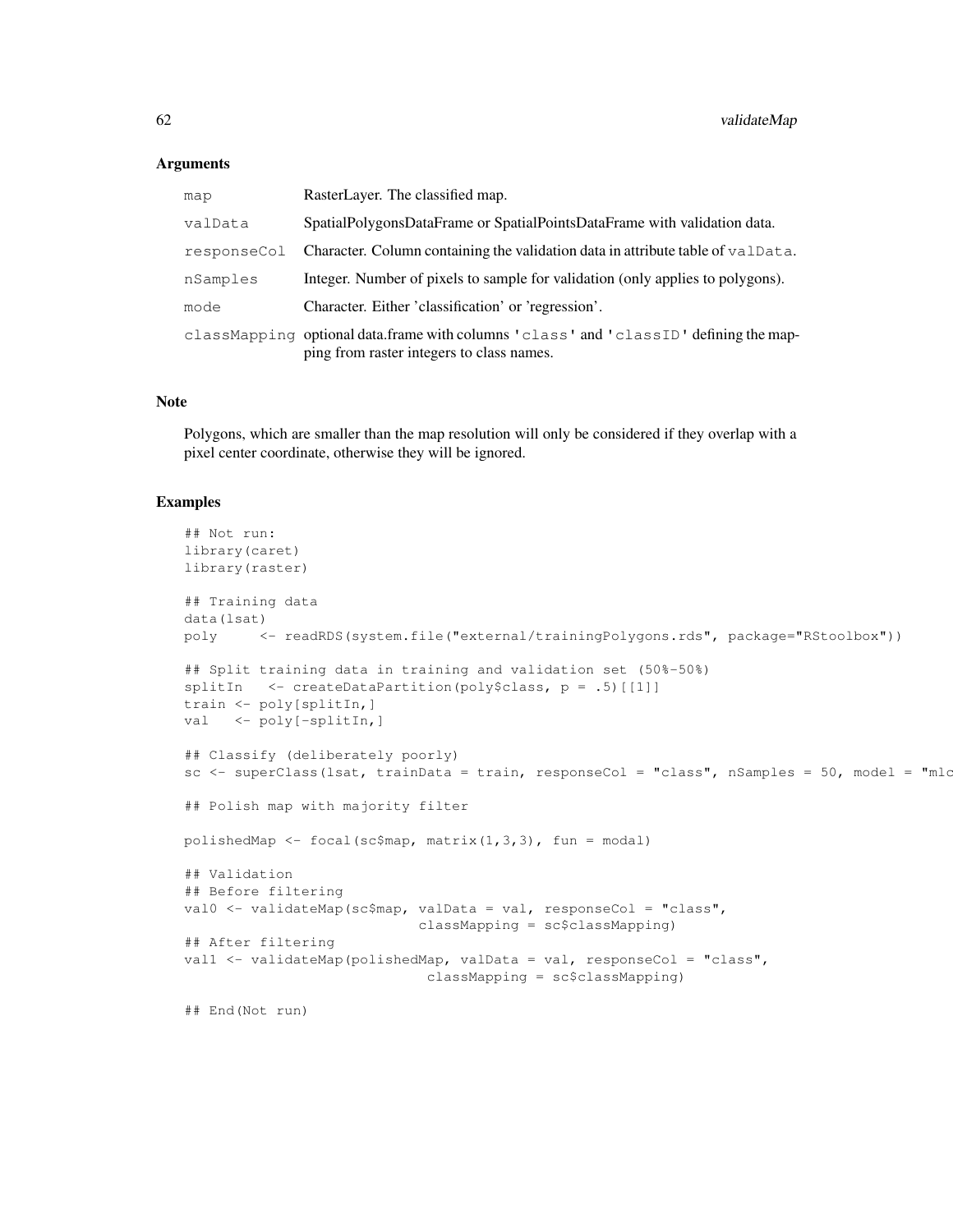Writes binary ENVI spectral library files (sli) with accompanying header (.sli.hdr) files OR ASCII spectral library files in ENVI format.

## Usage

```
writeSLI(x, path, wavl.units = "Micrometers", scaleF = 1,
 mode = "bin", endian = .Platform$endian)
```
# Arguments

| $\mathsf{x}$ | data.frame with first column containing wavelengths and all other columns con-<br>taining spectra.                                                       |
|--------------|----------------------------------------------------------------------------------------------------------------------------------------------------------|
| path         | path to spectral library file to be created.                                                                                                             |
| wavl.units   | wavelength units. Defaults to Micrometers. Nanometers is another typical op-<br>tion.                                                                    |
| scaleF       | optional reflectance scaling factor. Defaults to 1.                                                                                                      |
| mode         | character string specifying output file type. Must be one of "bin" for binary<br>sli files or "ASCII" for ASCII ENVI plot files.                         |
| endian       | character. Optional. By default the endian is determined based on the platform,<br>but can be forced manually by setting it to either "little" or "big". |

## Details

ENVI spectral libraries with ending .sli are binary arrays with spectra saved in rows.

#### See Also

readSLI

```
## Example data
sliFile <- system.file("external/vegSpec.sli", package="RStoolbox")
sliTmpFile <- paste0(tempdir(), "/vegetationSpectra.sli")
## Read spectral library
sli <- readSLI(sliFile)
head(sli)
plot(sli[,1:2], col = "orange", type = "l")
lines(sli[,c(1,3)], col = "green")
```